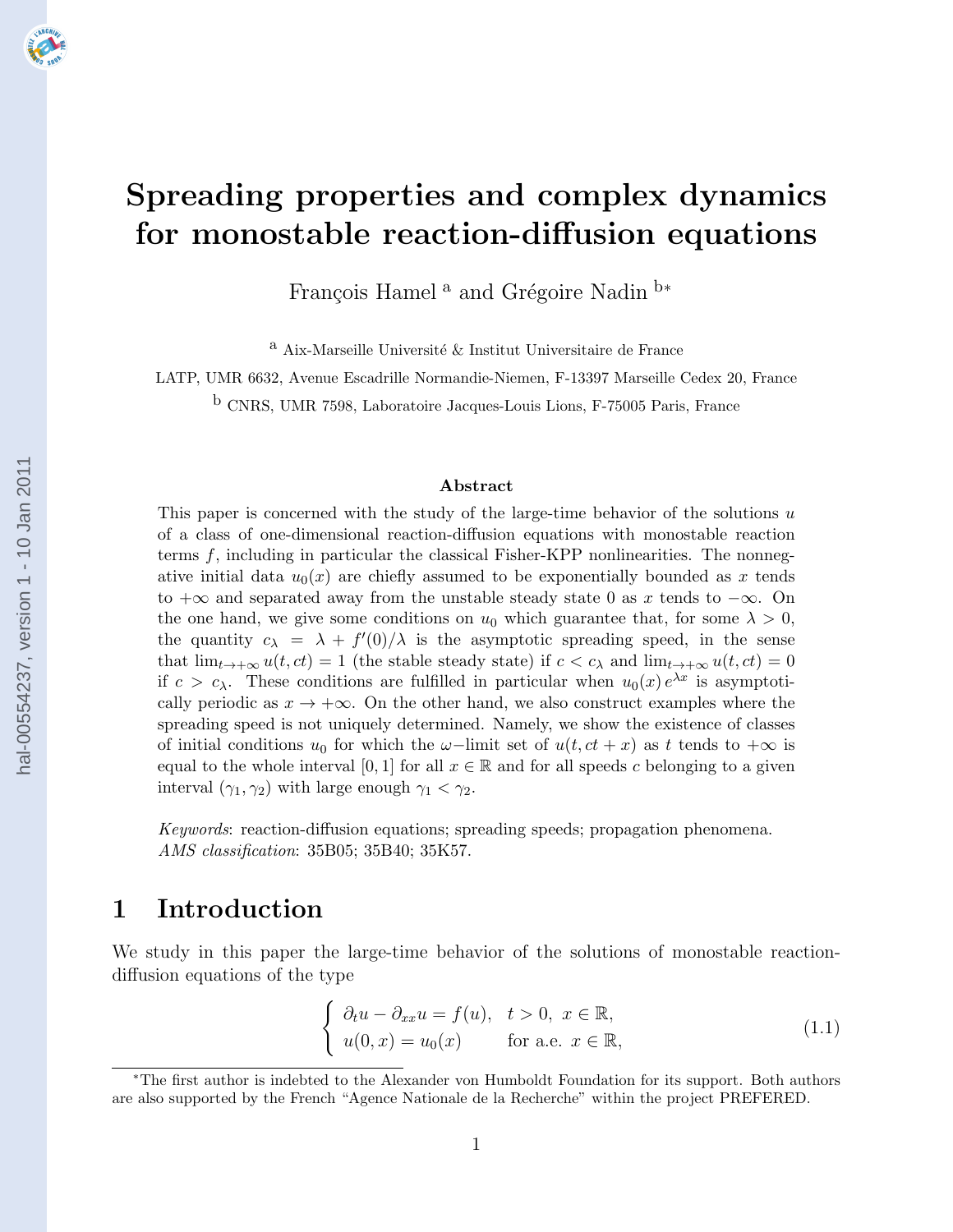where the reaction term  $f : [0, 1] \to \mathbb{R}$  is a  $\mathcal{C}^1$  function such that

$$
f(0) = f(1) = 0, \ f(s) > 0 \text{ if } s \in (0, 1), \ f'(0) > 0,
$$
\n
$$
(1.2)
$$

and  $u_0$  is a measurable initial datum such that  $u_0 \neq 0$ ,  $u_0 \neq 1$  and  $0 \leq u_0(x) \leq 1$  for almost every  $x \in \mathbb{R}$  (the quantity u stands for a normalized density in the applications in population dynamics models, see e.g. [4, 32, 39]). Under these hypotheses, the Cauchy problem (1.1) is well-posed, the solution u is classical for  $t > 0$ , and  $u(t, x) \in (0, 1)$  for all  $t > 0$ ,  $x \in \mathbb{R}$ .

This type of equation has first been investigated by Fisher [12] and Kolmogorov, Petrovski and Piskunov [24] in the 30's. Among other results, these authors proved that, in dimension 1, when  $f(s) = s(1-s)$  and  $u_0$  is the Heaviside function, that is  $u_0(x) = 1$  if  $x < 0$  and 0 if  $x > 0$ , then

$$
\begin{cases}\n\min_{x \le ct} u(t, x) \to 1 \text{ as } t \to +\infty & \text{if } c < c^*,\\ \max_{x \ge ct} u(t, x) \to 0 \text{ as } t \to +\infty & \text{if } c > c^*,\n\end{cases}
$$
\n(1.3)

with  $c^* = 2$  in this case. Such properties are called *spreading properties* and the quantity  $c^*$ is called the *spreading speed* associated with the initial datum  $u_0$ . This result has been extended by Aronson and Weinberger [1] in the 70's to multidimensional media and positive nonlinearities satisfying  $(1.2)$ . In particular, it is proved in [1] that, in dimension 1, formula (1.3) still holds when  $u_0$  is the Heaviside function, for some positive real number  $c^*$ which only depends on  $f$ .

#### Travelling fronts

For general functions f satisfying  $(1.2)$ , this threshold  $c^*$  also turns out to be the minimal speed of existence of travelling fronts solutions of equation (1.1). Namely, we say that a solution  $u$  of  $(1.1)$  is a travelling front if it can be written as

$$
u(t,x) = U_c(x - ct),
$$

with  $U_c(-\infty) = 1$ ,  $U_c(+\infty) = 0$  and  $0 < U_c < 1$  in R. In this case, we say that c is the speed of the travelling front solution u. It is well known [1, 15] that if f satisfies (1.2), then there exists a speed  $c^*$  such that there exists a travelling front solution of  $(1.1)$  with speed c if and only if  $c \geq c^*$ . Furthermore, if f satisfies the now-called Fisher-KPP assumption, that is if

$$
0 < f(s) \le f'(0)s \text{ for all } s \in (0, 1), \tag{1.4}
$$

then  $c^* = 2\sqrt{f'(0)}$ . For general functions f satisfying (1.2), one has

$$
c^* \ge 2\sqrt{f'(0)},
$$

see [1, 15]. Lastly, for each  $c \geq c^*$ , the profile  $U_c$  associated with the travelling front of speed c is decreasing on R and unique up to translation and, if  $c > c^*$ , there exists  $M > 0$ such that

$$
U_c(z) \sim M e^{-\lambda z} \text{ as } z \to +\infty,
$$
\n(1.5)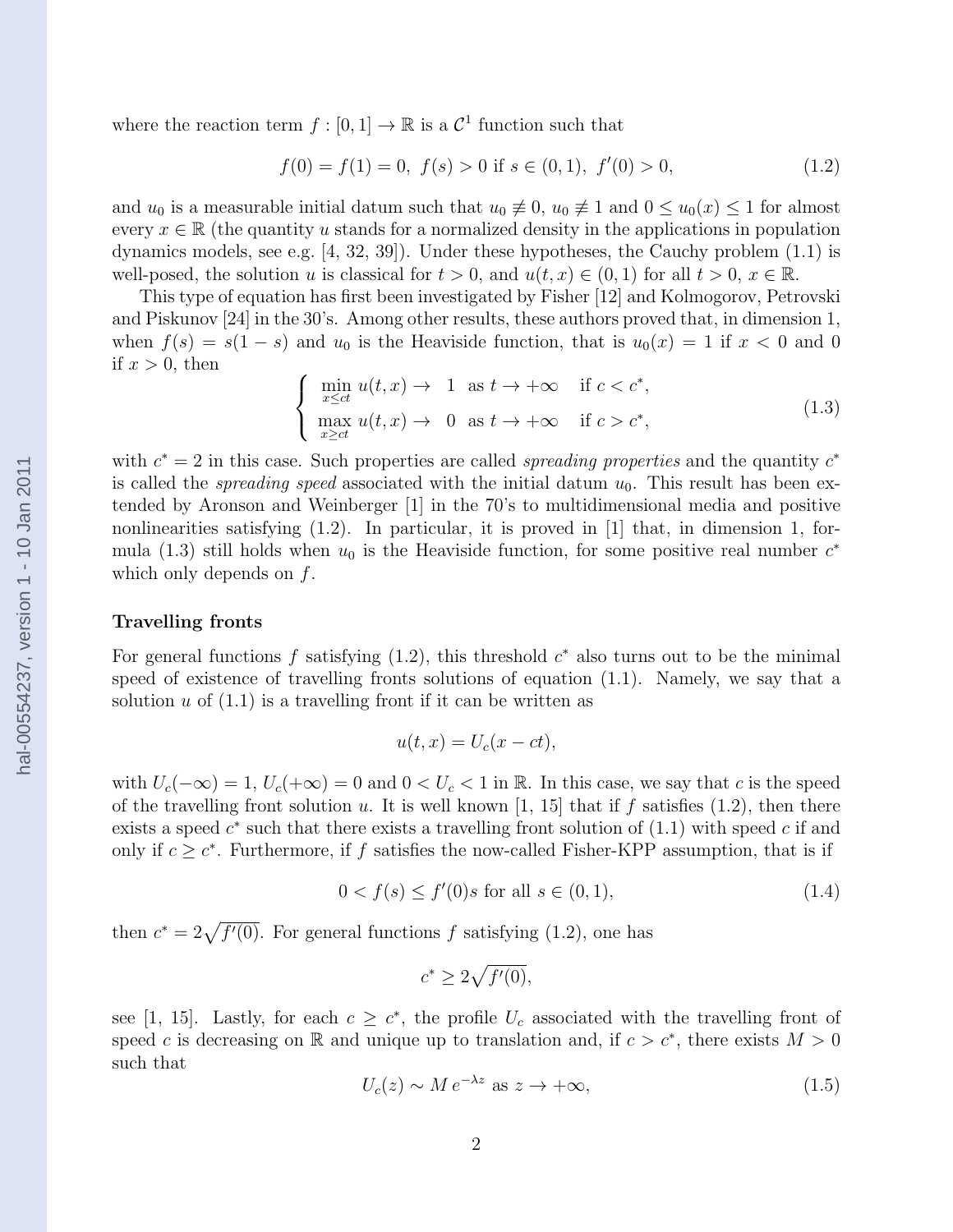where  $\lambda = (c - \sqrt{c^2 - 4f'(0)})/2$  is the smallest root of the equation  $\lambda^2 - \lambda c + f'(0) = 0$ . When  $c = c^* > 2\sqrt{f'(0)}$ , then  $U_{c^*}(z) \sim M e^{-\overline{\lambda}z}$  as  $z \to +\infty$  for some  $M > 0$ , where  $\overline{\lambda}$  is the largest root of  $\overline{\lambda}^2 - \overline{\lambda}c^* + f'(0) = 0$ . When  $c = c^* = 2\sqrt{f'(0)}$ , then  $U_{c^*}(z) \sim (M z + M') e^{-\lambda^* z}$ as  $z \to +\infty$ , where  $\lambda^* = \sqrt{f'(0)} = c^*/2$  and either  $M > 0$ , or  $M = 0$  and  $M' > 0$ . Notice here that the nondegeneracy of f at 0, that is the condition  $f'(0) > 0$ , guarantees the exponential behavior of the travelling fronts as they approach 0. Thus, the estimates of the spreading speeds, as defined below, are expected to be given in terms of the exponential decay rate of the initial condition. If  $f'(0) = 0$ , then the non-critical travelling fronts have in general an algebraic decay and the convergence to the travelling fronts depends on the algebraic decay rate of the initial condition and exponentially decaying initial conditions will then travel with the minimal speed (see [22, 38] for some results in that direction).

#### Definition of minimal and maximal spreading speeds for front-like initial data

Before stating our main results in the next section, we define in this section the notions of minimal and maximal spreading speeds for the solutions  $u$  of  $(1.1)$  with initial conditions  $u_0 : \mathbb{R} \to [0, 1]$  which are much more general than the Heaviside function. We state here some elementary comparisons between the spreading speeds and we recall the known standard examples for which the spreading speeds are well determined. It would have been natural to also consider heterogeneous reaction-diffusion equations as well as equations in higher dimensions. We chose to present our results in the homogeneous one-dimensional setting for problem (1.1) for the sake of simplicity of the presentation, and also because this one-dimensional homogeneous framework already captures new and interesting complex propagation phenomena at large time. However, in the appendix, we briefly mention some extensions of our main results to more general heterogeneous and higher-dimensional situations.

Coming back to problem  $(1.1)$ , the initial data  $u_0$  we consider are front-like, in the sense of the following definition.

**Definition 1.1** We say that a function  $u_0 \in L^{\infty}(\mathbb{R})$  is front-like if  $0 \le u_0(x) \le 1$  for a.e.  $x \in \mathbb{R}$  and there exist  $x_-\in \mathbb{R}$  and  $\delta > 0$  such that

$$
u_0(x) \geq \delta
$$
 for a.e.  $x < x_-$  and  $\lim_{x \to +\infty} \|u_0\|_{L^\infty(x, +\infty)} = 0$ .

The term front-like means that the values of  $u_0(x)$  as  $x \to \pm \infty$  (up to a negligible set) are strictly ordered, although the front-like initial  $u_0$  may not be nonincreasing on R even up to a set of zero measure. However, these very mild conditions still guarantee that  $u(t, x) \to 0$ as  $x \to +\infty$  for every  $t > 0$ , from standard parabolic estimates and the maximum principle.

For such initial data, we still expect the solutions of the Cauchy problem (1.1) to spread, that is the stable state 1 to invade the unstable steady state 0. At first glance, we could think that a property like  $(1.3)$  still holds, where  $c^*$  would in general be replaced with a quantity  $w > 0$  which would depend on  $u<sub>0</sub>$ . A natural question, which is fundamental for the applications in biology or ecology, would then be to compute the speed  $w$  of this invasion. In fact, it turns out that some complex dynamics may occur in general. The mild conditions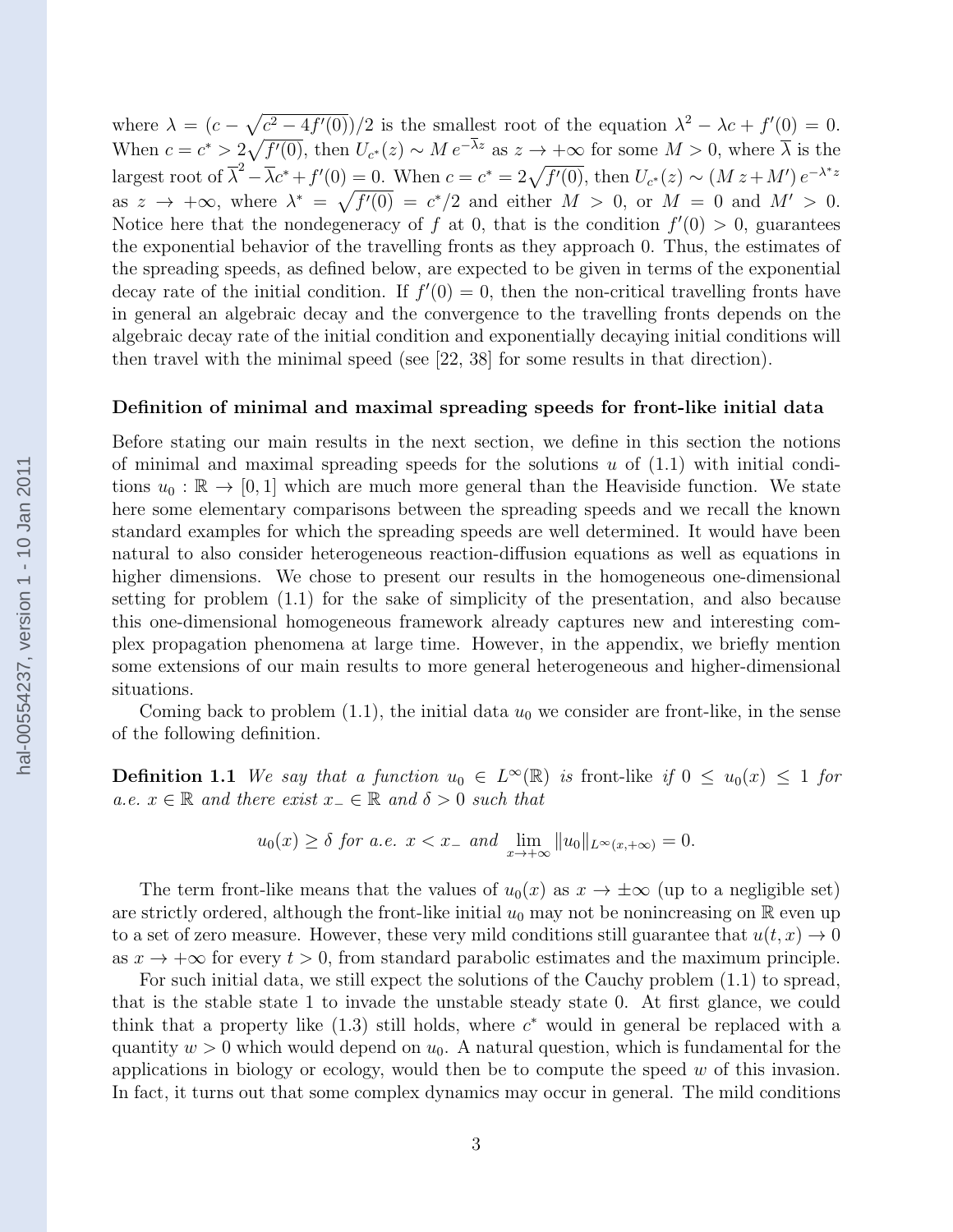in Definition 1.1 give rise to a large variety of propagation phenomena at large time, some of them being of a completely new type. Thus, in order to quantify the spreading, we are led to introduce two natural quantities: the minimal and the maximal spreading speeds.

**Definition 1.2** For a given front-like function  $u_0$ , we define the minimal and maximal spreading speeds  $w_*(u_0)$  and  $w^*(u_0)$  of the solution u of (1.1) as

$$
w_*(u_0) = \sup \Big\{ c \in \mathbb{R}, \inf_{x \le ct} u(t, x) \to 1 \text{ as } t \to +\infty \Big\},
$$
  

$$
w^*(u_0) = \inf \Big\{ c \in \mathbb{R}, \sup_{x \ge ct} u(t, x) \to 0 \text{ as } t \to +\infty \Big\}.
$$

It immediately follows from Definition 1.2 that, for any given front-like function  $u_0$ ,

$$
\begin{cases} \inf_{x \le ct} u(t, x) \to 1 \text{ as } t \to +\infty \text{ for all } c < w_*(u_0), \\ \sup_{x \ge ct} u(t, x) \to 0 \text{ as } t \to +\infty \text{ for all } c > w^*(u_0) \end{cases}
$$

if  $w^*(u_0)$  is finite. Actually, we will see below that  $w_*(u_0)$  can never be  $-\infty$ , but that  $w^*(u_0)$ , and  $w_*(u_0)$ , are sometimes equal to  $+\infty$ .

#### Computation of the spreading speeds in the standard cases

Let us now give some general comparisons and a list of standard examples for which these quantities can be explicitly computed. First, when there is a real number A such that

$$
u_0(x) = \sigma \in (0, 1]
$$
 for a.e.  $x < A$  and  $u_0(x) = 0$  for a.e.  $x > A$ ,

it is then well known [1, 24] that  $w_*(u_0) = w^*(u_0) = c^*$ , where

 $c^*$  is the minimal speed of existence of travelling fronts solutions.

Using this fact and the parabolic maximum principle, as any front-like function is bounded from below by a space shift of the Heaviside function multiplied by some  $\sigma \in (0,1]$ , we get that

$$
c^* \le w_*(u_0) \le w^*(u_0) \le +\infty \tag{1.6}
$$

for any front-like initial datum  $u_0$ .

In general, the spreading speeds are strictly larger than  $c^*$ . For example, for any speed  $c \geq c^*$ , if  $u(t, x) = U_c(x - ct)$  is a travelling front solution of speed c, then

$$
w_*(u(0, \cdot)) = w_*(U_c) = w^*(u(0, \cdot)) = w^*(U_c) = c.
$$

Set now

$$
\lambda^* = \min\left\{\lambda > 0, \ \lambda^2 - \lambda c^* + f'(0) = 0\right\} = \frac{c^* - \sqrt{c^{*2} - 4f'(0)}}{2},\tag{1.7}
$$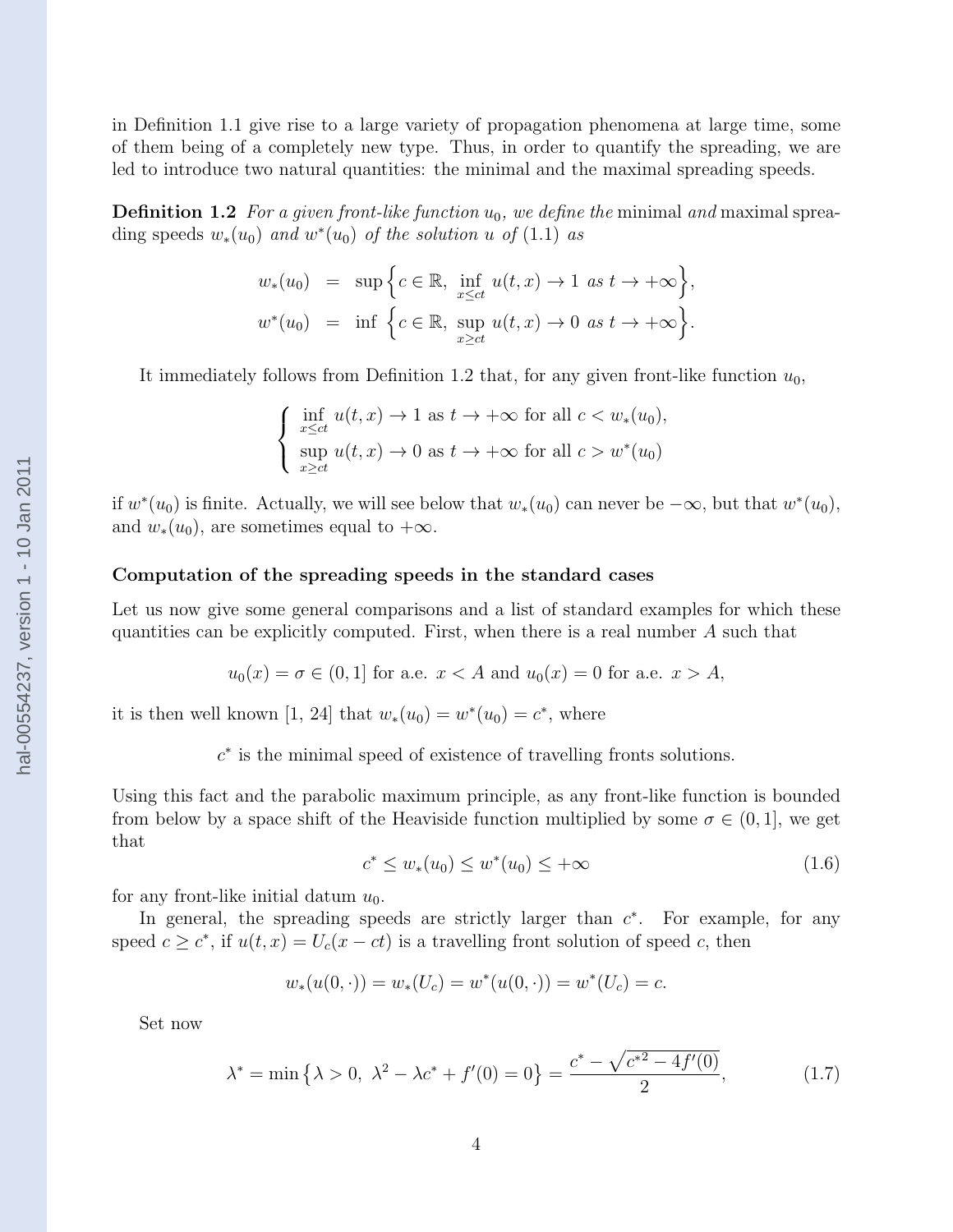which is a well defined real number since  $c^* \geq 2\sqrt{f'(0)}$ , consider

$$
u_0(x) = \min(\sigma, \theta \, e^{-\lambda x}) \quad \text{for all } x \in \mathbb{R}
$$
 (1.8)

with  $\sigma \in (0,1], \theta > 0$  and  $\lambda \in (0,\lambda^*)$ , and define

$$
c_{\lambda} = \lambda + \frac{f'(0)}{\lambda}.
$$

When f satisfies (1.2) and  $f'(s) \leq f'(0)$  for all  $s \in [0,1]$ , it has been proved through probabilistic methods by McKean [30] and through PDE's methods by Kametaka [20] that the solution  $u$  of  $(1.1)$  satisfies

$$
\sup_{x \in \mathbb{R}} |u(t, x) - U_{c_{\lambda}}(x - c_{\lambda}t + x_0)| \to 0 \text{ as } t \to +\infty,
$$
\n(1.9)

where  $U_{c_{\lambda}}$  is the travelling front profile with speed  $c_{\lambda}$ , satisfying (1.5), and  $x_0 = -\lambda^{-1} \ln(\theta/M)$ . This property implies that

$$
w_*(u_0) = w^*(u_0) = c_\lambda = \lambda + \frac{f'(0)}{\lambda}.
$$
\n(1.10)

When  $\lambda \geq \lambda^*$  in (1.8), McKean [30] and Kametaka [20] proved a similar convergence, namely that

$$
\sup_{x \in \mathbb{R}} \left| u(t, x) - U_{c^*}(x - c^*t + m(t)) \right| \to 0 \text{ as } t \to +\infty,
$$
\n(1.11)

where  $m(t)/t \to 0$  as  $t \to +\infty$ . This implies (1.3) and leads to  $w_*(u_0) = w^*(u_0) = c^*$ . These limits (1.9) and (1.11) have been extended by Uchiyama [40] to general monostable functions f fulfilling (1.2) and to front-like initial data satisfying  $\lim_{x\to+\infty} u_0(x+x_0)/u_0(x) = e^{-\lambda x_0}$ for all  $x_0 \in \mathbb{R}$  (see also [10, 25, 31, 35, 36] for further results and more precise convergence estimates).

On the other hand, Bramson [7] and Lau [26] investigated spreading properties for more general front-like initial data, using respectively probabilistic and PDE tools, when  $f$  satisfies (1.2) and  $f'(s) \leq f'(0)$  for all  $s \in [0,1]$ . They proved that if  $u_0$  is a front-like initial datum such that there exist  $h > 0$  and  $0 < \lambda < \lambda^* = \sqrt{f'(0)}$  such that

$$
\lim_{x \to +\infty} \frac{1}{x} \ln \left( \int_{x}^{(1+h)x} u_0(y) dy \right) = -\lambda,
$$
\n(1.12)

then  $w_*(u_0) = w^*(u_0) = c_\lambda = \lambda + f'(0)/\lambda$ . This result is more general than the one of Uchiyama [40], but it requires the nonlinearity f to satisfy  $f'(s) \le f'(0)$  for all  $s \in [0,1]$ . This property simplifies the analysis since it is known that the linearization near  $u = 0$  does govern the global dynamics of the equation in this case. However, we believe that Bramson's and Lau's results could be extended from the KPP framework to that of (1.2), using comparison with KPP nonlinearities. As will be seen in the Section 3, we will use in this paper other assumptions and tools, which still guarantee the uniqueness of the spreading speeds in the general monostable case (1.2). Furthermore, we also show that complex dynamics may occur in general.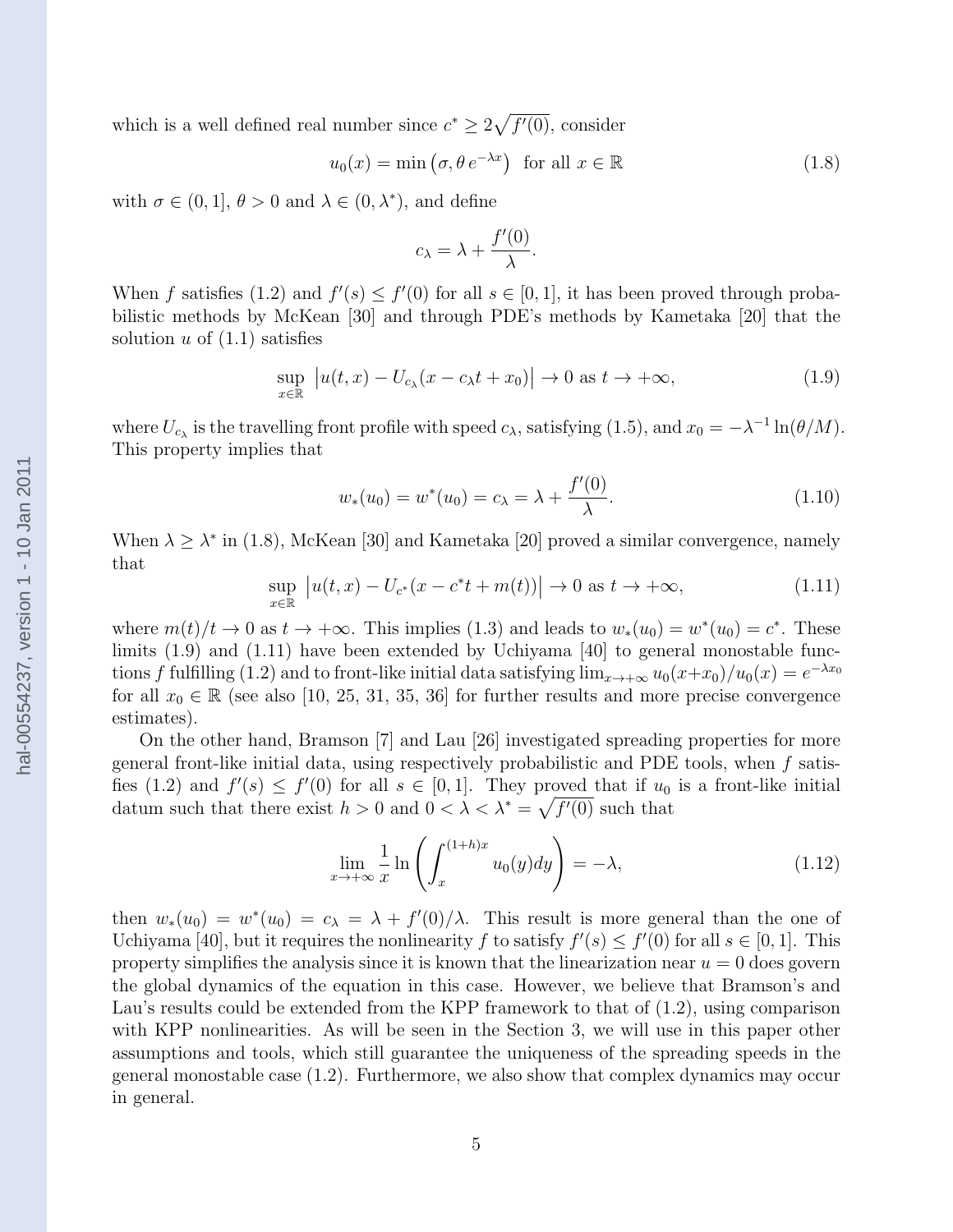Lastly, if  $u_0$  is front-like and

$$
u_0(x) e^{\varepsilon x} \to +\infty \text{ as } x \to +\infty \text{ for all } \varepsilon > 0,
$$
\n(1.13)

then it follows from the maximum principle and (1.10) that  $w_*(u_0) \geq \varepsilon + f'(0)/\varepsilon$  for all  $\varepsilon > 0$ , whence  $w_*(u_0) = w^*(u_0) = +\infty$ . In this case, together with the Fisher-KPP assumption (1.4), Hamel and Roques [17] also computed the position of the level sets of the function  $u(t, \cdot)$  as  $t \to +\infty$ , according to the precise asymptotic behavior of  $u_0(x)$  as  $x \to +\infty$ .

To sum up, the spreading speeds  $w_*(u_0)$  and  $w^*(u_0)$  are explicitly known when the frontlike initial data  $u_0$  are exponentially decaying near  $+\infty$ , or when they fulfill (1.12) under the additional condition that f satisfies  $f'(s) \leq f'(0)$  for all  $s \in [0,1]$ . It is important to notice that, in all aforementioned examples, one has  $w_*(u_0) = w^*(u_0)$ . This leads to the following natural questions, that we investigate in the present paper:

- is it possible to compute  $w_*(u_0)$  and  $w^*(u_0)$  for more general initial conditions, given a nonlinearity f satisfying  $(1.2)$  only?
- is it always true that  $w_*(u_0) = w^*(u_0)$ ?

**Remark 1.3** Throughout the paper, the initial conditions  $u_0$  are assumed to be front-like in the sense of Definition 1.1. Obviously, when  $0 \le u_0 \le 1$ ,  $u_0 \ne 0$  and  $u_0(x) \to 0$ as  $x \to \pm \infty$ , then left and right minimal and maximal spreading speeds could be defined and similar results as the ones stated in the next section could be obtained. One of the reasons lies on the fact that  $u(t, x) \to 1$  as  $t \to +\infty$  locally uniformly in  $x \in \mathbb{R}$  (as a matter of fact,  $\min_{|x| \le ct} u(t, x) \to 1$  as  $t \to +\infty$  for all  $c \in [0, c^*)$ , see [1]). Thus, the spreading properties to the left and to the right only depend on the behavior of the tails of  $u_0$  at  $\pm\infty$ .

#### 2 Main results

We first consider the class of front-like functions  $u_0$  such that

$$
u_0(x) = O(e^{-\Lambda(x)x}) \quad \text{as } x \to +\infty \quad \text{with } \lim_{x \to +\infty} \Lambda(x) = \lambda \in [0, +\infty]. \tag{2.14}
$$

We first look for some conditions on  $u_0$  which guarantee that  $w_*(u_0) = w^*(u_0) = c_\lambda$ . In other words, we want to know whether  $u$  satisfies the same spreading property as the solution associated with the initial datum  $x \mapsto \min(\sigma, \theta e^{-\lambda x})$ , for some  $\sigma \in (0, 1]$  and  $\theta > 0$ . If  $\lambda \in [\lambda^*, +\infty]$ , where  $\lambda^* > 0$  was defined in (1.7), then, as already emphasized, it follows from the maximum principle and [40] that  $w_*(u_0) = w^*(u_0) = c^*$  (it is actually sufficient to suppose that  $\liminf_{x\to+\infty} \Lambda(x) \geq \lambda^*$ . We thus restrict ourselves to the case

$$
0 \leq \lambda < \lambda^*.
$$

The condition we will exhibit on  $u_0$  depends on the function  $x \mapsto \rho(x) := u_0(x) e^{\lambda x}$  (for x sufficiently large). Basically, this condition requires the solution of the heat equation associated with the initial datum  $\rho$  (extended by 1 in a neighborhood of  $-\infty$ ) to be uniformly away from 0 for each fixed  $t > 0$ .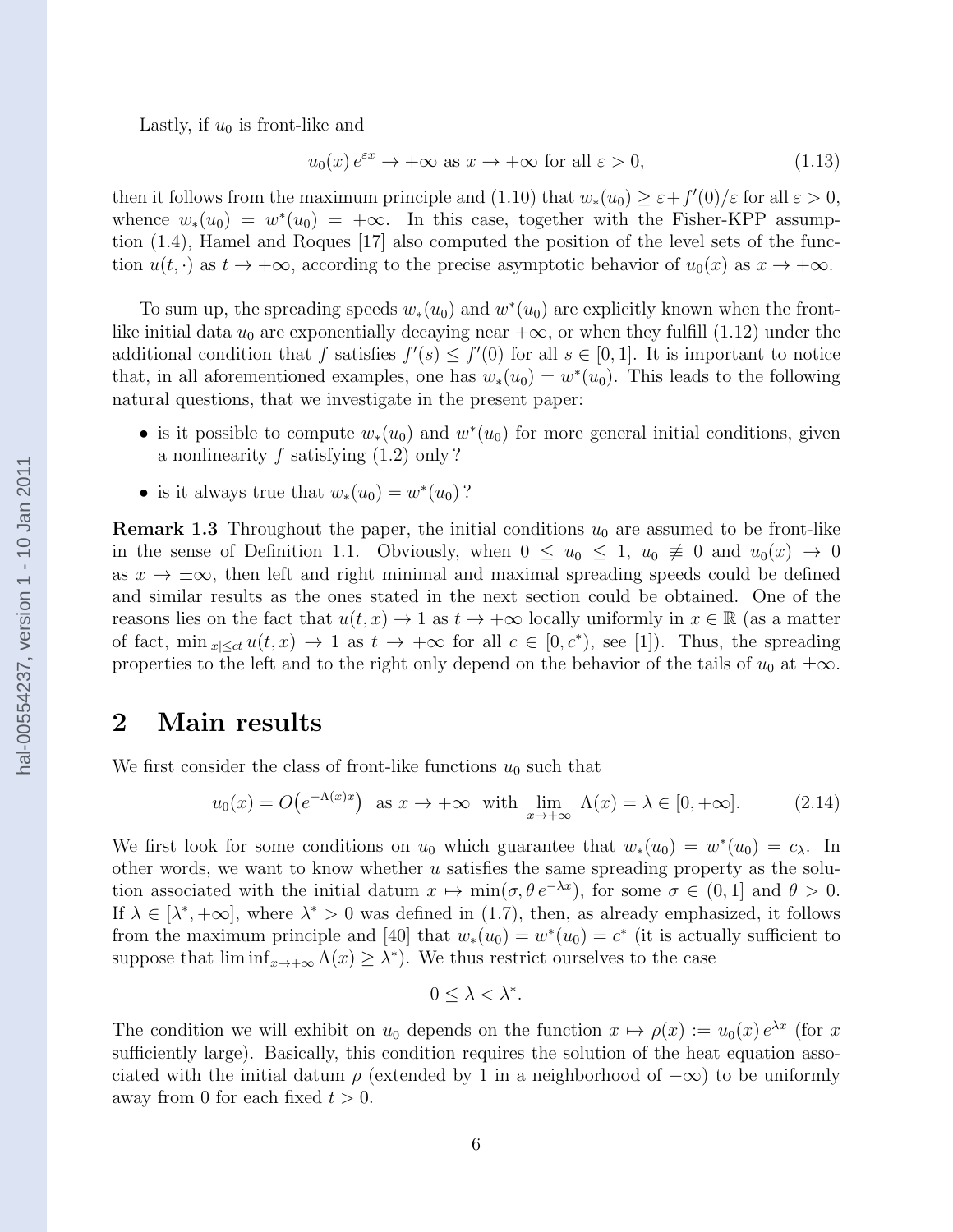To make the arguments work, we shall use an additional assumption on the nonlinearity  $f$ near 0. Namely, we assume that there exist  $C > 0, \gamma > 0$  and  $s_0 \in (0, 1)$  so that

$$
\forall s \in [0, s_0], \ f(s) \ge f'(0)s - Cs^{1+\gamma}.
$$
 (2.15)

Note that this hypothesis is fulfilled in particular if f is of class  $\mathcal{C}^{1+\gamma}$  in a neighborhood of 0.

We first deal with the case  $0 < \lambda < \lambda^*$  in (2.14).

**Theorem 2.1** Let f satisfy (1.2) and (2.15), let  $\lambda \in (0, \lambda^*)$  and let  $u_0$  be a front-like function such that there exist  $x_0 \in \mathbb{R}$ , a nonnegative bounded function  $\rho : (x_0, +\infty) \to [0, +\infty)$  and a function  $\Lambda : (x_0, +\infty) \to \mathbb{R}$  so that

$$
u_0(x) = \rho(x) e^{-\Lambda(x)x}
$$
 for a.e.  $x > x_0$  and  $\Lambda(x) \to \lambda$  as  $x \to +\infty$ .

Let  $\overline{\rho}: \mathbb{R} \to [0, +\infty)$  be defined by  $\overline{\rho}(x) = 1$  for  $x < x_0$  and  $\overline{\rho}(x) = \rho(x)$  for  $x > x_0$ . Lastly, let  $\zeta$  be the solution of the heat equation

$$
\begin{cases}\n\partial_t \zeta - \partial_{xx} \zeta = 0, & t > 0, \ x \in \mathbb{R}, \\
\zeta(0, x) = \overline{\rho}(x) & \text{for a.e. } x \in \mathbb{R}.\n\end{cases}
$$
\n(2.16)

If there exists a time  $T > 0$  such that

$$
\inf_{x \in \mathbb{R}} \zeta(T, x) > 0,\tag{2.17}
$$

then

$$
w_*(u_0) = w^*(u_0) = \lambda + \frac{f'(0)}{\lambda}.
$$
\n(2.18)

**Remark 2.2** Note that the existence of a time  $T > 0$  such that  $\inf_{x \in \mathbb{R}} \zeta(T, x) > 0$  is equivalent to

$$
\inf_{x \in \mathbb{R}} \zeta(t, x) > 0 \text{ for all } t > 0
$$

and even

$$
\inf_{t' \ge t} \left( \inf_{x \in \mathbb{R}} \zeta(t', x) \right) > 0 \text{ for all } t > 0. \tag{2.19}
$$

Indeed, if there exist  $t_0 > 0$  and a sequence  $(x_n)_{n \in \mathbb{N}}$  of real numbers such that  $\zeta(t_0, x_n) \to 0$ as  $n \to +\infty$ , then the Schauder parabolic estimates and the strong parabolic maximum principle imply that, up to extraction of a subsequence,  $\zeta(t, x + x_n) \to 0$  as  $n \to +\infty$ locally uniformly in  $(t, x) \in (0, +\infty) \times \mathbb{R}$ . Thus, if  $\inf_{x \in \mathbb{R}} \zeta(T, x) > 0$  for some  $T > 0$ , then  $\inf_{x \in \mathbb{R}} \zeta(t, x) > 0$  for all  $t > 0$  and the parabolic maximum principle yields (2.19). Observe also that, by linearity of the heat equation and by the maximum principle, condition (2.17) remains unchanged if the function  $\bar{\rho}$  is set to be equal to any given positive real number  $\eta > 0$ , instead of 1, on  $(-\infty, x_0)$ . Thus, what really matters in condition (2.17) is the behavior of  $\rho(x)$  as  $x \to +\infty$ .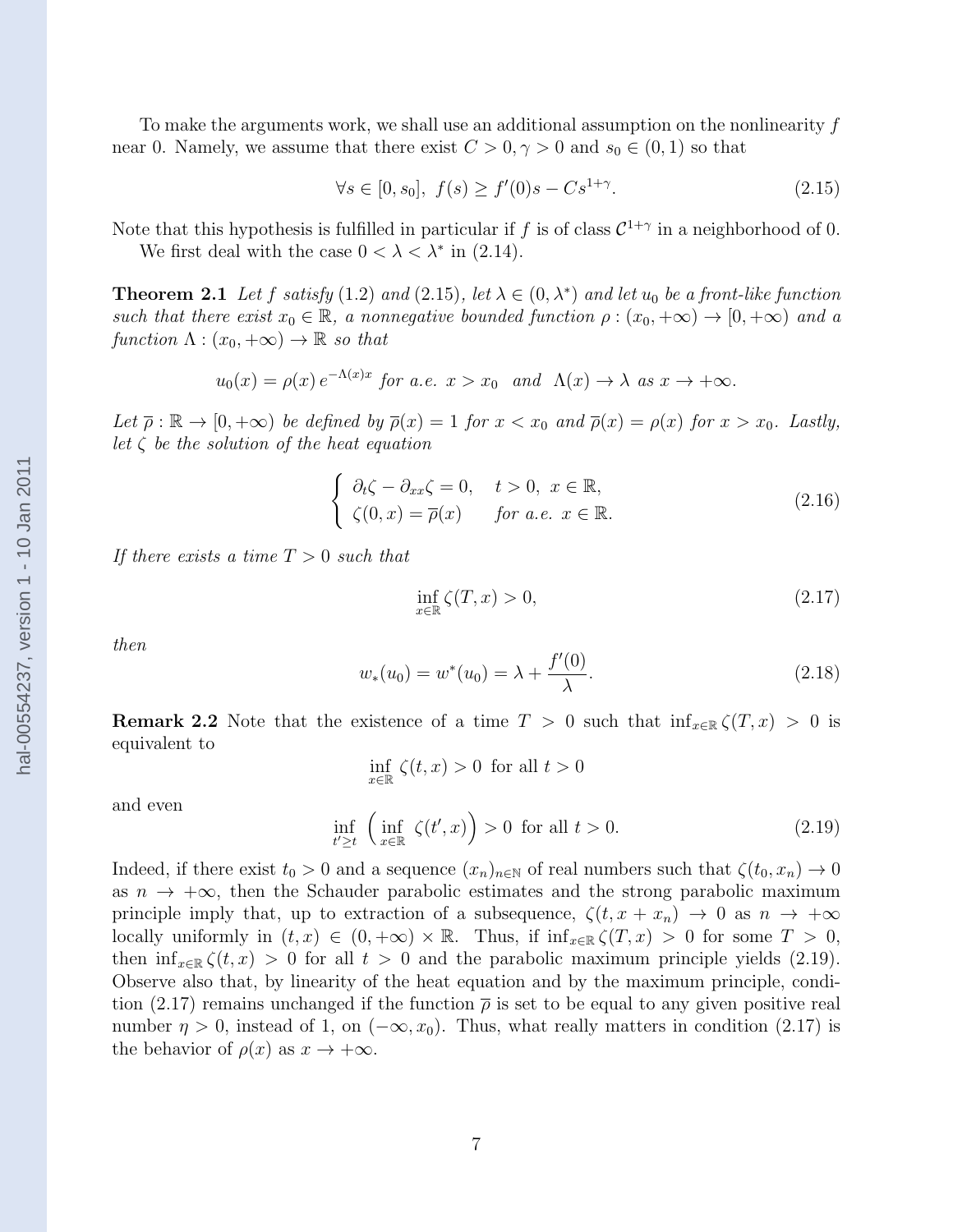Under the only monostability and behavior-at-0 conditions  $(1.2)$  and  $(2.15)$ , Theorem 2.1 then gives a sufficient condition on  $u_0$  for the solution u of (1.1) to spread at speed  $c_{\lambda} = \lambda + f'(0)/\lambda$ . It is immediate to see that the boundedness assumption of  $\rho$ is necessary for Theorem 2.1 to hold in general. For instance, if  $\rho(x) = e^{\varepsilon x}$  for  $x > x_0$ with  $\varepsilon \in (0, \lambda)$ , then, by writing  $u_0(x) = \tilde{\rho}(x) e^{-\Lambda(x)x}$  for a.e.  $x > x_0$  with  $\tilde{\Lambda}(x) = \Lambda(x) - \varepsilon$ <br>and  $\tilde{\rho}(x) = 1$  for  $x > x_0$ , the conclusion of Theorem 2.1 yields  $w_0(x_0) = w^*(u_0) = c_0$ . and  $\tilde{\rho}(x) = 1$  for  $x > x_0$ , the conclusion of Theorem 2.1 yields  $w_*(u_0) = w^*(u_0) = c_{\lambda-\varepsilon} > c_{\lambda}$ .<br>Similarly the condition (2.17) is obviously percessive for the conclusion to hold in some Similarly, the condition (2.17) is obviously necessary for the conclusion to hold in general: indeed, if  $\rho(x) = e^{-\varepsilon x}$  for  $x > x_0$ , with  $\varepsilon \in (0, \lambda^* - \lambda)$ , then  $(2.17)$  is not fulfilled and  $w_*(u_0) = w^*(u_0) = c_{\lambda+\varepsilon} < c_{\lambda}$ . However, this condition (2.17) is also not necessary in general for the conclusion (2.18) to hold. That is, there are examples for which (2.17) is violated and (2.18) still holds. For instance, choose any positive measurable function  $\rho$ on  $(x_0, +\infty)$  such that

$$
\rho(x) \to 0
$$
 and  $|\ln \rho(x)| = o(x)$  as  $x \to +\infty$ ;

then  $\zeta(t, x) \to 0$  as  $x \to +\infty$  for all  $t > 0$  and conclusion (2.18) still holds since Theorem 2.1 can be applied by writting  $u_0$  as  $u_0(x) = e^{-\Lambda(x)x}$  for a.e.  $x \ge x_0$  with

$$
\widetilde{\Lambda}(x) = \Lambda(x) - \frac{\ln \rho(x)}{x} \to \lambda \text{ as } x \to +\infty.
$$

On the other hand, what is much less obvious is to see that there are examples for which (2.17) is violated while the maximal spreading speed  $w^*(u_0)$  is still equal to  $c_\lambda$  and the minimal spreading speed  $w_*(u_0)$  is strictly less. That will be the purpose of Theorem 2.6 which is stated at the end of this section.

Before doing so, we first state an immediate corollary of Theorem 2.1, concerning the particular case of a function  $\rho$  which is the restriction on  $(x_0, +\infty)$  of a function having an average: we say that a function  $g \in L^{\infty}(\mathbb{R})$  admits an average  $g_m \in \mathbb{R}$  if

$$
\frac{1}{h} \int_{x}^{x+h} g(z) dz \to g_m \text{ as } h \to +\infty \text{ uniformly in } x \in \mathbb{R}.
$$

Corollary 2.3 Let f,  $\lambda$ ,  $u_0$ ,  $x_0$ ,  $\rho$  and  $\Lambda$  be as in Theorem 2.1 and assume furthermore that  $\rho$  can be extended on  $\mathbb R$  to a bounded nonnegative function having a positive average. Then, the conclusion (2.18) holds automatically.

In particular, Corollary 2.3 covers the case of nonnegative functions  $\rho \in L^{\infty}(\mathbb{R})$  which are periodic, almost-periodic or uniquely ergodic, assuming that their average, which exists, is positive. Under the assumptions of Corollary 2.3, it is easy to check that  $u_0$  satisfies the condition  $(1.12)$  of Bramson [7] and Lau [26]. Hence, if, in addition to  $(1.2)$  and  $(2.15)$ , the function f is such that  $f'(s) \leq f'(0)$  for all  $s \in [0,1]$ , the proof of Corollary 2.3 gives then an alternate approach of that of Bramson and Lau.

We point out that, in Theorem 2.1 or in Corollary 2.3, the function  $\rho$  may vanish on sequences of sets with positive measure on  $[A, +\infty)$  for all large A, in which case the function  $u_0$  cannot be bounded from below by a positive constant times any function  $e^{-\lambda x}$  for large x. A typical example is when  $\rho$  is periodic and vanishes periodically, as in the joint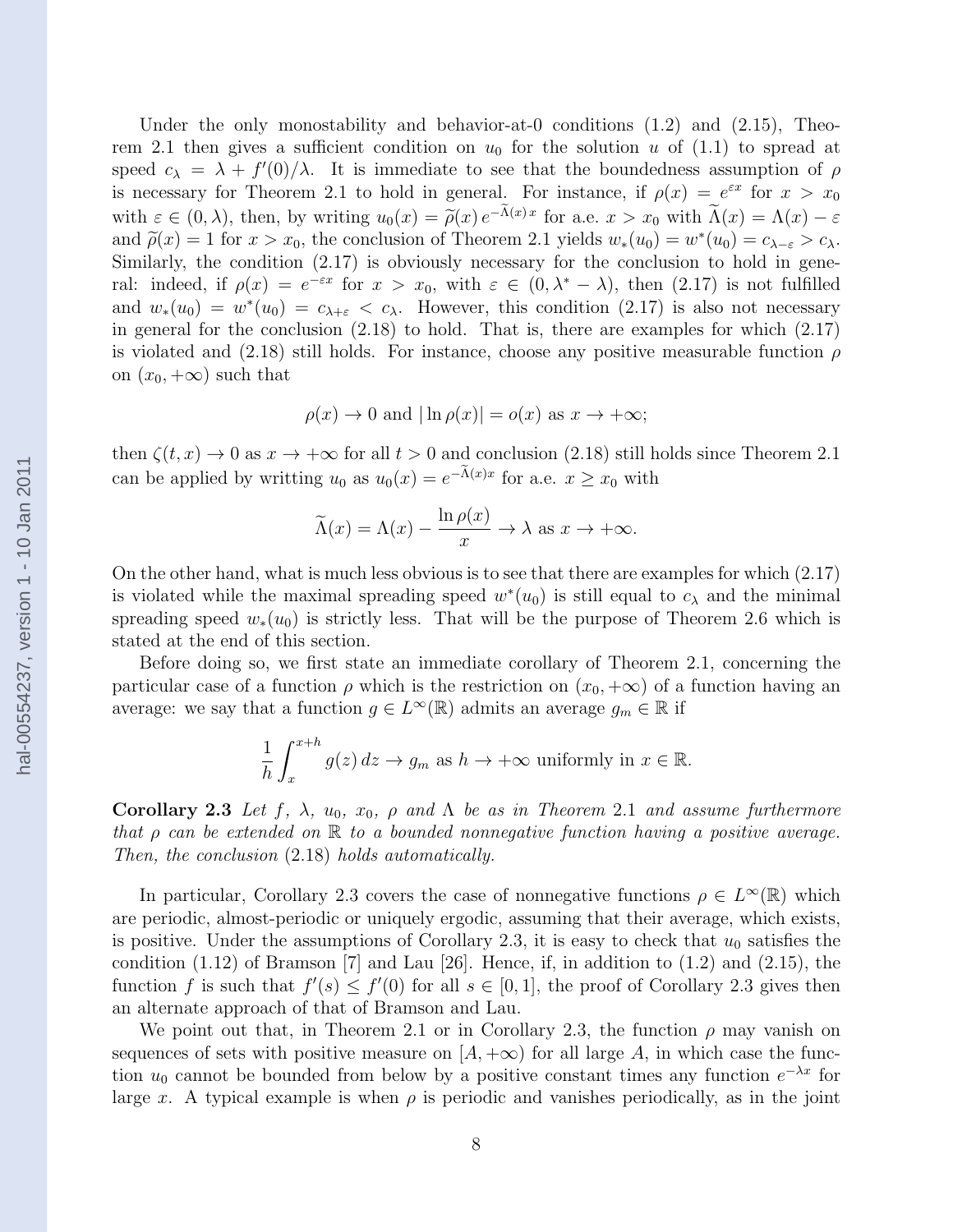

figure. However, for the conclusion (2.18) to hold, the function  $\rho$  cannot be too close to 0 on a too large set, this is roughly speaking the meaning of condition (2.17). The simplest example is when  $\rho$  is periodic: the function  $\rho$  may vanish periodically but, unless it vanishes almost everywhere, the spreading speeds  $w_*(u_0)$  and  $w^*(u_0)$  are equal to  $c_\lambda$ .

Another enlightening application of Theorem 2.1 is the following one. Let  $0<\lambda_1<\lambda_2<\lambda^*$ be fixed, let  $\rho_1$  and  $\rho_2$  be two given bounded nonnegative periodic functions with positive averages, let  $u_{1,0}$  and  $u_{2,0}$  be two given front-like functions such that  $u_{1,0}(x) = \rho_1(x) e^{-\lambda_1 x}$ and  $u_{2,0}(x) = \rho_2(x) e^{-\lambda_2 x}$  for large x, and let  $u_1$  and  $u_2$  be the solutions of (1.1) with initial conditions  $u_{1,0}$  and  $u_{2,0}$ , respectively. It follows from Theorem 2.1 (actually, Corollary 2.3) that  $u_1$  and  $u_2$  spread at the speeds  $c_{\lambda_1} = \lambda_1 + f'(0)/\lambda_1$  and  $c_{\lambda_2} = \lambda_2 + f'(0)/\lambda_2$ , respectively. Let now  $u_0$  be a front-like function such that

$$
u_0(x) = \rho_1(x) e^{-\lambda_1 x} + \rho_2(x) e^{-\lambda_2 x}
$$
 for large x

and let u be the solution of  $(1.1)$  with initial condition  $u_0$ . Since  $u_0$  is equal to a linear combination of the functions  $u_{1,0}$  and  $u_{2,0}$  near  $+\infty$ , one could have thought that u would have spread at a speed which would have been a sort of average of  $c_{\lambda_1}$  and  $c_{\lambda_2}$ . This is actually not the case, since Theorem 2.1 implies that

$$
w_*(u_0) = w^*(u_0) = c_{\lambda_1}.
$$

In other words, u spreads at the largest speed, that is the one given only from the slowest exponential decay. Indeed, for large  $x, u_0(x) = \rho(x) e^{-\lambda_1 x}$ , where  $\rho(x) = \rho_1(x) + \rho_2(x) e^{-(\lambda_2 - \lambda_1)x}$ is bounded near  $+\infty$ ; since  $\rho \ge \rho_1 \ge 0$  and  $\rho_1$  has a positive average, the condition (2.17) is fulfilled and the conclusion (2.18) holds with  $\lambda = \lambda_1$ .

When, in Theorem 2.1, the function  $\Lambda$  is equal to the constant  $\lambda$ , the method we use to prove Theorem 2.1 gives actually more than (2.18) under assumption (2.17). Namely, it implies that the solution  $u$  of  $(1.1)$  is asymptotically almost trapped between two travelling fronts solutions with speed  $c_{\lambda} = \lambda + f'(0)/\lambda$ , in the following sense.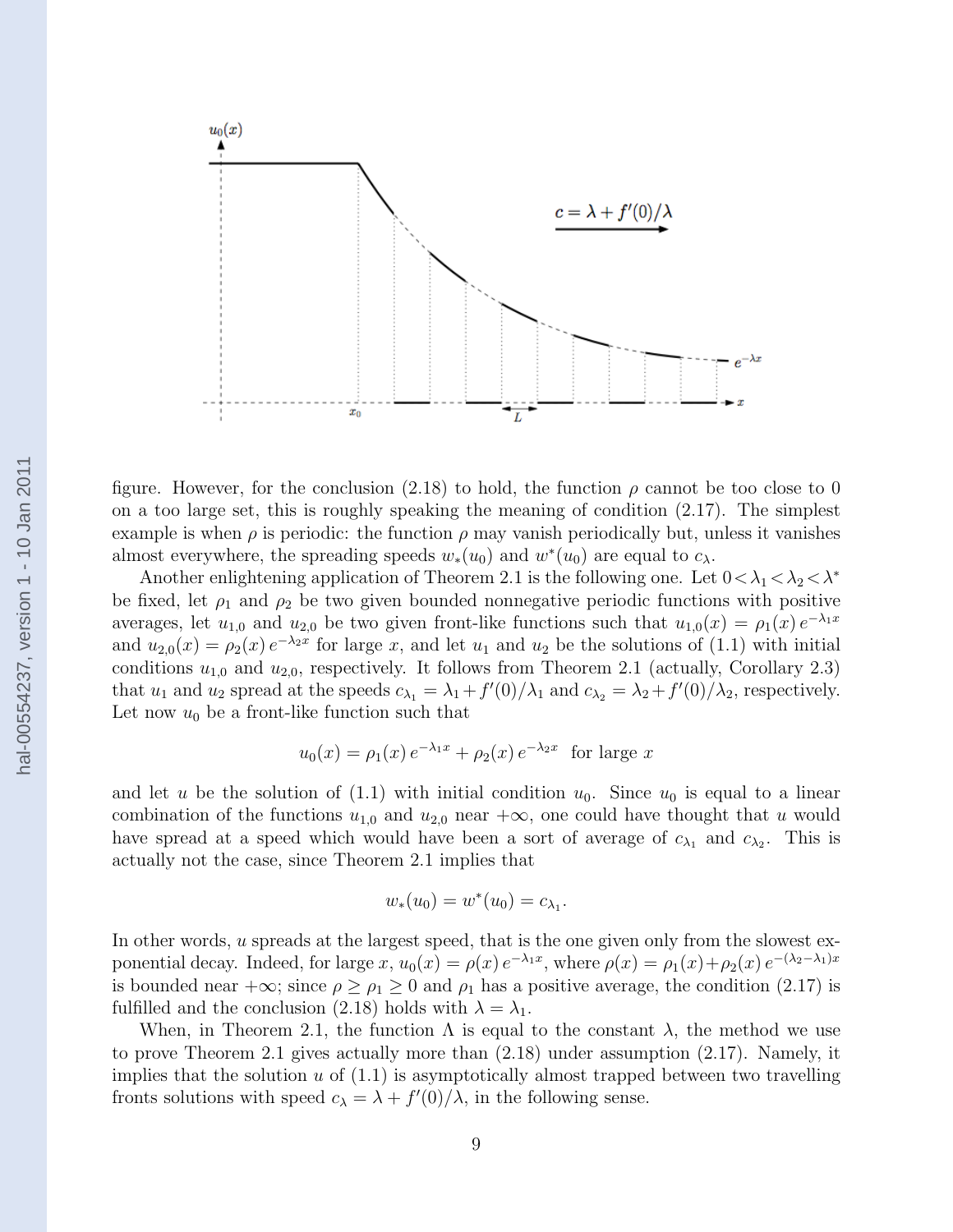**Proposition 2.4** Let f,  $\lambda$ ,  $u_0$ ,  $x_0$ ,  $\rho$  and  $\Lambda$  be as in Theorem 2.1 and assume furthermore that  $\Lambda = \lambda$  on  $[x_0, +\infty)$  and that (2.17) holds. Then there exist two real numbers  $x_1$  and  $x_2$ such that

$$
U_{c_{\lambda}}(x+x_1) \le \liminf_{t \to +\infty} u(t, x+c_{\lambda}t) \le \limsup_{t \to +\infty} u(t, x+c_{\lambda}t) \le U_{c_{\lambda}}(x+x_2)
$$
 (2.20)

uniformly in  $x \in \mathbb{R}$ .

This result means that the solution u is, at large time, as close as wanted from two shifts of the travelling front  $U_{c_{\lambda}}$  in the moving frame with speed  $c_{\lambda}$  (in the case when  $\Lambda$ depends on  $x$ , the conclusion is not true in general, see the comment below on the position of the level sets of u at large time). However, even when  $\Lambda$  is constant, formula (2.20) does not mean that  $u(t, \cdot + c_{\lambda}t)$  is truly trapped between two shifts of  $U_{c_{\lambda}}$ , even for large t. Indeed, for instance, if  $0 < \text{esssup}_{\mathbb{R}} u_0 = M_0 < 1$ , then  $\text{sup}_{\mathbb{R}} u(t, \cdot) \leq M(t)$  for all  $t \geq 0$ , where  $M(t) = f(M(t))$  for all  $t \geq 0$  and  $M(0) = M_0$ . Since  $M(t) < 1$  for all  $t \geq 0$ and since  $U_{c_{\lambda}}(-\infty) = 1$ , the function  $u(t, \cdot + c_{\lambda}t)$  can never be larger than any shift of  $U_{c_{\lambda}}$ . Proposition 2.4 does not mean either that the solution in the moving frame, that is  $u(t, \cdot+c_{\lambda}t)$ , converges to a shift of the front  $U_{c_{\lambda}}$ . The solution may well oscillate without converging between two shifts of the front  $U_{c_{\lambda}}$ , as proved by Bages, Martinez and Roquejoffre [2, 29] under the additional assumption that  $f$  is concave. Actually, more precise estimates of the time-dependent shift, which also hold for more geneal periodic equations in cylindrical domains, are given in  $[2, 29]$  when  $u_0$  is assumed to be trapped between two finite shifts of the same front  $U_{c_{\lambda}}$ .

Lastly, when  $u_0$  is not exponentially bounded as  $x \to +\infty$ , in the sense of (1.13), then  $w_*(u_0) = w^*(u_0) = +\infty$ , as already noticed. More generally speaking, Theorem 2.1 still holds when  $\lambda = 0$ , if the condition (2.17) is fulfilled, implying that the solution u spreads with infinite speed.

**Corollary 2.5** Under the same notations as in Theorem 2.1 but with  $\lambda = 0$ , and under the assumption (2.17), one has

$$
w_*(u_0) = w^*(u_0) = +\infty.
$$
\n(2.21)

It is possible to reformulate the above results in terms of the level sets of the solution  $u$ of the Cauchy problem  $(1.1)$ . Namely, given a front-like initial condition  $u_0$ , define the level set of u for a value  $m \in (0, 1)$  at a time  $t > 0$ , as follows:

$$
E_m(t) = \{x \in \mathbb{R}, \ u(t,x) = m\}.
$$

For a given  $m \in (0, 1)$ , this set can be empty, but it is easy to see that it is non-empty and compact when t is sufficiently large. Now, from Definition 1.2 and under the hypotheses of Theorem 2.1 with  $0 < \lambda < \lambda^*$  (resp. Corollary 2.5 with  $\lambda = 0$ ), we can reformulate the conclusions  $(2.18)$  and  $(2.21)$  into:

$$
\forall m \in (0,1), \lim_{t \to +\infty} \frac{1}{t} \min E_m(t) = \lim_{t \to +\infty} \frac{1}{t} \max E_m(t) = c_\lambda = \lambda + \frac{f'(0)}{\lambda}
$$
 (2.22)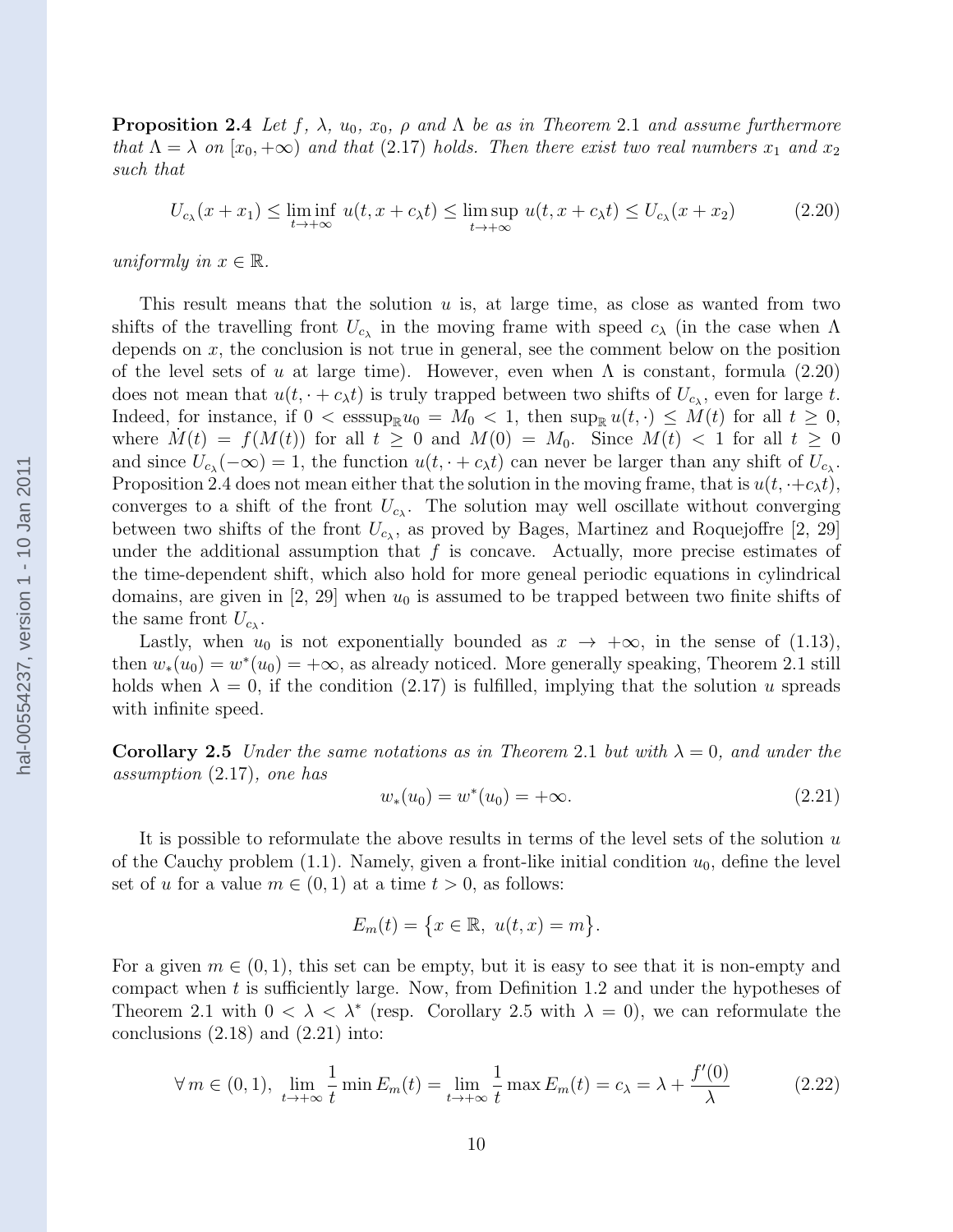with the convention that  $c_0 = +\infty$ . In other words, for any  $m \in (0,1)$  and any family of real numbers  $(x_m(t))_{t>0}$  such that  $u(t, x_m(t)) = m$  for large t, then  $x_m(t)/t \to c_\lambda$  as  $t \to +\infty$ . Thus, the quantity  $c_{\lambda}$  is the asymptotic time-averaged speed of all level sets of u. We mention here that another notion of speed, that of bulk burning rate defined, under additional assumptions on  $u_0$ , as the integral of  $\partial_t u$  over R, was also introduced in [9] (see also [23] for further estimates). The bulk burning rate can then be viewed as a space-averaged speed and, of course, the bulk burning rate and the spreading speeds defined in Definition 1.2 coincide at large time when the solution u converges globally to a travelling front.

As far as Proposition 2.4 is concerned, its conclusion (2.20) implies in particular that, for all  $m \in (0,1)$ ,

$$
\limsup_{t \to +\infty} \left| \max E_m(t) - c_{\lambda} t \right| < +\infty \text{ and } \limsup_{t \to +\infty} \left| \min E_m(t) - c_{\lambda} t \right| < +\infty, \tag{2.23}
$$

Property  $(2.23)$  is clearly stronger than  $(2.22)$ . Both  $(2.22)$  and  $(2.23)$  also yield formula (2.18), since, as it can be easily seen,  $\liminf_{x\to-\infty} u(t,x) \to 1$  as  $t \to +\infty$ and  $\lim_{x\to+\infty}u(t,x)=0$  for all  $t\geq0$ . However, it is worth noticing here that, in general, the only assumptions of Theorem 2.1 do not guarantee that the level sets  $E_m(t)$  stay at finite distance as  $t \to +\infty$  from the position  $c_{\lambda}t$  for each fixed  $m \in (0,1)$ . For instance, if  $u_0$  is front-like and  $u_0(x) = e^{-\Lambda(x)x}$  for large x with  $\lim_{x\to+\infty}\Lambda(x) = \lambda \in (0,\lambda^*)$ and  $\lim_{x\to+\infty}(\Lambda(x)-\lambda)x=+\infty$  (resp.  $-\infty$ ), it then follows from the comparison principle and the general convergence results (1.9), that

$$
\max E_m(t) - c_{\lambda}t \to -\infty \text{ (resp. } \min E_m(t) - c_{\lambda}t \to +\infty \text{) as } t \to +\infty
$$

for all value  $m \in (0, 1)$ , while  $w_*(u_0) = w^*(u_0) = c_\lambda$  from Theorem 2.1. On the other hand, if  $|\Lambda(x) - \lambda| = O(x^{-1})$  as  $x \to +\infty$  and if (2.17) is fulfilled, then Proposition 2.4 and the maximum principle imply that  $(2.20)$  holds, whence  $(2.23)$ .

In all above results, the solutions  $u$  of  $(1.1)$  have a well defined spreading speed, that is  $w_*(u_0) = w^*(u_0)$ , and this quantity is explicitely expressed in terms of the asymptotic behavior of the front-like initial condition at  $+\infty$ . We now exhibit a class of front-like initial data  $u_0$  for which  $w_*(u_0) < w^*(u_0)$ . We not only prove that for some range of speeds c, the functions  $t \mapsto u(t, ct + x)$  do not converge as  $t \to +\infty$ , but also that their  $\omega$ –limit sets are the whole interval [0, 1]. We recall that the  $\omega$ -limit set as  $t \to +\infty$  of a function  $t \mapsto g(t) \in [0, 1]$  defined in a neighborhood of  $+\infty$  is the set of all  $s \in [0, 1]$  for which there exists a sequence  $t_n \to +\infty$  such that  $g(t_n) \to s$  as  $n \to +\infty$ . Given a function f satisfying (1.2), we denote

$$
M_f = \max_{s \in [0,1]} f'(s) > 0.
$$

From comparisons with KPP-type nonlinearities, it follows that  $c^* \leq 2\sqrt{M_f}$ , where  $c^*$  is the minimal speed of travelling fronts with nonlinearity  $f$  (see also [15]).

**Theorem 2.6** Let f satisfy (1.2) and (2.15) and let  $\gamma_1 < \gamma_2$  be given in the interval  $[2\sqrt{M_f}, +\infty]$ . Then there exists a front-like function  $u_0$  such that

$$
\gamma_1 = w_*(u_0) < w^*(u_0) = \gamma_2.
$$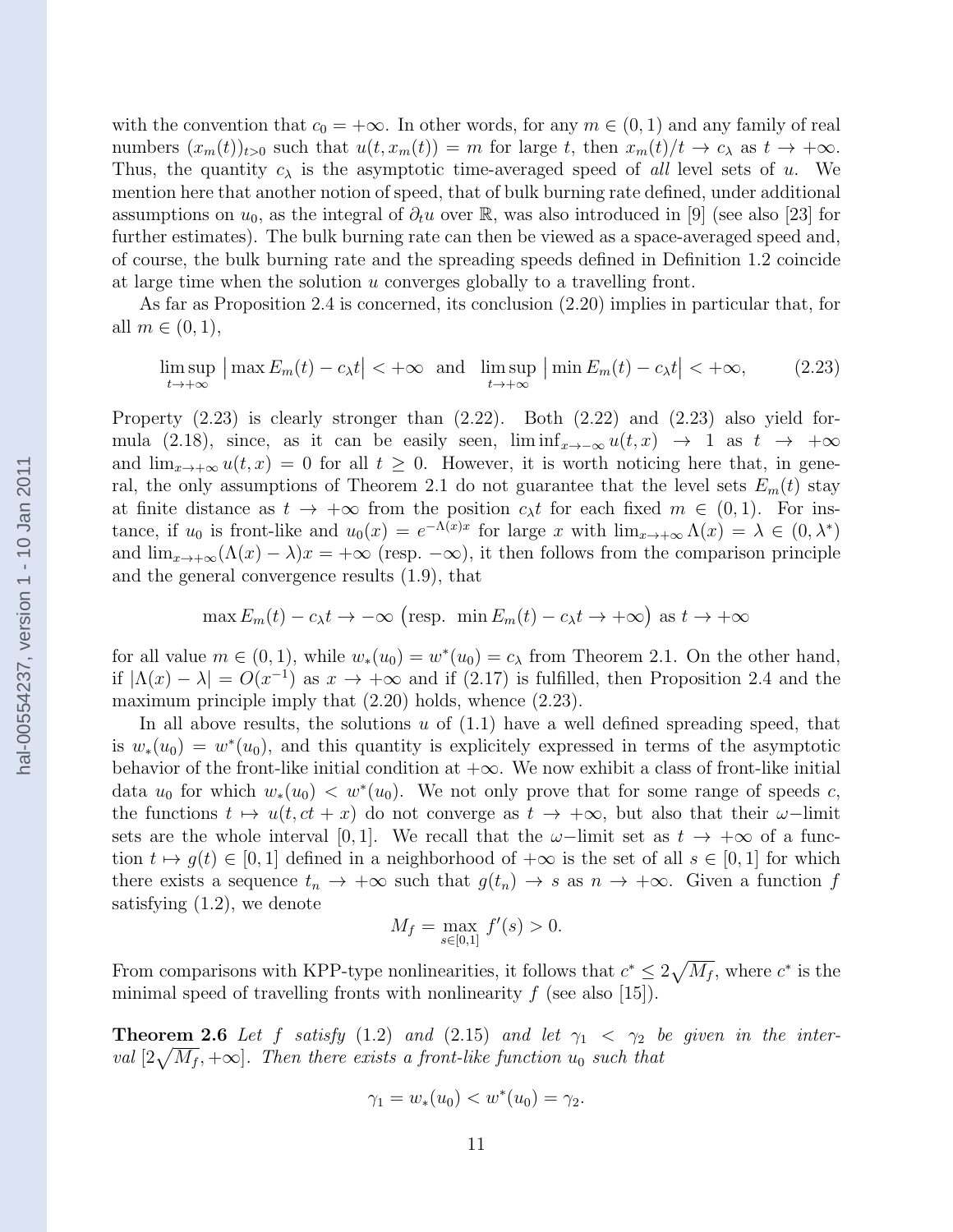Furthermore, for any  $c \in (\gamma_1, \gamma_2)$ , any  $x \in \mathbb{R}$  and any  $m \in (0, 1)$ , the  $\omega$ -limit set of the function  $t \mapsto u(t, ct+x)$  as  $t \to +\infty$  is equal to the whole interval [0, 1] and the  $\omega$ –limit sets of the functions  $t \mapsto t^{-1} \min E_m(t)$  and  $t \mapsto t^{-1} \max E_m(t)$  are equal to the whole interval  $[\gamma_1, \gamma_2]$ .

The initial data  $u_0$  are constructed in such a way that they oscillate as  $x \to +\infty$  between the two exponential functions  $e^{-\lambda_1 x}$  and  $e^{-\lambda_2 x}$  on larger and larger space-intervals, with  $\gamma_1 = c_{\lambda_1}$  (or  $\lambda_1 = \lambda^*$  if  $\gamma_1 = c^*$ ) and  $\gamma_2 = c_{\lambda_2}$ . The proof then shows that the solution u of (1.1) oscillates on larger and larger time-intervals between two approximate solutions moving with speeds close to  $\gamma_1$  and  $\gamma_2$ , so that the averaged speeds of the level sets, namely min  $E_m(t)/t$  and max  $E_m(t)/t$ , oscillate infinitely many times between  $\gamma_1$  and  $\gamma_2$ . Therefore, the level sets do not converge in speed to any real number as  $t \to +\infty$ . We refer to Section 4 for the details. It is worth noticing that, for such monostable problems, this completely new and highly non-trivial oscillating dynamics is present even in the simplest case of the onedimensional homogeneous equation  $(1.1)$ . It also holds for general monostable functions f satisfying (1.2) and (2.15), provided that the chosen speeds  $\gamma_1$  and  $\gamma_2$  are large enough. Notice that, in the case when  $f'(s) \le f'(0)$  for all  $s \in [0,1]$ , then  $M_f = f'(0)$  and  $c^* = 2\sqrt{M_f}$ . Hence, in this case, the speeds  $\gamma_1$  and  $\gamma_2$  can take any values between  $c^*$  and  $+\infty$ .

The proofs of the above results rely firstly on the maximum principle and on the construction of suitable sub- and supersolutions for the Cauchy problem (1.1). The gaussian decay of the heat kernel plays a crucial role in the proof of Theorem 2.6. We have to estimate sharply the time-depending behavior of  $u(t, x)$  as  $x \to +\infty$  and we prove that these tails force the solution to spread at the desired approximated speeds on large time-intervals. It is important to point out that, even if the spreading properties are determined through the asymptotic behavior of  $u(t, x)$  as  $x \to +\infty$ , that is as  $u \to 0$ , the function f may not need to be concave or even of the KPP type (1.4).

Remark 2.7 Similar propagation phenomena have been shown by Hamel and Sire [19] for ignition-type nonlinearities arising in combustion theory (see e.g. [21]), that is functions  $f$  for which there exists  $\theta \in (0, 1)$  such that

$$
f(s) = 0 \text{ if } s \in [0, \theta] \cup \{1\}, \ f(s) > 0 \text{ if } s \in (\theta, 1). \tag{2.24}
$$

It is known that for such nonlinearities, for all  $\alpha \in [0, \theta)$ , there exists a unique speed  $\tilde{c}_{\alpha}$ so that there exists a travelling front that connects  $\alpha$  to 1 with speed  $\tilde{c}_{\alpha}$ , see [21]. The front-like initial data  $u_0 : \mathbb{R} \to [0,1]$  are then defined as follows: lim  $\inf_{x\to-\infty} u_0(x) > \theta$ and  $\limsup_{x\to+\infty}u_0(x) < \theta$  (up to a negligible set). For such nonlinearities f, the same definition for the minimal spreading speed  $w_*(u_0)$  as in Definition 1.2 is taken, but the maximal spreading speed  $w^*(u_0)$  is now defined by

$$
w^*(u_0) = \inf \Big\{ c \in \mathbb{R}, \limsup_{t \to +\infty} \Big( \sup_{x \ge ct} u(t,x) \Big) \le \theta \Big\},\
$$

since the whole interval  $[0, \theta]$  corresponds to the set of weakly unstable zeroes of the function f. More general heterogeneous problems in higher dimensions have been considered in [19], but, as far as the homogeneous one-dimensional equation (1.1) is concerned, the results of Hamel and Sire are the following ones: if  $u_0$  is front-like and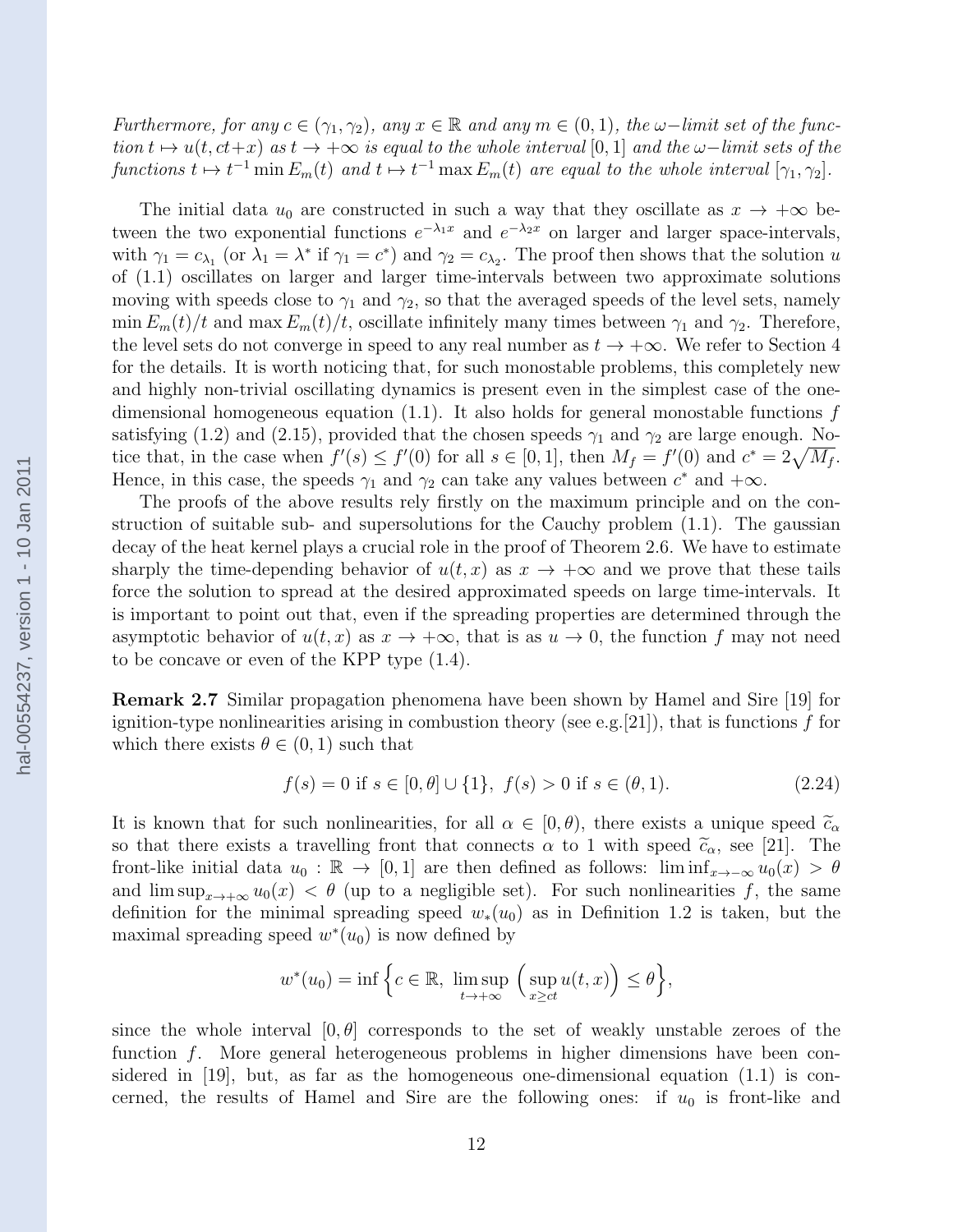if  $u_0(x) - p(x) \to 0$  as  $x \to +\infty$ , where p is a periodic function with periodic average  $\bar{p}$ , then  $w_*(u_0) = w^*(u_0) = \tilde{c}_{\overline{p}}$ . But in the general case, the authors constructed a class of initial data  $u_*(u_0)$  is  $\tilde{c}_{\overline{p}}$ . Moreover, their construction gives that, for such  $u_0$ data  $u_0$  such that  $w_*(u_0) < w^*(u_0)$ . Moreover, their construction gives that, for such  $u_0$ , for any  $c \in (w_*(u_0), w^*(u_0))$  and any  $x \in \mathbb{R}$ , the  $\omega$ -limit set of  $t \mapsto u(t, ct + x)$  is  $[\alpha, 1]$ , where  $\alpha \in [0, \theta)$  is defined by  $\tilde{c}_{\alpha} = w_*(u_0)$ . It is interesting to notice that, despite their similarities, the results and proofs of [19] and the present paper are different in nature. For instance, a front-like initial condition  $u_0$  which oscillates periodically at  $+\infty$  between two constants  $\alpha$  and  $\beta$  in  $[0, \theta)$  for equation (1.1) with (2.24) leads to a solution u spreading at an average speed belonging to the open interval  $(\tilde{c}_{\alpha}, \tilde{c}_{\beta})$ . On the other hand, under the condition (1.2), a front-like initial condition which oscillates periodically at  $+\infty$  between two exponential tails  $e^{-\lambda_1 x}$  and  $e^{-\lambda_2 x}$  with  $0 < \lambda_1 < \lambda_2 < \lambda^*$  leads to a solution u spreading at the speed  $c_{\lambda_1}$ . Furthermore, although the equation (1.1) reduces to the heat equation when  $u < \theta$  under assumption (2.24), the propagation phenomena and the proofs in this case are rather nonlinear in nature, whereas the spreading properties stated in Theorems 2.1 and 2.6 of the present paper are chiefly determined by the asymptotic behavior of  $u_0$  when it approaches 0 and then by the linearization of  $(1.1)$  around  $u = 0$ , even if the function f does not satisfy the KPP assumption  $(1.4)$ . Lastly, we mention that when the nonlinearity f is of the bistable type on [0, 1], that is when there exists  $\theta \in (0, 1)$  such that  $f(0) = f(\theta) = f(1) = 0, \ f < 0 \text{ on } (0, \theta), \ f > 0 \text{ on } (\theta, 1), \ f'(0) < 0, \ f'(1) < 0,$ 

then the situation is much simpler: there is a unique (up to shifts) travelling front  $U_c(x-ct)$ connecting 0 to 1, with a unique speed c, and, for any "front-like" initial datum  $u_0$ , namely  $0 \le u_0(x) \le 1$  for a.e.  $x \in \mathbb{R}$  and  $\liminf_{x \to -\infty} u_0(x) > \theta > \limsup_{x \to +\infty} u_0(x)$ , then  $u(t, x)$  converges to  $U_c(x - ct + x_0)$  uniformly in  $x \in \mathbb{R}$  as  $t \to +\infty$ , for some  $x_0 \in \mathbb{R}$ , see [11]. Thus, in the bistable case, the solutions u spread at the unique speed c for all frontlike initial conditions  $u_0$ . We refer to [42] for a much more complete picture in heterogeneous media.

### 3 The case when the spreading speed is unique

This section is devoted to the proof of Theorem 2.1 and its corollaries. It is based on the construction of sub- and supersolutions moving asymptotically at the speed  $c_{\lambda}$ , and on the basic interpretation of the solutions of the linearized problem (3.25) below in terms of the solutions of the heat equation (2.16). As a matter of fact, we first prove Theorem 2.1 when the function  $\Lambda$  is a constant. Namely, we prove Proposition 2.4, which implies the conclusion (2.18) of Theorem 2.1 when  $\Lambda(x) = \lambda$  in a neighborhood of  $+\infty$ .

**Proof of Proposition 2.4.** As  $0 < \lambda < \lambda^*$ , one has  $\lambda^2 - \lambda c^* + f'(0) > 0$ . In other words,  $c_{\lambda} > c^*$ . As recalled in the introduction, we know that there exists a travelling front solution  $U_{c_{\lambda}}(x-c_{\lambda}t)$  of (1.1) with speed  $c_{\lambda}$ , and such that  $U_{c_{\lambda}}(x) \sim M e^{-\lambda x}$  as  $x \to +\infty$ , for some  $M > 0$ . Since  $\rho$  is bounded, there exists then  $\widetilde{M} > 0$  such that  $u_0(x) \le \overline{u}_0(x)$  for a.e.  $x \in \mathbb{R}$ , where

$$
\overline{u}_0(x) = \min\left(1, \widetilde{M} e^{-\lambda x}\right).
$$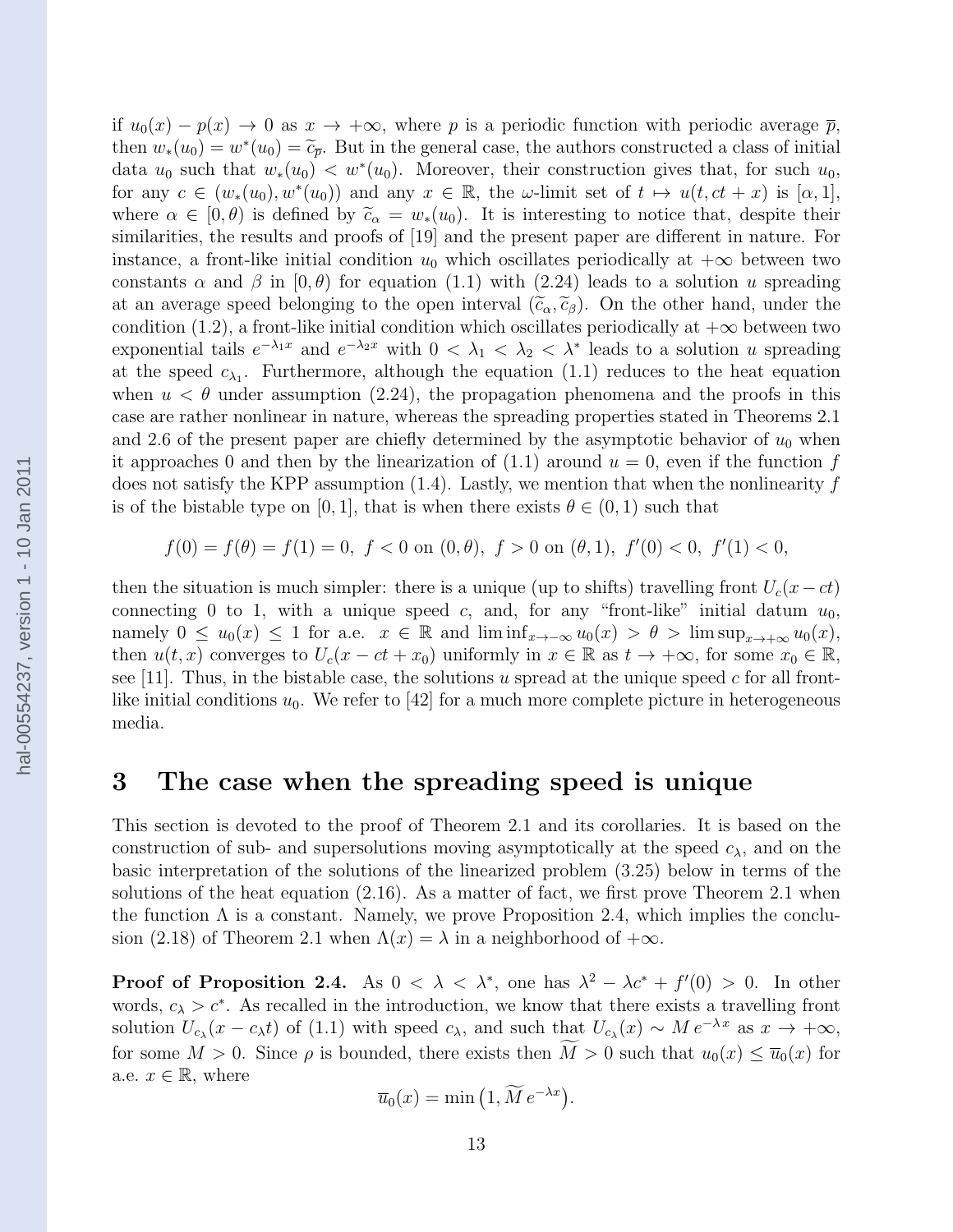Let now  $\bar{u}$  be the solution of (1.1) with initial condition  $\bar{u}_0$ . Because of (1.9), there exists a real number  $x_2$  such that

$$
\sup_{x \in \mathbb{R}} \left| \overline{u}(t, x) - U_{c_{\lambda}}(x - c_{\lambda}t + x_2) \right| \to 0 \text{ as } t \to +\infty.
$$

But the maximum principle yields

$$
u(t, x) \leq \overline{u}(t, x)
$$
 for all  $t > 0$  and  $x \in \mathbb{R}$ ,

which provides the right inequality in (2.20). Furthermore, for any speed c such that  $c > c_{\lambda}$ , one has

$$
0 \leq \limsup_{t \to +\infty} \left( \max_{x \geq ct} u(t, x) \right) \leq \limsup_{t \to +\infty} \left( \max_{x \geq ct} \overline{u}(t, x) \right) = \limsup_{t \to +\infty} \left( \max_{x \geq ct} U_{c_{\lambda}} (x - c_{\lambda} t + x_2) \right)
$$

$$
= \limsup_{t \to +\infty} U_{c_{\lambda}} (ct - c_{\lambda} t + x_2) = 0,
$$

which implies that  $w^*(u_0) \leq c_{\lambda}$ .

In order to prove the left inequality in (2.20), and consequently  $w_*(u_0) \ge c_\lambda$ , consider the solution  $\xi$  of the linear problem

$$
\begin{cases}\n\partial_t \xi - \partial_{xx} \xi = f'(0)\xi, & t > 0, \ x \in \mathbb{R}, \\
\xi(0, x) = \overline{\rho}(x) e^{-\lambda x} & \text{for a.e. } x \in \mathbb{R}.\n\end{cases}
$$
\n(3.25)

From the definition of  $c_{\lambda}$ , the maximum principle yields

$$
\xi(t,x) \le \|\overline{\rho}\|_{L^{\infty}(\mathbb{R})} e^{-\lambda(x-c_{\lambda}t)} \text{ for all } t > 0 \text{ and } x \in \mathbb{R}.
$$
 (3.26)

The key-point here is to observe that the function  $(t, x) \mapsto e^{-\lambda(x-c_{\lambda}t)} \zeta(t, x-2\lambda t)$  solves (3.25), since  $\zeta$  solves (2.16). Thus, by uniqueness, one has

$$
\xi(t,x) = e^{-\lambda(x - c_{\lambda}t)}\zeta(t,x - 2\lambda t)
$$
\n(3.27)

for all  $t > 0$  and  $x \in \mathbb{R}$ .

Remember now that  $s_0 \in (0,1)$ ,  $\gamma > 0$  and  $C > 0$  are given in (2.15). Define  $P(\beta) = \beta^2 - \beta c_\lambda + f'(0)$  for all  $\beta \in \mathbb{R}$ . This function P is decreasing on the interval  $[0, \lambda]$ since  $\lambda > 0$  is its smallest simple zero, and one has  $2\lambda < c_{\lambda}$ . Choose  $\varepsilon > 0$  and  $\kappa \in (0, 1]$ small enough so that

$$
(1+\gamma)\lambda \geq \lambda + \varepsilon \text{ and } (c_{\lambda} - 2\lambda - \varepsilon) \varepsilon \geq \kappa^{\gamma}.
$$

Next, owing to (3.26), choose  $A > 0$  large enough so that  $A \geq C ||\overline{\rho}||_{L^{\infty}(\mathbb{R})}^{1+\gamma}$  and

$$
\forall (t, x) \in (0, +\infty) \times \mathbb{R}, \ \left(\xi(t, x) > A \, e^{-(\lambda + \varepsilon)(x - c_{\lambda} t)}\right) \Longrightarrow \left(x \ge \max(c_{\lambda} t, x_0)\right)
$$

and

$$
\kappa \left( \xi(t, x) - A e^{-(\lambda + \varepsilon)(x - c_{\lambda} t)} \right) \le s_0
$$
 for all  $t > 0$  and  $x \in \mathbb{R}$ .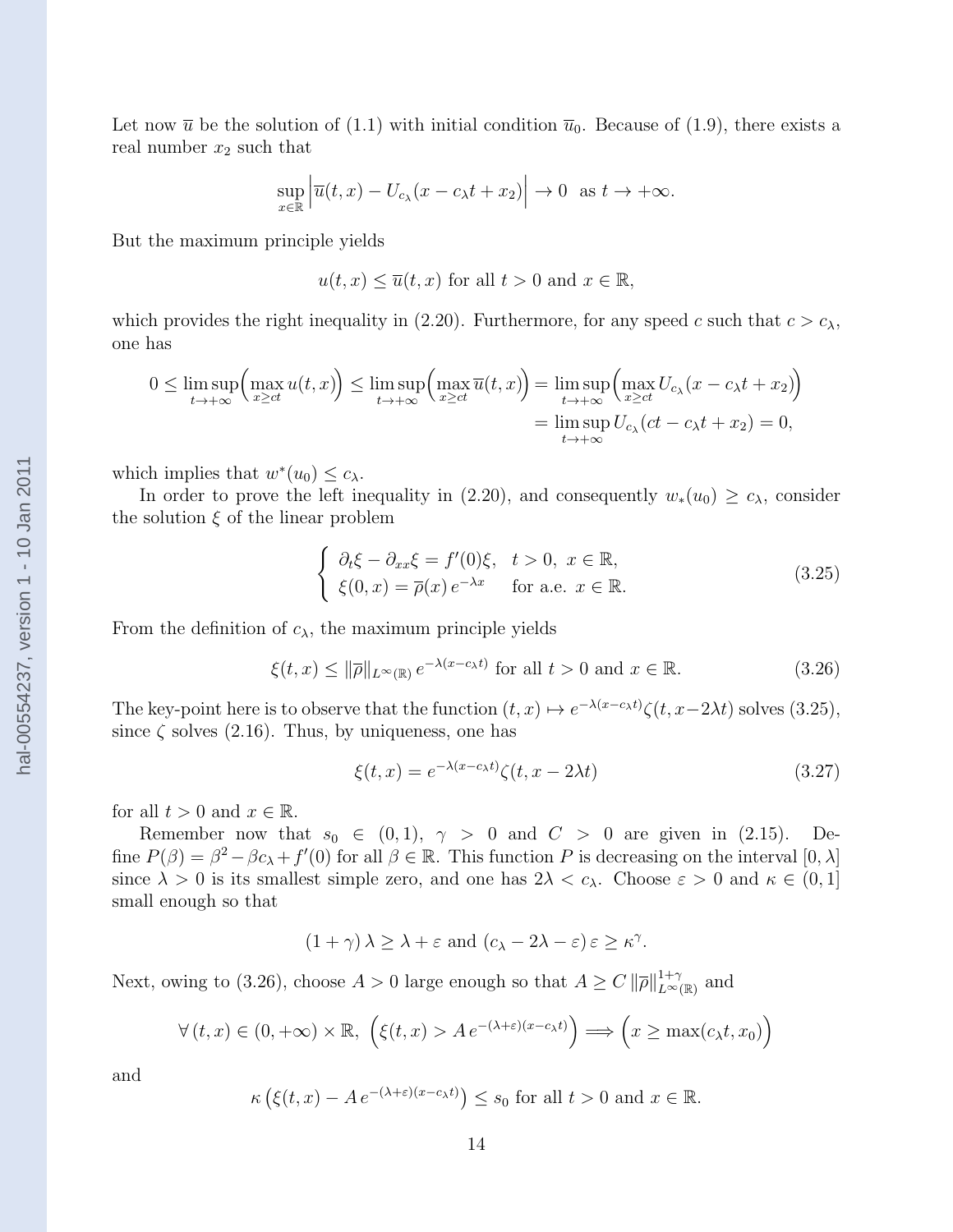

Lastly, set

$$
\underline{u}(t,x) = \max\left(0, \kappa\left(\xi(t,x) - Ae^{-(\lambda+\varepsilon)(x-c_{\lambda}t)}\right)\right) \tag{3.28}
$$

in  $[0, +\infty) \times \mathbb{R}$  (see the joint figure for a schematic shape of the functions  $\underline{u}$ , u and  $\overline{u}$  at time  $t = 0$ . It follows that

$$
\Omega = \left\{ (t, x) \in (0, +\infty) \times \mathbb{R}, \underline{u}(t, x) > 0 \right\} \subset \left\{ (t, x) \in (0, +\infty) \times \mathbb{R}, x \ge \max(c_{\lambda}t, x_0) \right\}
$$

and

$$
\sup_{(t,x)\in(0,+\infty)\times\mathbb{R}}\underline{u}(t,x)\leq s_0.
$$

Let us then check that u is a subsolution for problem (1.1). When 
$$
(t, x) \in \Omega
$$
, one has  
\n
$$
\partial_t \underline{u}(t, x) - \partial_{xx} \underline{u}(t, x) - f'(0) \underline{u}(t, x) = ((\lambda + \varepsilon)^2 - (\lambda + \varepsilon)c_{\lambda} + f'(0)) \kappa A e^{-(\lambda + \varepsilon)(x - c_{\lambda}t)}
$$
\n
$$
= -(c_{\lambda} - 2\lambda - \varepsilon) \varepsilon \kappa A e^{-(\lambda + \varepsilon)(x - c_{\lambda}t)}
$$
\n
$$
\leq -(c_{\lambda} - 2\lambda - \varepsilon) \varepsilon \kappa A e^{-(1 + \gamma)\lambda(x - c_{\lambda}t)}
$$
\n
$$
\leq -\kappa^{1 + \gamma} A e^{-(1 + \gamma)\lambda(x - c_{\lambda}t)}
$$
\n
$$
\leq -C \underline{u}(t, x)^{1 + \gamma}
$$

from (3.26) and the choice of  $\varepsilon$ ,  $\kappa$  and A. Therefore,  $\partial_t \underline{u} - \partial_{xx} \underline{u} \leq f(\underline{u})$  in  $\Omega$  because of (2.15). It also follows from the definition of  $\xi(0, \cdot)$  and from the choice of A and the inequality  $0 < \kappa \leq 1$ , that  $\underline{u}(0, x) \leq u(0, x)$  for a.e.  $x \in \mathbb{R}$ . Summing up, as  $\underline{u} = 0$ in  $(0, +\infty) \times \mathbb{R} \setminus \Omega$ , the function <u>u</u> is a subsolution of (1.1). Thus

$$
u(t,x) \ge \underline{u}(t,x) \quad \text{for all } (t,x) \in (0, +\infty) \times \mathbb{R} \tag{3.29}
$$

from the maximum principle.

Lastly, let  $\tau > 0$  be any positive real number. On the one hand, the maximum principle implies that  $\liminf_{x\to-\infty} u(t,x) \geq \theta(t)$  for all  $t > 0$ , where  $\dot{\theta}(t) = f(\theta(t))$  in  $[0, +\infty)$ and  $\theta(0) = \liminf_{x \to -\infty} (\operatorname{essinf}_{(-\infty, x)} u_0) > 0$ . Hence

$$
\liminf_{x \to -\infty} u(t, x) \ge \theta(t) > 0 \text{ for all } t > 0.
$$
\n(3.30)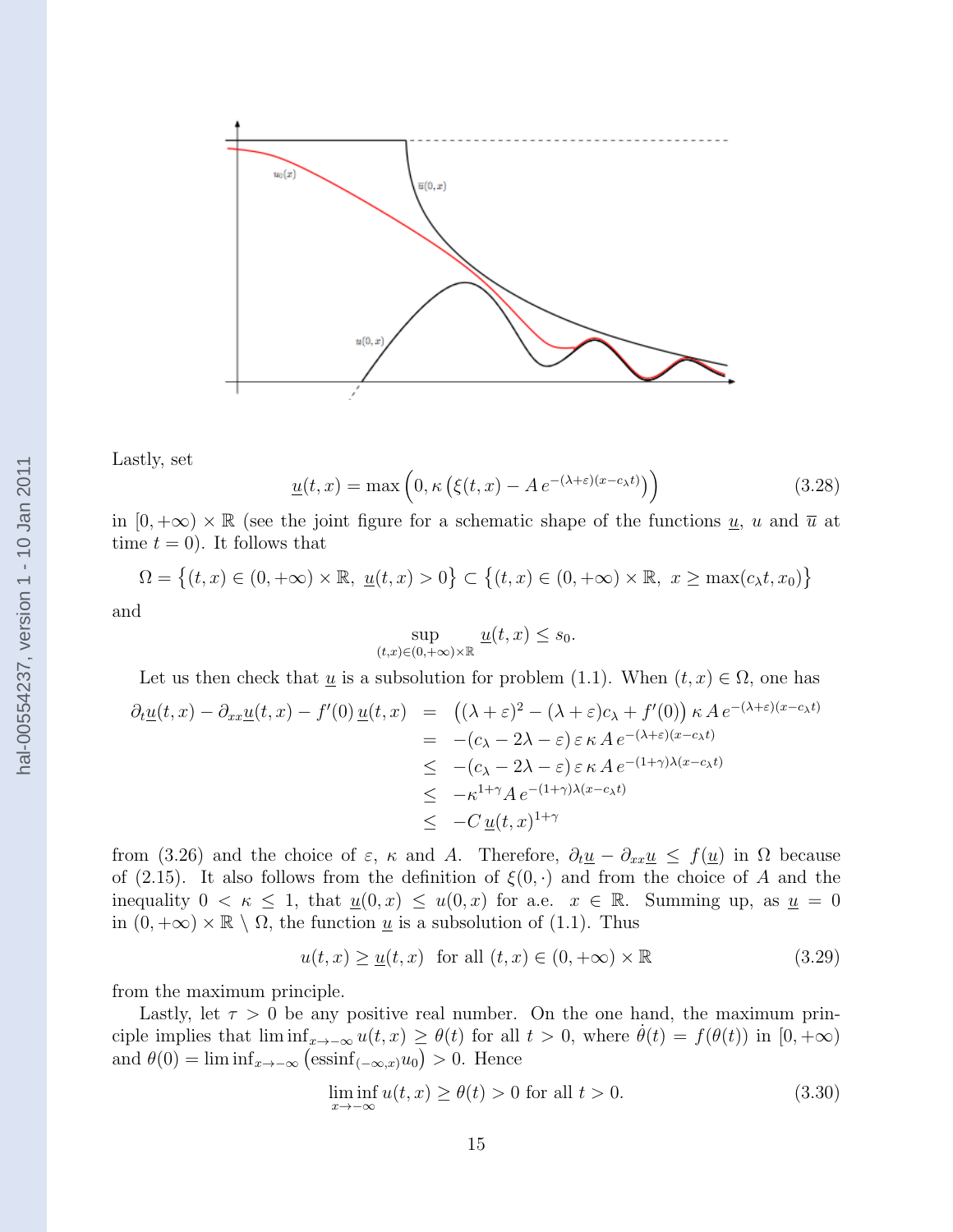Since u is a continuous positive function on  $(0, +\infty) \times \mathbb{R}$ , there exists then  $\eta \in (0, 1)$  such that  $u(\tau, x) \geq \eta$  for all  $x \leq 0$ . On the other hand, remember from Remark 2.2 and assumption (2.17) that  $\eta' := \inf_{x \in \mathbb{R}} \zeta(\tau, x) > 0$ . Therefore, it follows from (3.27), (3.28) and (3.29) that

$$
1 \ge u(\tau, x) \ge v_0(x) := \eta \mathbf{1}_{(-\infty, 0]}(x)
$$
  
+ max  $(0, \kappa \eta' e^{-\lambda(x - c_\lambda \tau)} - \kappa A e^{-(\lambda + \varepsilon)(x - c_\lambda \tau)}) \mathbf{1}_{(0, +\infty)}(x) \ge 0$  (3.31)

for all  $x \in \mathbb{R}$ . Let v denote the solution of (1.1) with initial condition  $v_0$ . The maximum principle implies that

$$
u(t, x) \ge v(t - \tau, x) \text{ for all } t \ge \tau \text{ and } x \in \mathbb{R}.
$$
 (3.32)

But  $v_0$  is front-like and  $v_0(x) \sim \eta'' e^{-\lambda x}$  as  $x \to +\infty$ , with  $\eta'' = \kappa \eta' e^{\lambda c_{\lambda} \tau} > 0$ . It follows then from [40] that there exists  $\widetilde{x}_1 \in \mathbb{R}$  such that

$$
v(t, x + c_{\lambda}t) \to U_{c_{\lambda}}(x + \tilde{x}_1) \text{ uniformly in } x \text{ as } t \to +\infty. \tag{3.33}
$$

The inequality (3.32) then gives the left inequality in (2.20) with  $x_1 = \tilde{x}_1 + c_\lambda \tau$ . The proof of Proposition 2.4 is thereby complete. Observe finally that, as done above for  $w^*(u_0)$ , the left inequality in (2.20) also yields  $w_*(u_0) \geq c_{\lambda}$ , since  $U_{c_{\lambda}}(-\infty) = 1$ . Eventually,  $w_*(u_0) = w^*(u_0) = c_\lambda$ .

Remark 3.1 The arguments used in the proof of Proposition 2.4, namely the construction of the subsolution <u>u</u> and the inequality (3.31), imply that, for all  $t > 0$ ,  $u(t, \cdot)$  is front-like and  $\liminf_{x\to+\infty} u(t,x) e^{\lambda x} > 0$ . As a matter of fact, the quantity  $u(t,x) e^{\lambda x}$  is also bounded as  $x \to +\infty$  for all  $t > 0$ . Indeed, denote  $L = \sup_{s \in (0,1]} f(s)/s$ . It follows from the maximum principle that

$$
u(t,x) \le \widetilde{M} e^{(\lambda^2 + L)t - \lambda x} \quad \text{for all } t > 0 \text{ and } x \in \mathbb{R}, \tag{3.34}
$$

where  $0 < \overline{M} = ||u_0(x) e^{\lambda x}||_{L^\infty(\mathbb{R})} < +\infty$ . Thus,  $\limsup_{x\to+\infty} u(t,x) e^{\lambda x} < +\infty$  for all  $t > 0$ . Furthermore, if f satisfies (1.4), then  $L = f'(0)$  and (3.34) implies that  $u(t, x) \leq M e^{-\lambda(x-c_{\lambda}t)}$ for all  $t > 0$  and  $x \in \mathbb{R}$ , which directly gives  $w^*(u_0) \leq c_{\lambda}$ .

Remark 3.2 In the proof of Proposition 2.4, the left inequality in (2.20) implies immediately that  $w_*(u_0) \ge c_\lambda$ . The proof uses (3.32) and the convergence result (3.33), given that  $v_0$ is front-like and decays with the right exponential decay  $e^{-\lambda x}$  as  $x \to +\infty$ . However, one could also derive the weaker inequality  $w_*(u_0) \geq c_\lambda$  without referring to the stronger properties (3.32) and (3.33), using only (3.29) and (3.30). Indeed, with the same notations as in the proof of Proposition 2.4, remember that  $\inf_{[T,+\infty)\times\mathbb{R}} \zeta \geq \inf_{\mathbb{R}} \zeta(T,\cdot) > 0$  and choose  $\delta_0 > 0$ large enough such that  $\inf_{[T,+\infty)\times\mathbb{R}} \zeta \geq 2 A \kappa^{-1} e^{-\varepsilon \delta_0}$ . It follows from (3.27), (3.28) and (3.29) that, for all  $t \geq T$ ,

$$
u(t, c_{\lambda}t + \delta_0) \ge \kappa \, e^{-\lambda \delta_0} \zeta(t, (c_{\lambda} - 2\lambda)t + \delta_0) - A \, e^{-(\lambda + \varepsilon)\delta_0} \ge A \, e^{-(\lambda + \varepsilon)\delta_0} > 0. \tag{3.35}
$$

Let  $\tau > 0$  be arbitrary and define

$$
Q = \big\{ (t,x) \in [\tau,+\infty) \times \mathbb{R}, \ x \le c_{\lambda} t + \delta_0 \big\}.
$$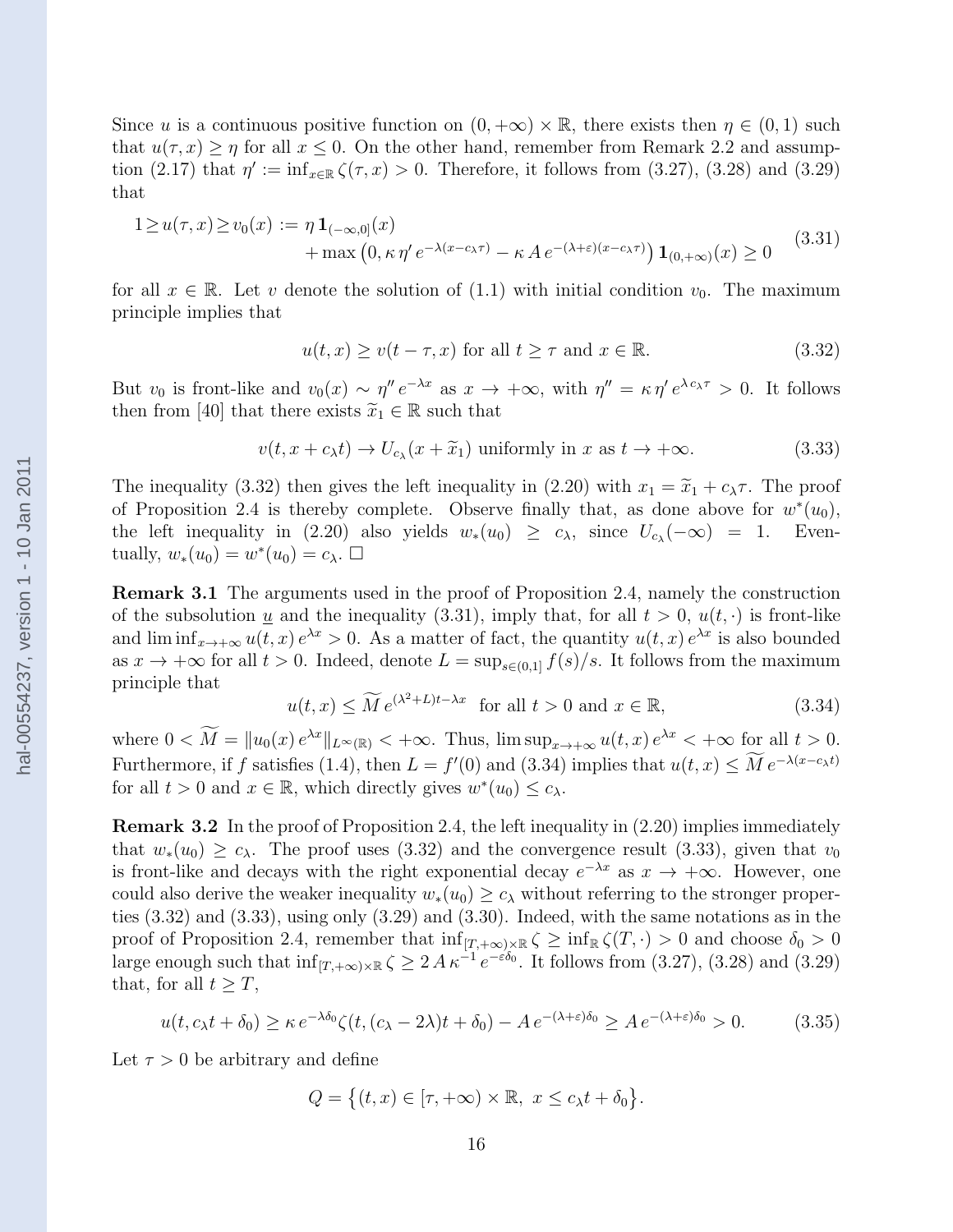Since the function u is continuous and positive in  $(0, +\infty) \times \mathbb{R}$ , it follows from  $(3.30)$ and (3.35) that  $\alpha := \inf_{(t,x)\in\partial\Omega} u(t,x) \in (0,1)$ . Since  $f(\alpha) > 0$ , the weak maximum principle yields  $u \ge \alpha$  in Q. Consider now any real number c such that  $c < c_{\lambda}$  and assume by contradiction that there exist  $\varepsilon_0 > 0$  and a sequence  $(t_n, x_n)_{n \in \mathbb{N}}$  in  $(0, +\infty) \times \mathbb{R}$  such that

 $t_n \to +\infty$  as  $n \to +\infty$ , and  $x_n \le ct_n$  and  $u(t_n, x_n) \le 1 - \varepsilon_0$  for all  $n \in \mathbb{N}$ .

Set  $v_n(t, x) = u(t + t_n, x + x_n)$ . From the Schauder parabolic estimates, the functions  $v_n$ converge in  $C_{loc}^{1,2}(\mathbb{R}\times\mathbb{R})$ , up to extraction of a subsequence, to a solution  $v_{\infty}$  of

$$
\partial_t v_{\infty} - \partial_{xx} v_{\infty} = f(v_{\infty}) \text{ in } \mathbb{R} \times \mathbb{R}
$$

such that  $0 \le v_\infty \le 1$ . Moreover, for all  $(t, x) \in \mathbb{R} \times \mathbb{R}$ , there exist  $n_0 \in \mathbb{N}$  large enough so that  $(t + t_n, x + x_n) \in Q$  for all  $n \geq n_0$ , since  $x_n \leq ct_n$  and  $c < c_\lambda$ . Thus  $v_\infty \geq \alpha$ in  $\mathbb{R} \times \mathbb{R}$ . In particular, it follows from the maximum principle that  $v_{\infty}(t, x) \geq \omega(t - t_0)$  for all  $t_0 \in \mathbb{R}$  and for all  $(t, x) \in [t_0, +\infty) \times \mathbb{R}$ , where  $\dot{\omega}(t) = f(\omega(t))$  in  $[0, +\infty)$  and  $\omega(0) = \alpha$ . Since  $\omega(+\infty) = 1$ , one concludes, by passing to the limit as  $t_0 \to -\infty$ , that  $v_\infty(t, x) \ge 1$  for all  $(t, x) \in \mathbb{R} \times \mathbb{R}$ , which contradicts  $v_{\infty}(0, 0) \leq 1 - \varepsilon_0$ . Thus,  $\inf_{x \leq ct} u(t, x) \to 1$  as  $t \to +\infty$ for all  $c < c_\lambda$ , whence  $w_*(u_0) \geq c_\lambda$ .

**Proof of Theorem 2.1.** Take  $\varepsilon > 0$  such that  $\lambda + \varepsilon < \lambda^*$ , and then  $x_1 \ge \max(x_0, 0)$  large enough so that  $\Lambda(x) \leq \lambda + \varepsilon$  for all  $x > x_1$ . Set

$$
v_{\varepsilon,0}(x) = \begin{cases} u_0(x) & \text{if } x \le x_1, \\ \rho(x) e^{-(\lambda + \varepsilon)x} & \text{if } x > x_1. \end{cases}
$$

Then  $v_{\varepsilon,0} \leq u_0$  a.e. in R and thus  $w_*(u_0) \geq w_*(v_{\varepsilon,0})$ , using the maximum principle and Definition 1.2 of the minimal spreading speed  $w_*$ . Moreover, we know from Proposition 2.4 that

$$
w_*(v_{\varepsilon,0}) = \lambda + \varepsilon + \frac{f'(0)}{\lambda + \varepsilon}.
$$

Hence,  $w_*(u_0) \geq \lambda + \varepsilon + f'(0)/(\lambda + \varepsilon)$  for all  $\varepsilon > 0$ , which gives  $w_*(u_0) \geq \lambda + f'(0)/\lambda$ . A similar argument leads to the inequality  $w^*(u_0) \leq \lambda + f'(0)/\lambda$ . The inequality  $w_*(u_0) \leq w^*(u_0)$ completes the proof.  $\square$ 

**Proof of Corollary 2.3.** Consider the solution  $\zeta$  of (2.16), that is

$$
\begin{cases} \n\partial_t \zeta - \partial_{xx} \zeta = 0, \quad t > 0, \ x \in \mathbb{R}, \\ \n\zeta(0, x) = \overline{\rho}(x) \quad \text{for a.e. } x \in \mathbb{R}, \n\end{cases}
$$

where the function  $\rho$  is now assumed to be a bounded, nonnegative function on R with positive average  $\rho_m$ , and  $\overline{\rho}(x) = \rho(x)$  if  $x > x_0$  and  $\overline{\rho}(x) = 1$  if  $x < x_0$ . Choose any real number  $\eta > 0$  such that  $\eta \leq 1$  and  $\eta \|\rho\|_{L^{\infty}(\mathbb{R})} \leq 1$ . Thus,  $\overline{\rho}(x) \geq \eta \rho(x)$  for a.e.  $x \in \mathbb{R}$  and

$$
\zeta(t,x) \ge \tilde{\zeta}(t,x) \text{ for all } (t,x) \in (0,+\infty) \times \mathbb{R},
$$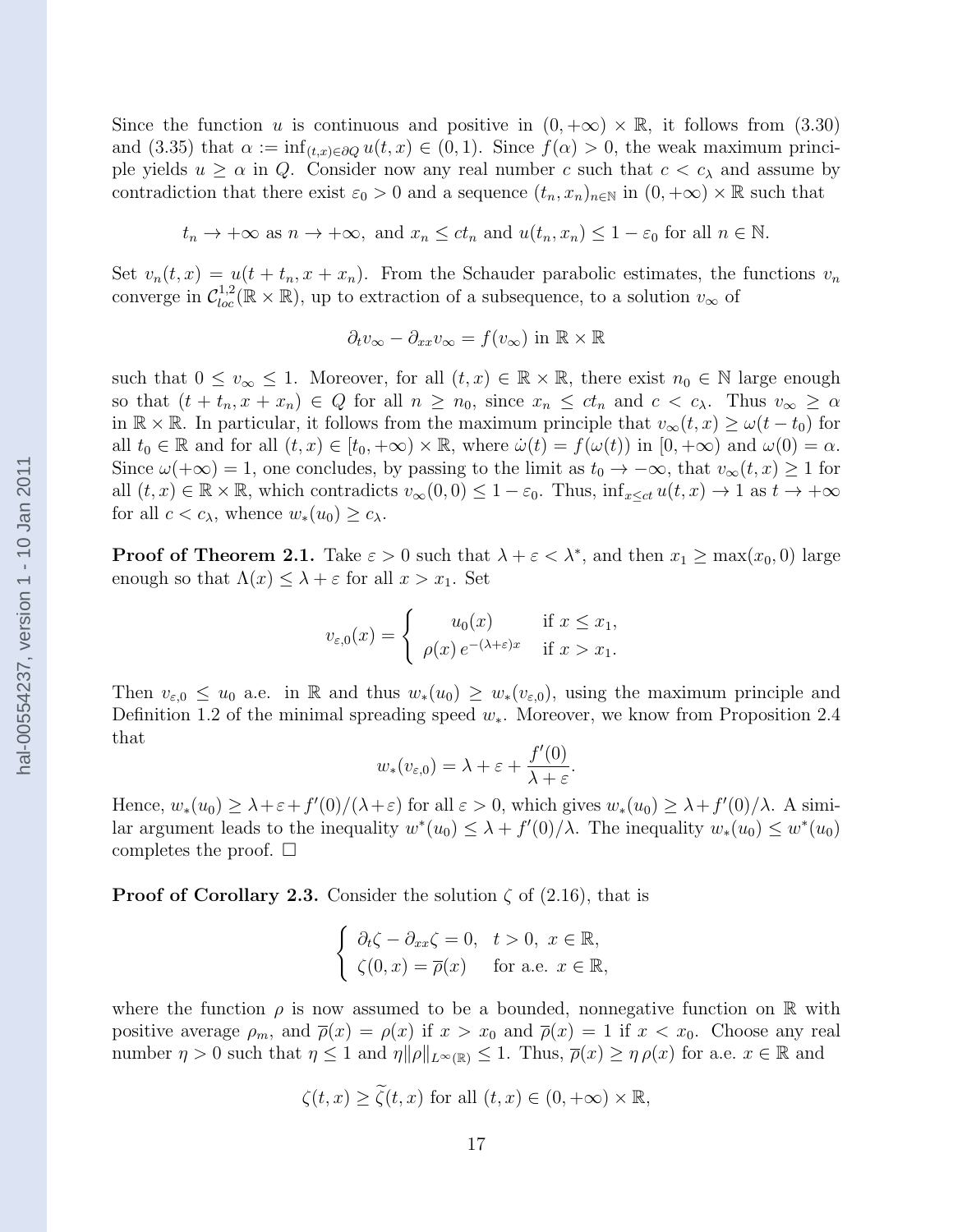where  $\tilde{\zeta}$  denotes the solution of the heat equation  $\partial_t \tilde{\zeta} = \partial_{xx} \tilde{\zeta}$  with initial condition  $\eta \rho$ . But it is elementary to see that  $\tilde{\zeta}(t,x) \to \eta \rho_m$  as  $t \to +\infty$  uniformly in  $x \in \mathbb{R}$  (we give a quick proof in the next paragraph for the sake of completeness). Since  $\eta > 0$  and  $\rho_m$ is positive by assumption, condition (2.17) is fulfilled and we can thus apply Theorem 2.1, which provides (2.18).

Let us now check that  $\tilde{\zeta}(t,x) \to \eta \rho_m$  as  $t \to +\infty$  uniformly in  $x \in \mathbb{R}$ . By linearity, it is sufficient to consider the case  $\eta = 1$ . For all  $(x, y) \in \mathbb{R}^2$ , set  $R_x(y) = \int_x^y \rho(z) dx$ . For all  $(t, x) \in (0, +\infty) \times \mathbb{R}$ , one has

$$
\widetilde{\zeta}(t,x) = \frac{1}{\sqrt{4\pi t}} \int_{\mathbb{R}} e^{\frac{-y^2}{4t}} \rho(x-y) dy = \frac{-1}{\sqrt{4\pi t}} \int_{\mathbb{R}} \frac{y}{2t} e^{\frac{-y^2}{4t}} R_x(x-y) dy
$$

after integrating by parts (notice that  $|R_x(x-y)| = O(|y|)$  as  $|y| \to +\infty$ ). Let  $\varepsilon > 0$ be arbitrary. Since  $\rho$  is assumed to have the average  $\rho_m$ , there exists  $A > 0$  such that  $|-y^{-1}R_x(x-y)-\rho_m|\leq \varepsilon$  for all  $|y|\geq A$  and for all  $x \in \mathbb{R}$ . Thus, for all  $(t, x) \in (0, +\infty) \times \mathbb{R}$ ,

$$
|\tilde{\zeta}(t,x) - \rho_m| \leq \frac{1}{\sqrt{4\pi t}} \int_{-A}^{A} \frac{|y|}{2t} e^{-\frac{y^2}{4t}} |R_x(x-y)| dy + \frac{\varepsilon}{\sqrt{4\pi t}} \int_{|y| \geq A} \frac{y^2}{2t} e^{-\frac{y^2}{4t}} dy + \rho_m \times \left| \frac{1}{\sqrt{4\pi t}} \int_{|y| \geq A} \frac{y^2}{2t} e^{-\frac{y^2}{4t}} dy - 1 \right|.
$$

Since  $|R_x(x-y)| \le ||\rho||_{L^{\infty}(\mathbb{R})} \times |y|$  for all  $(x, y) \in \mathbb{R}^2$ , the first term of the right-hand side converges to 0 as  $t \to +\infty$ , uniformly in  $x \in \mathbb{R}$ . The other two terms are independent of x and converge to  $\varepsilon$  and 0, respectively, as  $t \to +\infty$ . Thus,  $|\zeta(t,x) - \rho_m| \leq 2\varepsilon$  for t large enough, uniformly in  $x \in \mathbb{R}$ . This provides the desired result.  $\Box$ 

Proof of Corollary 2.5. The same kind of argument as in the proof of Theorem 2.1 implies that for all  $\varepsilon \in (0, \lambda^*)$ , one has

$$
w_*(u_0) \geq \varepsilon + \frac{f'(0)}{\varepsilon}.
$$

We get the conclusion (2.21) by letting  $\varepsilon \to 0^+$ .  $\Box$ 

### 4 Complex dynamics and intervals of spreading speeds

This section is devoted to the proof of Theorem 2.6. That is, we construct explicit examples of front-like initial conditions  $u_0$  for which the minimal and maximal spreading speeds  $w_*(u_0)$  and  $w^*(u_0)$  are any two given strictly ordered numbers between  $2\sqrt{M_f}$ and  $+\infty$ , where  $M_f = \max_{s \in [0,1]} f'(s)$ . The constructed functions  $u_0$  oscillate at  $+\infty$  between two exponentially decaying functions, with different exponential rates. The intervals of oscillation are larger and larger. They are chosen in such a way that, during some suitable time-intervals and on some space-intervals, the Gaussian estimates of the difference between the solution  $u$  and two approximated fronts is negligible.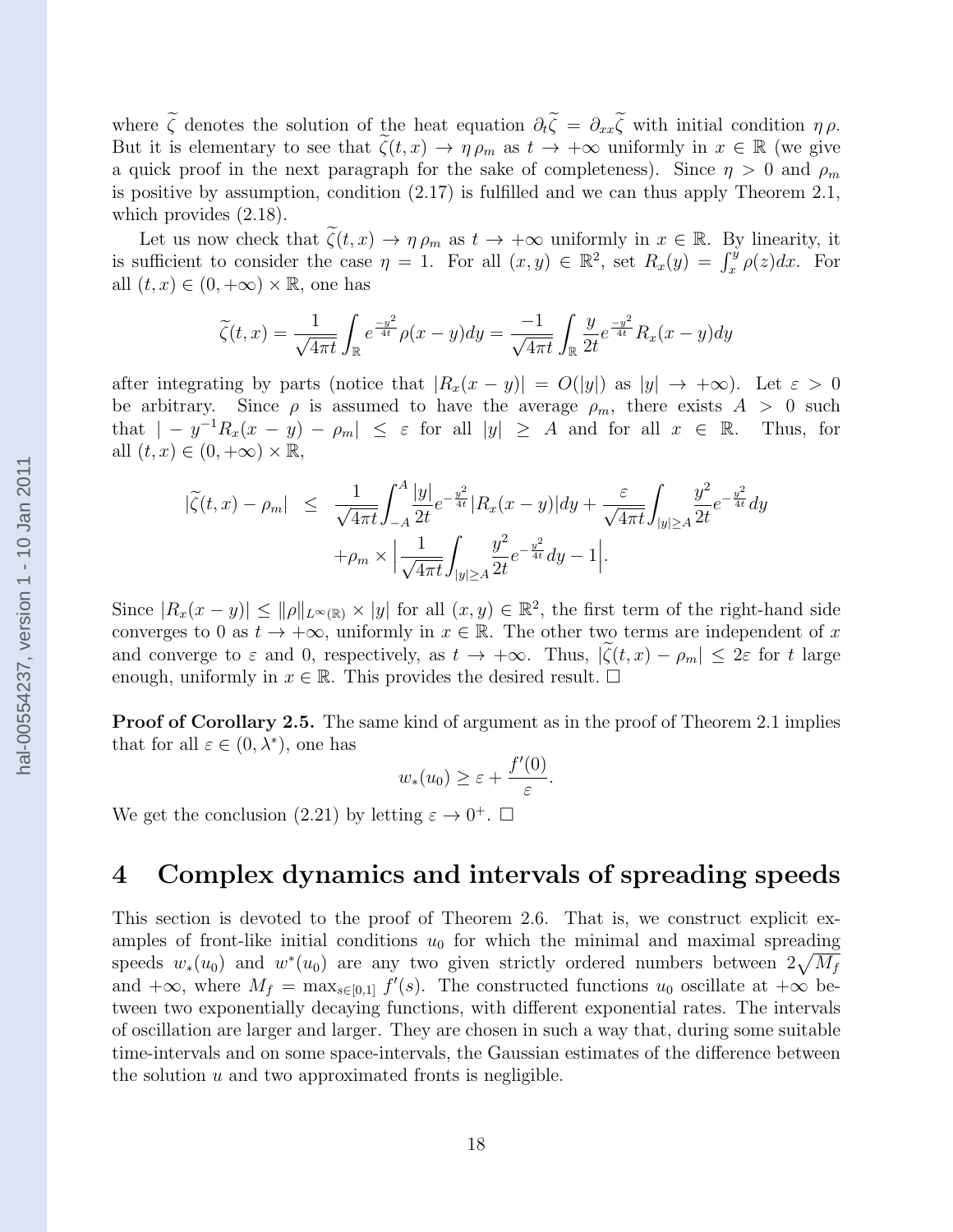**Proof of Theorem 2.6.** Let  $\gamma_1 < \gamma_2$  be given in the closed interval  $[2\sqrt{M_f}, +\infty] \subset [c^*, +\infty]$ . If  $\gamma_1 > c^*$ , let  $\lambda_1 \in (0, \lambda^*)$  be such that  $c_{\lambda_1} = \gamma_1$ , that is  $\lambda_1 = (\gamma_1 - \sqrt{\gamma_1^2 - 4f'(0)})/2$ . If  $\gamma_1 = c^*$ , set  $\lambda_1 = \lambda^*$ . Let also  $\lambda_2$  be the unique real number in  $[0, \lambda^*)$  such that  $c_{\lambda_2} = \gamma_2$ (with the convention that  $c_0 = +\infty$ ). In all cases, there holds

$$
0\leq \lambda_2<\lambda_1\leq \lambda^*.
$$

Let  $(\lambda_{2,n})_{n\in\mathbb{N}}$  be the sequence defined by

$$
\forall n \in \mathbb{N}, \quad \begin{cases} \lambda_{2,n} = \lambda_2 & \text{if } \lambda_2 > 0, \\ \lambda_{2,n} = \frac{\lambda_1}{n+2} & \text{if } \lambda_2 = 0. \end{cases}
$$

Let now  $(x_n)_{n\in\mathbb{N}}$  and  $(y_n)_{n\in\mathbb{N}}$  be any two increasing sequences of positive real numbers such that

$$
0 < x_n < y_n < \frac{\lambda_1}{\lambda_{2,n}} \, y_n < x_{n+1} - 1 < x_{n+1} \quad \text{for all } n \in \mathbb{N}
$$

and

$$
\lim_{n \to +\infty} \frac{y_n}{x_n} = \lim_{n \to +\infty} \frac{x_{n+1}}{(\lambda_1/\lambda_{2,n})y_n} = +\infty.
$$
\n(4.36)

Typical examples are  $x_n = (2n+n_0)!$  and  $y_n = (2n+1+n_0)!$  if  $\lambda_2 > 0$  (resp.  $x_n = ((2n+n_0)!)^2$ and  $y_n = ((2n + 1 + n_0)!)^2$  if  $\lambda_2 = 0$ , for some large enough integer  $n_0$ .

Given any such sequences  $(x_n)_{n\in\mathbb{N}}$  and  $(y_n)_{n\in\mathbb{N}}$ , we define the function  $u_0: x \mapsto u_0(x)$  as follows:

$$
u_0(x) = \begin{cases} \min(1, e^{-\lambda_1 x}) & \text{if } x < x_0, \\ e^{-\lambda_1 x} & \text{if } x_n \le x < y_n, \\ e^{-\lambda_1 y_n} & \text{if } y_n \le x < \frac{\lambda_1}{\lambda_{2,n}} y_n, \\ e^{-\lambda_{2,n} x} & \text{if } \frac{\lambda_1}{\lambda_{2,n}} y_n \le x < x_{n+1} - 1, \\ e^{-\lambda_1 x_{n+1}} + \left( e^{-\lambda_{2,n} (x_{n+1} - 1)} - e^{-\lambda_1 x_{n+1}} \right) (x_{n+1} - x) & \text{if } x_{n+1} - 1 \le x < x_{n+1}, \end{cases}
$$

see the joint figure below. The function  $u_0$  is thus continuous, front-like in the sense of Definition 1.1, non-increasing in R, and  $u_0(-\infty) = 1$ . Let u be the solution of (1.1) with the initial condition  $u_0$  and let us check that the conclusion of Theorem 2.6 holds with this choice of  $u_0$ .

The function  $u_0$  oscillates between  $e^{-\lambda_1 x}$  and  $e^{-\lambda_2 x}$  (or  $e^{-\lambda_2 n x}$  if  $\lambda_2 = 0$ ) as  $x \to +\infty$ . It is also glued between these two exponentially decaying functions between  $y_n$  and  $(\lambda_1/\lambda_{2n})y_n$ and between  $x_{n+1} - 1$  and  $x_{n+1}$  in such a way that it is nonincreasing. This monotonicity property will be inherited at all positive times, which reduces the level sets  $E_m(t)$  to singletons (and will then help in the calculations of their positions). Namely, the strong maximum principle implies that, for every  $t > 0$ , the function  $u(t, \cdot)$  is decreasing on R, and  $u(t, -\infty) = 1$ ,  $u(t, +\infty) = 0$ . Therefore, for every  $t > 0$  and  $m \in (0, 1)$ , the level set  $E_m(t)$  reduces to a singleton

$$
E_m(t) = \{x_m(t)\}.
$$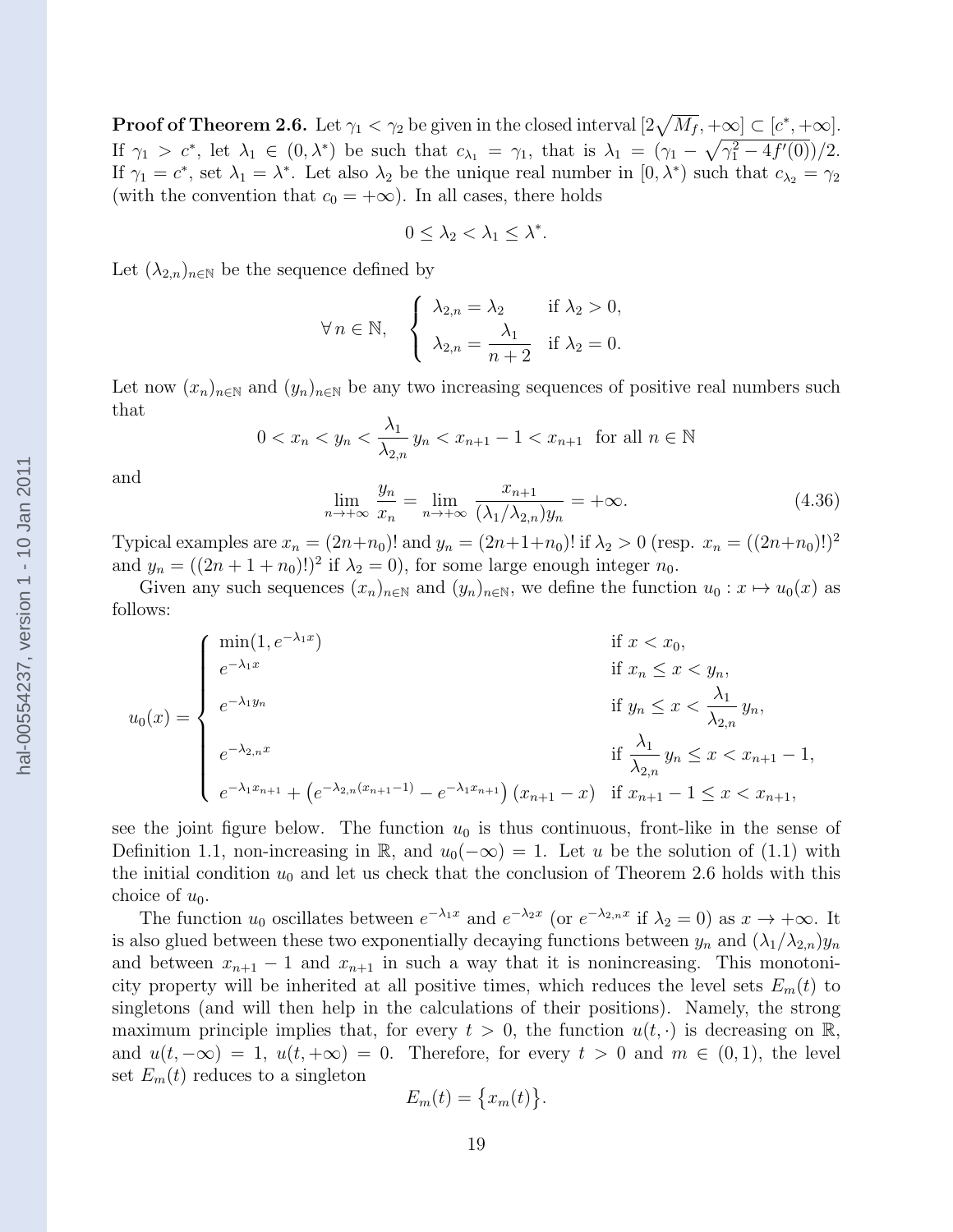

Furthermore, the functions  $t \mapsto x_m(t)$  are all (at least) of class  $C^1$  on  $(0, +\infty)$  from the implicit function theorem.

Since  $u_0$  is front-like and

$$
e^{-\lambda_1 x} \le u_0(x) \le e^{-\lambda_2 x} \quad \text{for all } x \ge 0,
$$

it follows from the maximum principle, together with [40] (or Theorem 2.1) and the general comparisons (1.6), that

$$
\gamma_1 \le w_*(u_0) \le w^*(u_0) \le \gamma_2.
$$

It also follows from the definitions of the spreading speeds that, for every  $m \in (0, 1)$ ,

$$
\gamma_1 \le w_*(u_0) \le \liminf_{t \to +\infty} \frac{x_m(t)}{t} \le \limsup_{t \to +\infty} \frac{x_m(t)}{t} \le w^*(u_0) \le \gamma_2. \tag{4.37}
$$

Next, let  $\underline{u}_0$  and  $\overline{u}_0$  be the two functions defined on  $\mathbb R$  by

$$
\underline{u}_0(x) = \begin{cases} 1 & \text{if } x < 0, \\ e^{-\lambda_1 x} & \text{if } x \ge 0 \end{cases} \text{ and } \overline{u}_0(x) = \begin{cases} 1 & \text{if } x < 0, \\ e^{-\lambda_{2,n} x} & \text{if } x_n \le x < x_{n+1}. \end{cases} (4.38)
$$

Observe that, if  $\lambda_2 > 0$ , then  $\overline{u}_0(x) = e^{-\lambda_2 x}$  for all  $x \ge 0$ . The function  $\underline{u}_0$  is obviously frontlike, as is the function  $\overline{u}_0$  if  $\lambda_2 > 0$ . If  $\lambda_2 = 0$ , then  $\lambda_{2,n} = \lambda_1/(n+2)$ , whence  $\lambda_{2,n}x_n \to +\infty$ as  $n \to +\infty$  (since  $x_{n+1}/x_n \to +\infty$  as  $n \to +\infty$ ) and  $\overline{u}_0(x) \to 0$  as  $x \to +\infty$ . In other words, the function  $\overline{u}_0$  is front-like whenever  $\lambda_2$  is positive or 0. Let  $\underline{u}$  and  $\overline{u}$  be the solutions of (1.1) with initial conditions  $\underline{u}_0$  and  $\overline{u}_0$ . Since  $0 \le \underline{u}_0 \le \overline{u}_0 \le \overline{u}_0 \le 1$  on R, the maximum principle yields

$$
0 \leq \underline{u}(t,x) \leq u(t,x) \leq \overline{u}(t,x) \leq 1
$$
 for all  $t \geq 0$  and  $x \in \mathbb{R}$ .

Furthermore, as already recalled in Section 1, it follows from Uchiyama [40] that

$$
\sup_{x \in \mathbb{R}} \left| \underline{u}(t, x) - U_{\gamma_1}(x - \gamma_1 t + m_1(t)) \right| \to 0 \text{ as } t \to +\infty,
$$
\n(4.39)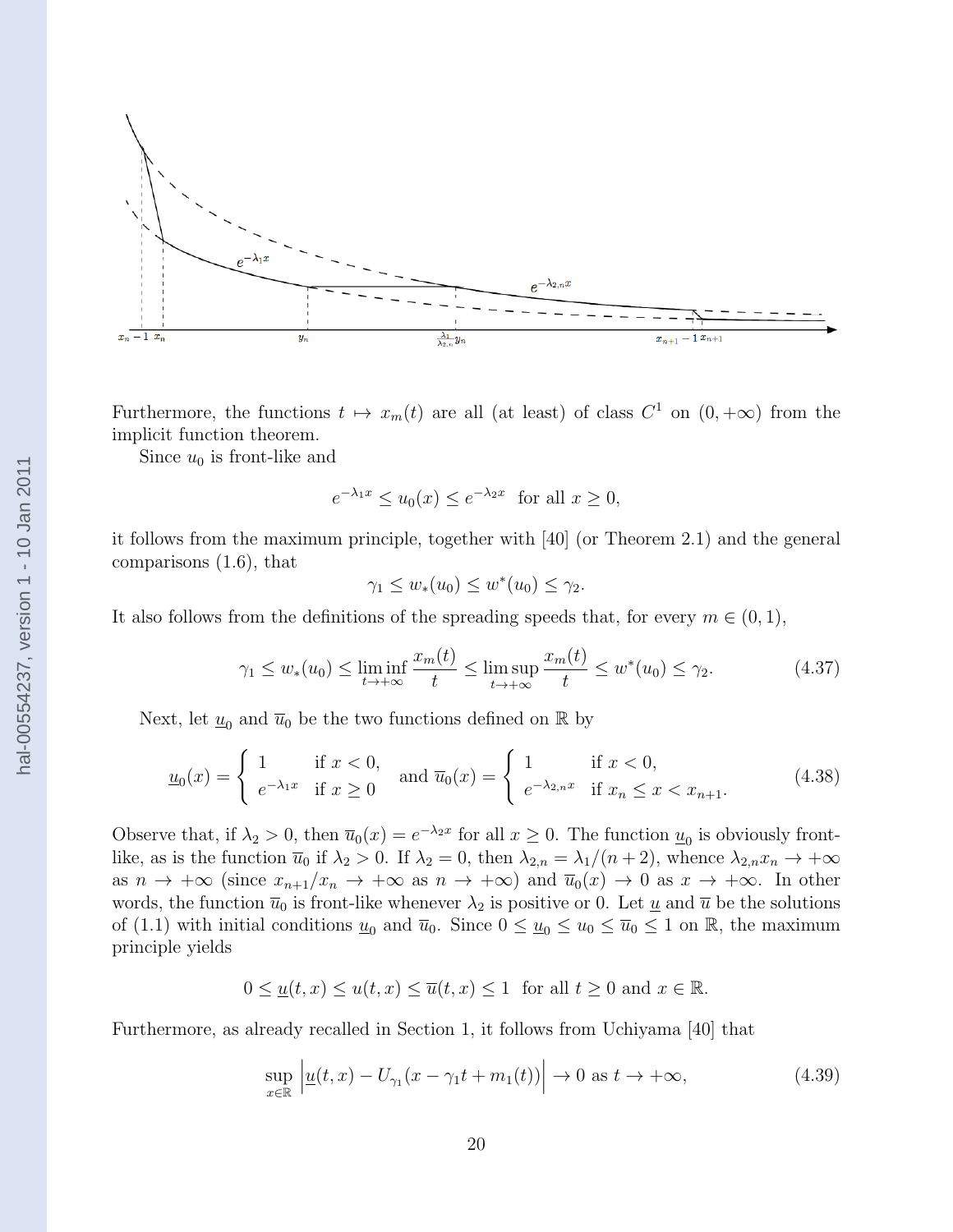where  $m_1(t)/t \to 0$  as  $t \to +\infty$  (moreover, if  $\gamma_1 > c^*$ , then  $m_1(t)$  can be chosen to be a constant real number  $x_1$  in the above formula). Similarly, if  $\gamma_2 < +\infty$  (that is,  $\lambda_2 > 0$ ), then there exists  $x_2 \in \mathbb{R}$  such that

$$
\sup_{x \in \mathbb{R}} \left| \overline{u}(t, x) - U_{\gamma_2}(x - \gamma_2 t + x_2) \right| \to 0 \text{ as } t \to +\infty.
$$
 (4.40)

Let us now prove that these two approximated travelling fronts  $U_{\gamma_1}(x - \gamma_1 t + m_1(t))$ and  $U_{\gamma_2}(x - \gamma_2 t + x_2)$  (if  $\gamma_2 < +\infty$ ) are closer and closer to u on some larger and larger space-intervals during some larger and larger intervals of time. That will be sufficient to derive the conclusion of Theorem 2.6 (at least if  $\gamma_2 < +\infty$ , the case  $\gamma_2 = +\infty$  requiring a special treatment).

To do so, denote

$$
v = u - \underline{u} \ge 0
$$
 and  $w = \overline{u} - u \ge 0$  on  $[0, +\infty) \times \mathbb{R}$ .

Choose any sequences  $(t_n)_{n\in\mathbb{N}}$  and  $(t'_n)_{n\in\mathbb{N}}$  of positive real numbers such that

$$
x_n < t_n \le t'_n < y_n
$$
 for all  $n \in \mathbb{N}$  and  $\lim_{n \to +\infty} \frac{t_n}{x_n} = \lim_{n \to +\infty} \frac{y_n}{t'_n} = +\infty$ .

Such sequences exist since  $y_n/x_n \to +\infty$  as  $n \to +\infty$ . For instance, a particular choice is:  $t_n = x_n^{1-\theta} y_n^{\theta}$  and  $t'_n = x_n^{1-\theta'}$  $\int_{n}^{1-\theta'} y_n^{\theta'}$  with  $0 < \theta \leq \theta' < 1$ . We now claim that

$$
\max_{t \in [t_n, t'_n]} \left( \max_{x \in \left[ (2\sqrt{M_f} + \varepsilon)t, \gamma t \right]} v(t, x) \right) \to 0 \quad \text{as } n \to +\infty \tag{4.41}
$$

for any two positive real numbers  $\varepsilon$  and  $\gamma$  such that

$$
2\sqrt{M_f} + \varepsilon \le \gamma.
$$

This property will imply that the solution u is close to  $\underline{u}$  and then to the approximated front  $U_{\gamma_1}(x-\gamma_1 t + m_1(t))$  on sequences of time-intervals  $[t_n, t'_n]$  and on some space-intervals, provided that the ratio between the position and the time belongs to  $[2\sqrt{M_f} + \varepsilon, \gamma]$ . Since  $\varepsilon > 0$  can be arbitrarily small, the equality  $w_*(u_0) = \gamma_1$  will follow.

In order to prove (4.41), let  $\varepsilon > 0$  and  $\gamma > 0$  be as above and denote, for all  $n \in \mathbb{N}$ ,

$$
E_n^{\varepsilon,\gamma} = \Big\{ (t,x) \in (0,+\infty) \times \mathbb{R}, \ t_n \le t \le t'_n, \ (2\sqrt{M_f} + \varepsilon)t \le x \le \gamma t \Big\}.
$$

Observe that

$$
0 \le v(0, x) = u_0(x) - \underline{u}_0(x) \le \sum_{n \in \mathbb{N}} \mathbf{1}_{[y_n, x_{n+1}]}(x)
$$
 for all  $x \in \mathbb{R}$ 

and that

$$
\partial_t v(t,x) - \partial_{xx} v(t,x) = f(u(t,x)) - f(\underline{u}(t,x)) \le M_f v(t,x) \text{ for all } (t,x) \in (0, +\infty) \times \mathbb{R},
$$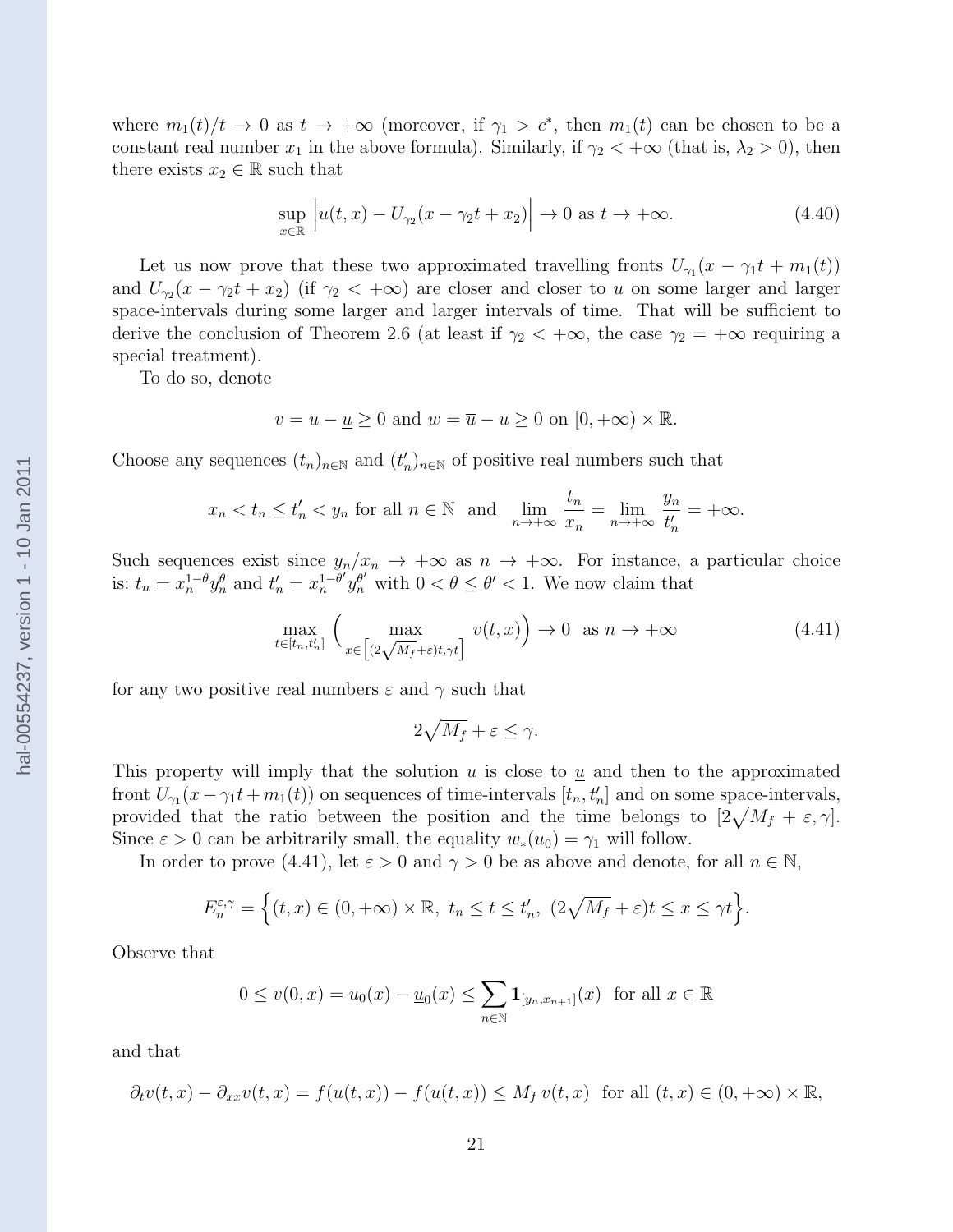owing to the definition of  $M_f = \max_{s \in [0,1]} f'(s)$  and the nonnegativity of v. The maximum principle implies then that, for all  $(t, x) \in (0, +\infty) \times \mathbb{R}$ ,

$$
0 \le v(t,x) \le \frac{e^{M_f t}}{\sqrt{4\pi t}} \sum_{n \in \mathbb{N}} \int_{y_n}^{x_{n+1}} e^{-\frac{(x-y)^2}{4t}} dy.
$$
 (4.42)

Then, choose  $n_1 \in \mathbb{N}$  such that

$$
x_n \le (2\sqrt{M_f} + \varepsilon) t_n \le \gamma t'_n \le y_n
$$
 for all  $n \ge n_1$ .

For any  $n \geq n_1$  and  $(t, x) \in E_n^{\varepsilon, \gamma}$ , one then has

$$
x_n \le (2\sqrt{M_f} + \varepsilon) t_n \le (2\sqrt{M_f} + \varepsilon) t \le x \le \gamma t \le \gamma t'_n \le y_n,
$$

whence

$$
0 \le v(t,x) \le \frac{e^{M_f t}}{\sqrt{4\pi t}} \times \left( \int_{-\infty}^{x_n} e^{-\frac{(x-y)^2}{4t}} dy + \int_{y_n}^{+\infty} e^{-\frac{(x-y)^2}{4t}} dy \right)
$$
  
= 
$$
\frac{e^{M_f t}}{\sqrt{\pi}} \int_{-\infty}^{\frac{x_n - x}{\sqrt{4t}}} e^{-z^2} dz + \frac{e^{M_f t}}{\sqrt{\pi}} \int_{\frac{y_n - x}{\sqrt{4t}}}^{+\infty} e^{-z^2} dz,
$$
 (4.43)

from (4.42). But

$$
\frac{x_n - x}{\sqrt{4t}} \le \frac{x_n - (2\sqrt{M_f} + \varepsilon)t}{\sqrt{4t}} = -\sqrt{t} \times \left(\sqrt{M_f} + \frac{\varepsilon}{2} - \frac{x_n}{2t}\right) \le -\sqrt{t} \times \left(\sqrt{M_f} + \frac{\varepsilon}{2} - \frac{x_n}{2t_n}\right)
$$

and  $x_n/t_n \to 0$  as  $n \to +\infty$ . Therefore, there exists  $n_2 \geq n_1$  such that, for all  $n \geq n_2$ and  $(t, x) \in E_n^{\varepsilon, \gamma},$ 

$$
\frac{x_n - x}{\sqrt{4t}} \le -\sqrt{M_f t} \le -\sqrt{M_f t_n} < 0.
$$

On the other hand,

$$
\int_{A}^{+\infty} e^{-z^2} dz \le \frac{e^{-A^2}}{2A}
$$

for all  $A > 0$ . Therefore,

$$
\frac{e^{M_f t}}{\sqrt{\pi}} \int_{-\infty}^{\frac{x_n - x}{\sqrt{4t}}} e^{-z^2} dz \le \frac{e^{M_f t}}{\sqrt{\pi}} \times \int_{-\infty}^{-\sqrt{M_f t}} e^{-z^2} dz \le \frac{e^{M_f t}}{\sqrt{\pi}} \times \frac{e^{-M_f t}}{\sqrt{4M_f t}} \le \frac{1}{\sqrt{4\pi M_f t_n}} \tag{4.44}
$$

for all  $n \geq n_2$  and  $(t, x) \in E_n^{\varepsilon, \gamma}$ . As far as the second term in the right-hand side of (4.43) is concerned, one knows that

$$
\frac{y_n - x}{\sqrt{4t}} \ge \frac{y_n - \gamma t'_n}{2\sqrt{t'_n}} \ge \frac{y_n}{4\sqrt{t'_n}}
$$
 for all *n* large enough,

since  $y_n/t'_n \to +\infty$  as  $n \to +\infty$ . Thus, there exists  $n_3 \geq n_2$  such that

$$
\frac{e^{M_f t}}{\sqrt{\pi}} \int_{\frac{y_n - x}{\sqrt{4t}}}^{+\infty} e^{-z^2} dz \le \frac{e^{M_f t'_n}}{\sqrt{\pi}} \int_{\frac{y_n}{4\sqrt{t'_n}}}^{+\infty} e^{-z^2} dz \le \frac{e^{M_f t'_n}}{\sqrt{\pi}} \times e^{-\frac{y_n^2}{16 t'_n}} \times \frac{2\sqrt{t'_n}}{y_n}
$$
(4.45)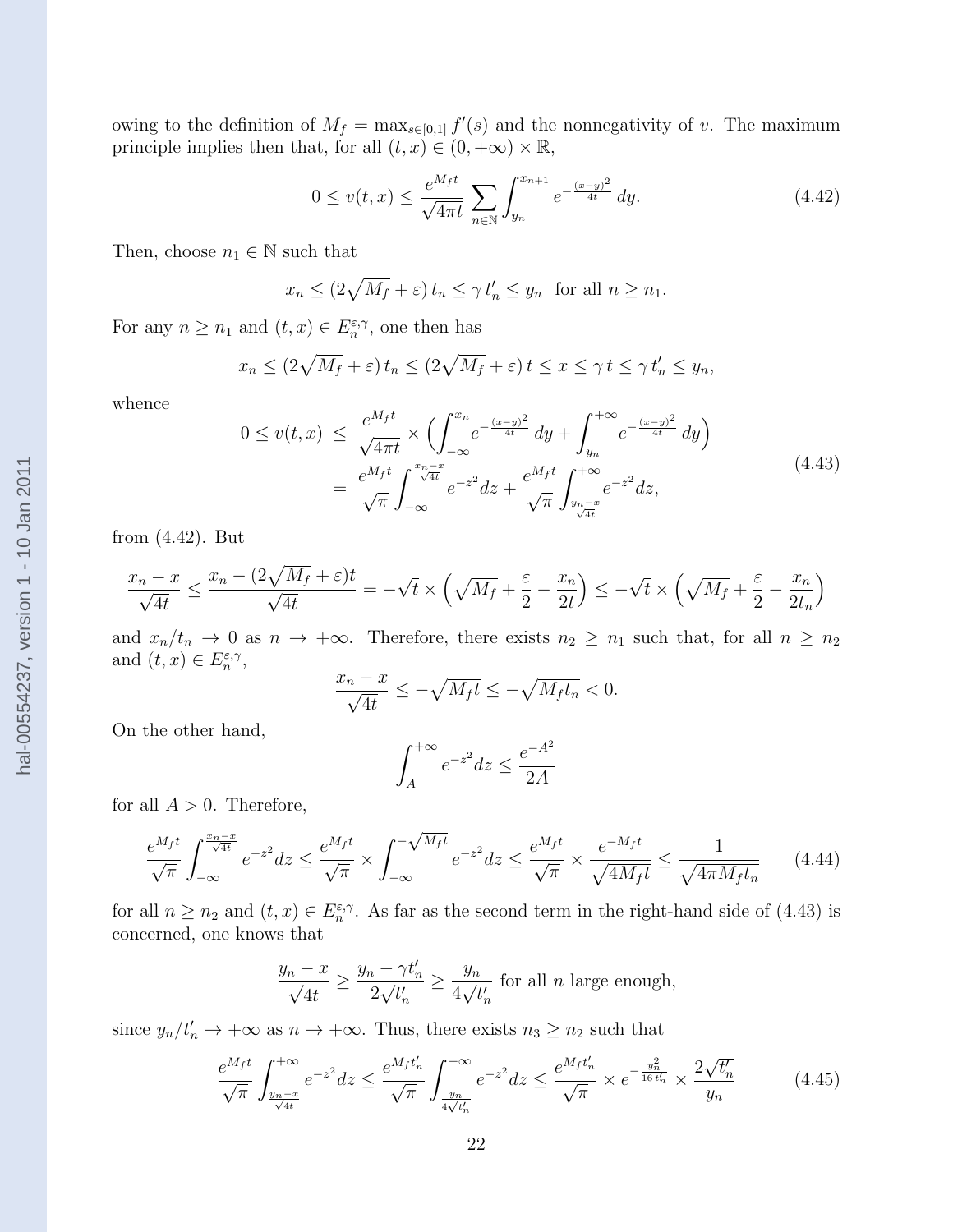for all  $n \geq n_3$  and  $(t, x) \in E_n^{\varepsilon, \gamma}$ . Combining (4.43), (4.44) and (4.45), one infers that, for all  $n \geq n_3$ , √

$$
\max_{(t,x)\in E_n^{\varepsilon,\gamma}} v(t,x) \le \frac{1}{\sqrt{4\pi M_f t_n}} + \frac{e^{M_f t'_n}}{\sqrt{\pi}} \times e^{-\frac{y_n^2}{16 t'_n}} \times \frac{2\sqrt{t'_n}}{y_n}.
$$

But the right-hand side converges to 0 as  $n \to +\infty$ , since  $t_n$ ,  $y_n/t'_n$  and  $y_n/$ √  $\overline{t'_n}$  all converge to  $+\infty$  as  $n \to +\infty$ . This provides (4.41).

Putting together (4.39), (4.41) and the fact that  $U_{\gamma_1}(+\infty) = 0$ , it follows that, for all  $A \in \mathbb{R}$  and  $\left(2\sqrt{M_f} \leq \right) \gamma_1 < c < \gamma$ ,

$$
\max_{t \in [t_n, t'_n]} \left( \max_{x \in [ct + A, \gamma t]} u(t, x) \right) \to 0 \text{ as } n \to +\infty.
$$

In particular,

$$
\max_{t \in [t_n, t'_n]} u(t, ct + x) \to 0 \text{ as } n \to +\infty \text{ for all } c > \gamma_1 \text{ and } x \in \mathbb{R}.
$$
 (4.46)

Since  $u(t, \cdot)$  is decreasing for all  $t > 0$ , one actually gets that

$$
\max_{t \in [t_n, t'_n]} \left( \max_{x \in [ct + A, +\infty)} u(t, x) \right) \to 0 \text{ as } n \to +\infty
$$

for all  $A \in \mathbb{R}$  and  $c > \gamma_1$ . Therefore, for all  $m \in (0,1)$ ,  $\liminf_{t \to +\infty} x_m(t)/t \leq \gamma_1$  and eventually

$$
\liminf_{t \to +\infty} \frac{x_m(t)}{t} = \gamma_1 \tag{4.47}
$$

because of (4.37). Furthermore,  $w_*(u_0) \leq \gamma_1$ , and (4.37) also yields the equality

$$
w_*(u_0)=\gamma_1.
$$

Let us now prove that  $w^*(u_0) = \gamma_2$  and  $\limsup_{t \to +\infty} x_m(t)/t = \gamma_2$  for all  $m \in (0,1)$ . Remember the definition of  $\overline{u}_0$  in (4.38), and that  $w = \overline{u} - u \ge 0$  in  $[0, +\infty) \times \mathbb{R}$ . Choose any sequences  $(\tau_n)_{n\in\mathbb{N}}$  and  $(\tau'_n)_{n\in\mathbb{N}}$  of positive real numbers such that

$$
\frac{\lambda_1}{\lambda_{2,n}} y_n < \tau_n \le \tau'_n < x_{n+1} - 1 \text{ for all } n \in \mathbb{N} \text{ and } \lim_{n \to +\infty} \frac{\tau_n}{(\lambda_1/\lambda_{2,n})y_n} = \lim_{n \to +\infty} \frac{x_{n+1}}{\tau'_n} = +\infty.
$$

Such sequences exist because of (4.36). Since  $w(0, \cdot) = \overline{u}_0 - u_0 = 0$  on all the intervals  $[(\lambda_1/\lambda_{2,n})y_n, x_{n+1} - 1]$  for all  $n \in \mathbb{N}$ , the same arguments as for the function v imply that

$$
\max_{t \in [\tau_n, \tau'_n]} \left( \max_{x \in \left[ (2\sqrt{M_f} + \varepsilon)t, \gamma t \right]} w(t, x) \right) \to 0 \quad \text{as } n \to +\infty \tag{4.48}
$$

for any two positive real numbers  $\varepsilon$  and  $\gamma$  such that  $2\sqrt{M_f} + \varepsilon \leq \gamma$ .

Consider first the case  $\gamma_2 < +\infty$  (that is,  $\lambda_2 > 0$ ). It follows then from (4.40), (4.48) and  $U_{\gamma_2}(-\infty) = 1$  that, for all  $A \in \mathbb{R}$  and  $2\sqrt{M_f} < c' < c < \gamma_2$ ,

$$
\min_{t \in [\tau_n, \tau'_n]} \left( \min_{x \in [c't, ct+A]} u(t, x) \right) \to 1 \text{ as } n \to +\infty.
$$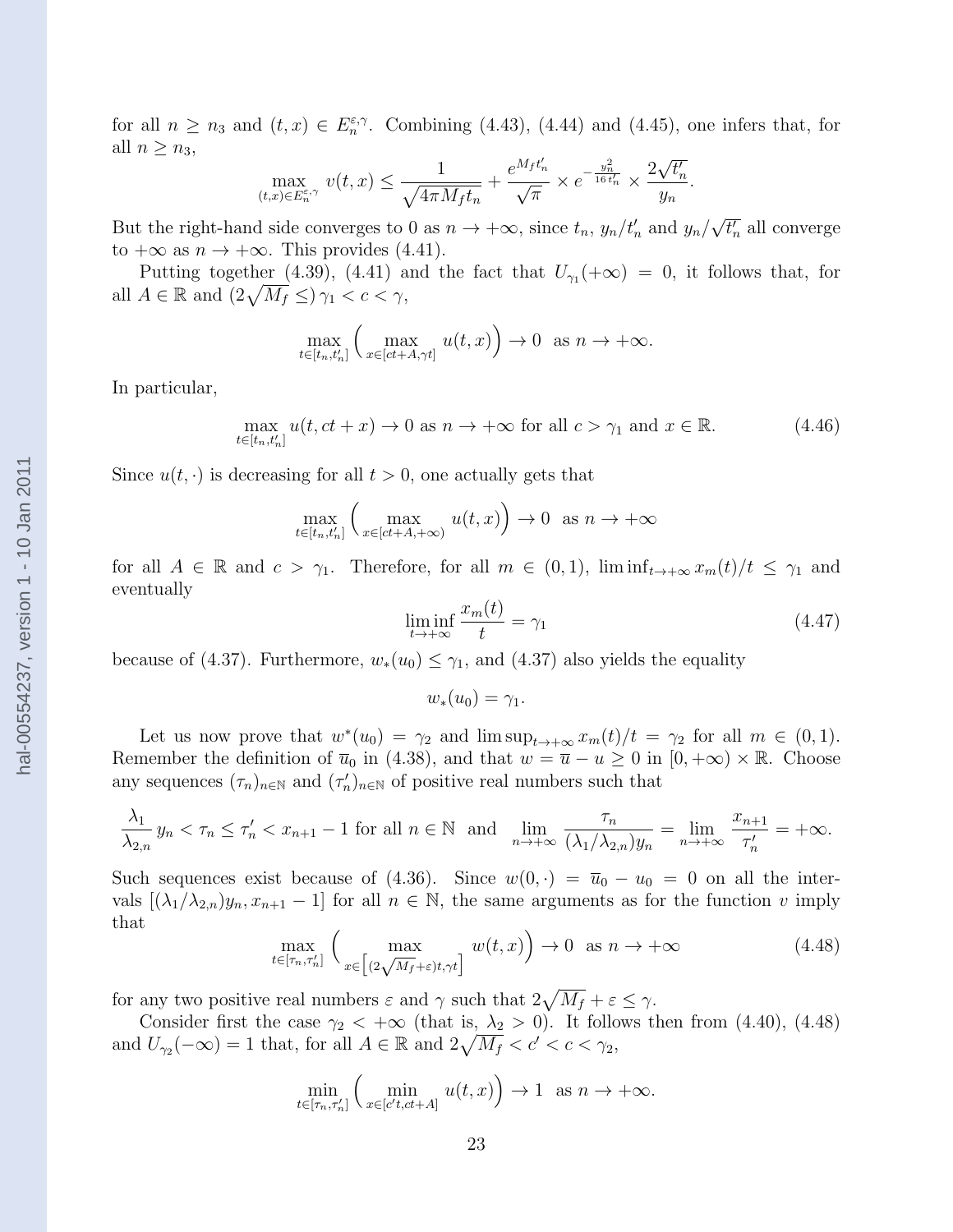$$
\min_{t \in [\tau_n, \tau'_n]} \left( \min_{x \in (-\infty, ct+A)} u(t,x) \right) \to 1 \text{ as } n \to +\infty
$$

for all  $A \in \mathbb{R}$  and  $c < \gamma_2$ . In particular,

$$
\min_{t \in [\tau_n, \tau'_n]} u(t, ct + x) \to 1 \text{ as } n \to +\infty \text{ for all } c < \gamma_2 \text{ and } x \in \mathbb{R}.
$$
 (4.49)

Furthermore, for all  $m \in (0, 1)$ ,  $\limsup_{t \to +\infty} x_m(t)/t \geq \gamma_2$  and eventually

$$
\limsup_{t \to +\infty} \frac{x_m(t)}{t} = \gamma_2
$$

because of (4.37). Lastly,  $w^*(u_0) \geq \gamma_2$ , and (4.37) yields

$$
w^*(u_0) = \gamma_2.
$$

Lastly, consider the case  $\gamma_2 = +\infty$  (that is,  $\lambda_2 = 0$ ). Let  $\eta$  be any real number in the interval  $(0, \lambda^*)$ . Let  $n_{\eta} \in \mathbb{N}$  be such that  $0 < \lambda_{2,n} < \eta$  for all  $n \geq n_{\eta}$ . Define the function  $u_0^{\eta}$  $\mathcal{O}_0^n : \mathbb{R} \to [0,1]$  by

$$
u_0^{\eta}(x) = \begin{cases} 1 & \text{if } x < 0, \\ 0 & \text{if } 0 \le x < \frac{\lambda_1}{\lambda_{2,n_{\eta}}}} y_{n_{\eta}}, \\ e^{-\eta x} & \text{if } \frac{\lambda_1}{\lambda_{2,n}} y_n \le x < x_{n+1} - 1 \text{ with } n \ge n_{\eta}, \\ 0 & \text{if } x_{n+1} - 1 \le x < \frac{\lambda_1}{\lambda_{2,n+1}} y_{n+1} \text{ with } n \ge n_{\eta}. \end{cases}
$$

From the choice of  $n_{\eta}$  and  $u_0$ , one has  $u_0 \geq u_0^{\eta}$  $\int_0^{\eta}$  on  $\mathbb{R}$ , whence

 $u(t, x) \ge u^{\eta}(t, x)$  for all  $t > 0$  and  $x \in \mathbb{R}$  (4.50)

from the maximum principle, where  $u^{\eta}$  denotes the solution of the equation (1.1) with initial condition  $u_0^{\eta}$  $_{0}^{\eta}$ . Define now

$$
\overline{u}_0^{\eta}(x) = \begin{cases} 1 & \text{if } x < \frac{\lambda_1}{\lambda_{2,n_{\eta}}} y_{n_{\eta}}, \\ e^{-\eta x} & \text{if } x \ge \frac{\lambda_1}{\lambda_{2,n_{\eta}}} y_{n_{\eta}} \end{cases}
$$

and let  $\overline{u}^{\eta}$  be the solution of problem (1.1) with initial condition  $\overline{u}_0^{\eta}$ <sup>η</sup>. Since  $\overline{u}_0^{\eta} \geq u_0^{\eta}$  $\int_0^{\eta}$  on  $\mathbb{R},$ the maximum principle yields

$$
w^{\eta}(t,x) = \overline{u}^{\eta}(t,x) - u^{\eta}(t,x) \ge 0 \text{ for all } t > 0 \text{ and } x \in \mathbb{R}.
$$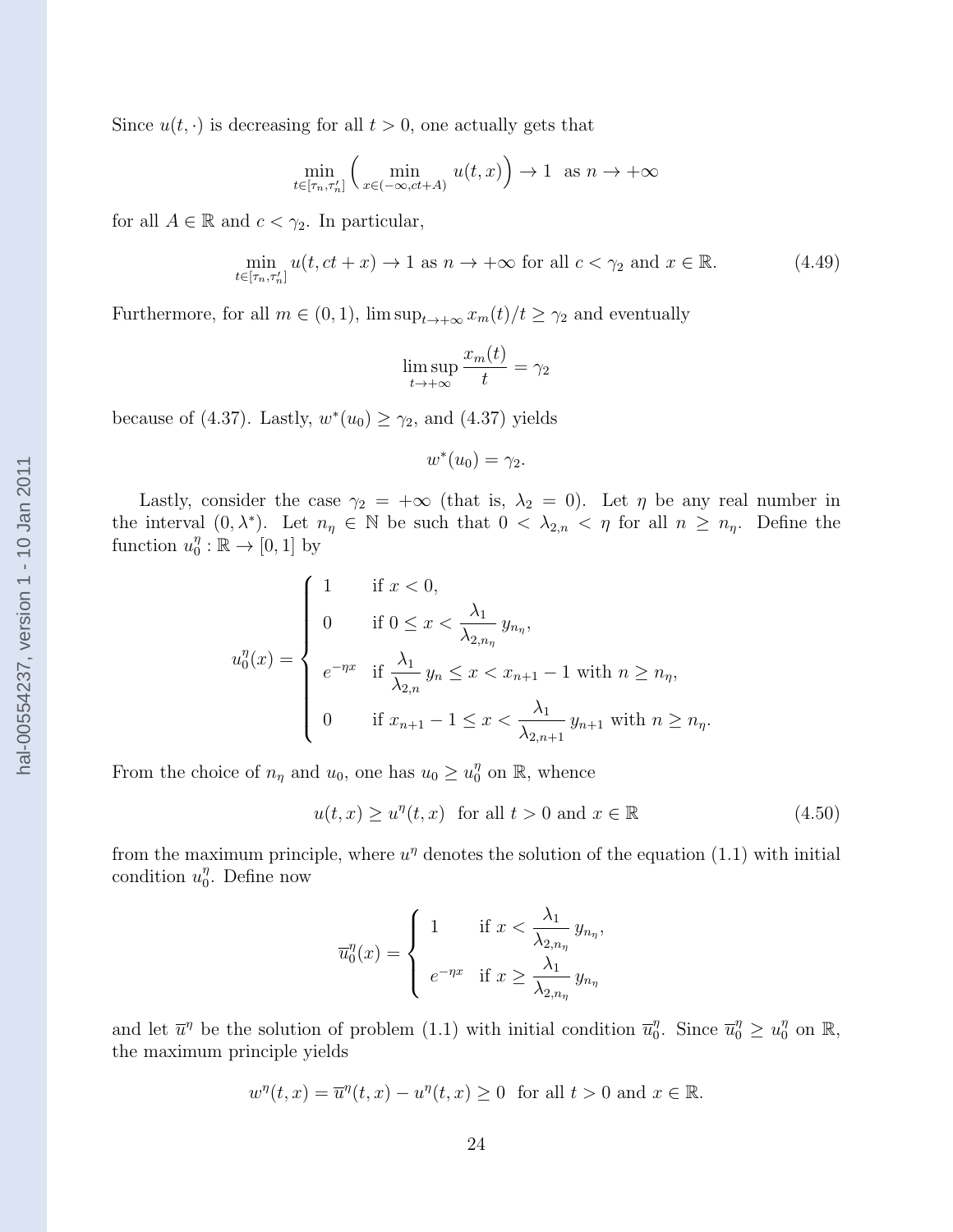Furthermore, since  $\overline{u}_0^{\eta} = u_0^{\eta}$  $\int_0^{\eta}$  on the intervals  $[(\lambda_1/\lambda_{2,n})y_n, x_{n+1}-1)$  for all  $n \geq n_{\eta}$ , the same arguments as above imply that

$$
\max_{t \in [\tau_n, \tau'_n]} \left( \max_{x \in \left[ (2\sqrt{M_f} + \varepsilon)t, \gamma t \right]} w^\eta(t, x) \right) \to 0 \text{ as } n \to +\infty
$$

for all  $\varepsilon > 0$  and  $\gamma < +\infty$  such that  $2\sqrt{M_f} + \varepsilon \leq \gamma$ . On the other hand, because of Uchiyama [40], there exists  $x_n \in \mathbb{R}$  such that

$$
\sup_{x \in \mathbb{R}} \left| \overline{u}^{\eta}(t,x) - U_{c_{\eta}}(x - c_{\eta}t + x_{\eta}) \right| \to 0 \text{ as } t \to +\infty,
$$

where  $c_{\eta} = \eta + f'(0)/\eta$ . Since  $U_{c_{\eta}}(-\infty) = 1$ , one then infers that

$$
\min_{t \in [\tau_n, \tau'_n]} \left( \min_{x \in [c't, ct+A]} u^\eta(t, x) \right) \to 1 \text{ as } n \to +\infty
$$

for all  $A \in \mathbb{R}$  and  $2\sqrt{M_f} < c' < c < c_\eta$ . Remember now that  $u \geq u^\eta$  from (4.50) and that  $u(t, \cdot)$  is decreasing for all  $t > 0$ . Therefore,

$$
\min_{t \in [\tau_n, \tau'_n]} \left( \min_{x \in (-\infty, ct + A]} u(t, x) \right) \to 1 \quad \text{as } n \to +\infty \tag{4.51}
$$

for all  $A \in \mathbb{R}$  and  $c < c_{\eta}$ . Since  $\eta \in (0, \lambda^*)$  can be chosen arbitrarily small and  $c_{\eta} \to +\infty$ as  $\eta \to 0^+$ , it follows that (4.51) holds for all  $c \in \mathbb{R}$  and  $A \in \mathbb{R}$ . In particular,

$$
\min_{t \in [\tau_n, \tau'_n]} u(t, ct + x) \to 1 \text{ as } n \to +\infty \text{ for all } c < +\infty \text{ and } x \in \mathbb{R}.
$$
 (4.52)

Moreover,  $\limsup_{t\to+\infty}x_m(t)/t=+\infty$  for all  $m\in(0,1)$  and  $w^*(u_0)=+\infty$ .

As a conclusion, whenever  $\gamma_2$  is finite or  $+\infty$ , there always holds  $w^*(u_0) = \gamma_2$ , and  $\limsup_{t\to+\infty}x_m(t)/t=\gamma_2$  for all  $m\in(0,1)$ . Because of (4.47), one concludes that, for all  $m \in (0, 1)$ , the  $\omega$ -limit set of the (continuous on  $(0, +\infty)$ ) function  $t \mapsto x_m(t)/t$ is equal to the whole interval  $[\gamma_1, \gamma_2]$ . Lastly, the limits (4.46), (4.49) and (4.52) imply that, for all  $c \in (\gamma_1, \gamma_2)$  and  $x \in \mathbb{R}$ , the  $\omega$ -limit set of the (continuous on  $(0, +\infty)$ ) function  $t \mapsto u(t, ct+x)$  is equal to the whole interval [0, 1]. The proof of Theorem 2.6 is thereby complete.  $\Box$ 

**Remark 4.1** If  $\gamma_1 > c^*$ , then the quantity  $m_1(t)$  appearing in (4.39) can be chosen to be a constant real number  $x_1$ . Together with the inequality  $u \geq u$  and formula (4.49) applied with  $c = \gamma_1 < \gamma_2$ , it follows that, for each  $x \in \mathbb{R}$ , the  $\omega$ -limit set of the function  $t \mapsto u(t, \gamma_1 t + x)$  is equal to the interval  $[U_{\gamma_1}(x + x_1), 1]$ . Similarly, if  $\gamma_2 < +\infty$ , then (4.40) and formula (4.46) applied with  $c = \gamma_2 > \gamma_1$  imply that, for each  $x \in \mathbb{R}$ , the  $\omega$ -limit set of the function  $t \mapsto u(t, \gamma_2 t + x)$  is equal to the interval  $[0, U_{\gamma_2}(x + x_2)].$ 

Remark 4.2 The complex dynamics shown in Theorem 2.6 for the nonlinear equation (1.1) resembles that already known for the pure heat equation  $\partial_t \zeta = \partial_{xx} \zeta$ . Namely, there are initial conditions  $\zeta_0 \in L^\infty(\mathbb{R})$ , which oscillate between essinf<sub>R</sub> $\zeta_0$  and esssup<sub>R</sub> $\zeta_0$  on larger and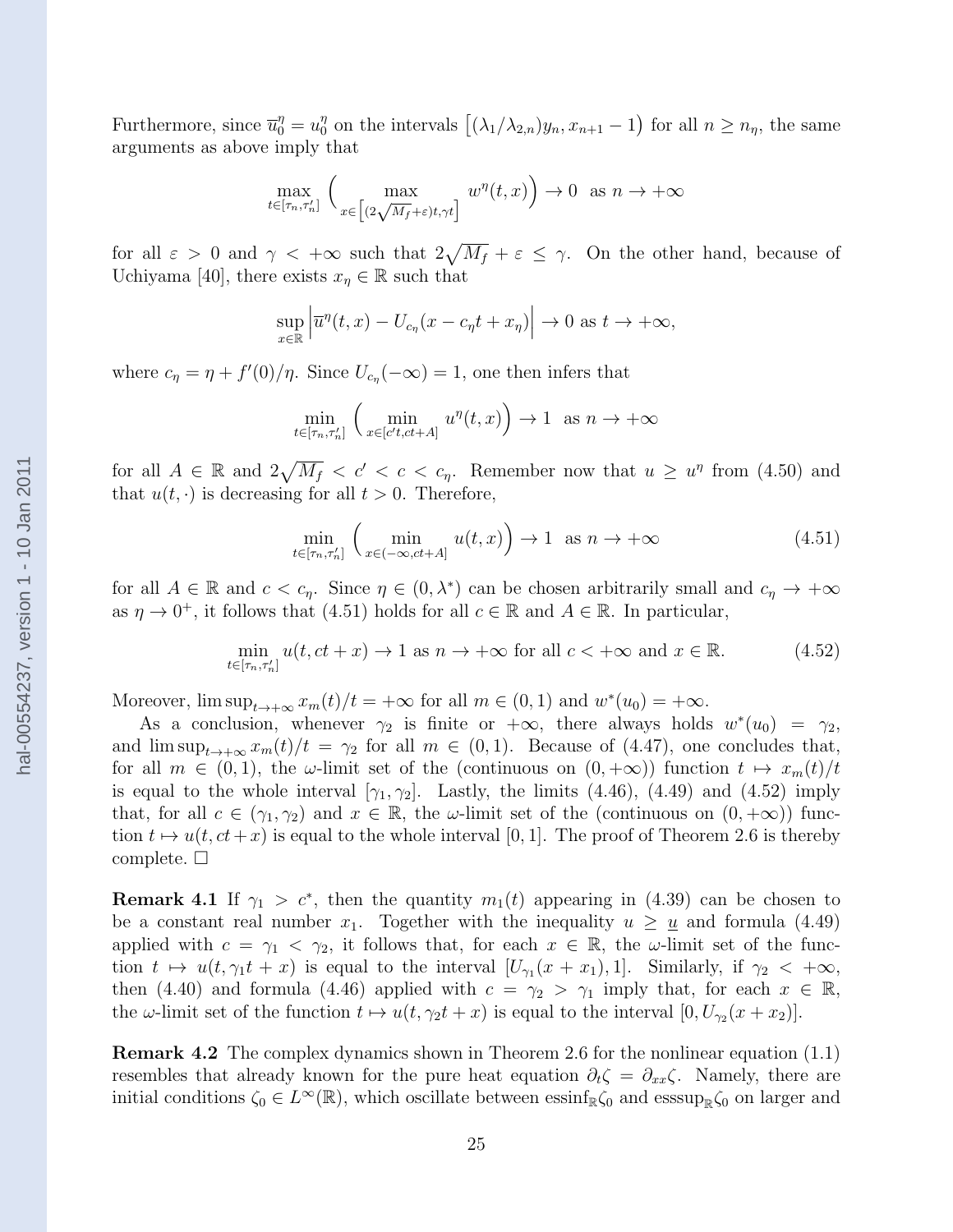larger intervals, and for which the  $\omega$ -limit set of the function  $t \mapsto \zeta(t, x)$  is equal to the whole interval [essinf<sub>R $\zeta_0$ </sub>, esssup<sub>R $\zeta_0$ </sub>] for each  $x \in \mathbb{R}$ . This phenomenon was first pointed out by Collet and Eckmann [8]. Somehow, for the nonlinear equation (1.1), the complex dynamics appears when the initial condition  $u_0$  oscillates on larger and larger intervals between two exponentially decaying functions with different decay rates. For such  $u_0$ , the proof of Theorem 2.6 shows that the solution u oscillates between the two *nonlinear* travelling fronts whose speeds are associated to the two decay rates of  $u_0$ .

## 5 Appendix. Extensions to heterogeneous higherdimensional problems

In the appendix, we just mention without proof some possible extensions of the results of the previous sections to more general equations. Similar theorems can indeed be established with the same type of methods, concerning more general heterogeneous equations in higher dimensions for which (pulsating) travelling fronts still exist.

To be more precise, consider the Cauchy problem

$$
\begin{cases}\n\partial_t u - \operatorname{div}(A(z)\nabla u) + q(z) \cdot \nabla u = f(z, u), & t > 0, \ z \in \overline{\Omega}, \\
\nu(z)A(z)\nabla u = 0, & t > 0, \ z \in \partial\Omega, \\
u(0, z) = u_0(z) & \text{for a.e. } z \in \Omega,\n\end{cases} \tag{5.53}
$$

where  $\Omega \subset \mathbb{R}^N$  is an unbounded domain of class  $C^{2,\alpha}$  (with  $\alpha > 0$ ), periodic in d directions and bounded in the remaining variables. That is, there are an integer  $d \in \{1, \dots, N\}$  and d positive real numbers  $L_1, \ldots, L_d$  such that

$$
\begin{cases} \exists R \geq 0, \quad \forall z = (x, y) \in \overline{\Omega}, \quad |y| \leq R, \\ \forall k \in L_1 \mathbb{Z} \times \cdots \times L_d \mathbb{Z} \times \{0\}^{N-d}, \quad \overline{\Omega} = \overline{\Omega} + k, \end{cases}
$$

where  $x = (x_1, \dots, x_d), y = (x_{d+1}, \dots, x_N)$  and  $|\cdot|$  denotes the euclidean norm. Typical examples of such domains are the whole space  $\mathbb{R}^N$  with or without periodic perforations, or infinite cylinders with constant or periodically undulating sections. We denote by  $\nu$  the outward unit normal on  $\partial\Omega$ , and  $\xi B\xi' = \sum_{1 \le i,j \le N} \xi_i B_{ij}\xi'_j$  for any two vectors  $\xi = (\xi_i)_{1 \le i \le N}$ and  $\xi' = (\xi_i')_{1 \leq i \leq N}$  in  $\mathbb{R}^N$  and any  $N \times N$  matrix  $B = (B_{ij})_{1 \leq i,j \leq N}$  with real entries. The symmetric matrix field  $A = (A_{ij})_{1 \le i,j,\le N}$  is assumed to be of class  $C^{1,\alpha}(\overline{\Omega})$  and uniformly positive definite. The vector field  $q = (q_i)_{1 \leq i \leq N}$  is assumed to be of class  $C^{0,\alpha}(\overline{\Omega})$  and divergence-free. The reaction term  $f : \overline{\Omega} \times [0,1] \rightarrow \mathbb{R}$ ,  $(z,s) \mapsto f(z,s)$  is continuous, of class  $C^{0,\alpha}$  with respect to z uniformly in  $s \in [0,1]$ , and of class  $C^1$  with respect to s uniformly in  $z \in \overline{\Omega}$ . All functions  $A_{ij}$ ,  $q_i$  and  $f(\cdot, s)$  (for all  $s \in [0, 1]$ ) are assumed to be periodic in  $\overline{\Omega}$ , in the sense that they all satisfy

$$
w(x+k, y) = w(x, y)
$$
 for all  $z = (x, y) \in \overline{\Omega}$  and  $k \in L_1 \mathbb{Z} \times \cdots \times L_d \mathbb{Z}$ .

We further assume that  $q$  has zero average, that

$$
f(z,0) = f(z,1) = 0, \ \partial_s f(z,0) > 0 \text{ for all } z \in \overline{\Omega}, \ f > 0 \text{ on } \overline{\Omega} \times (0,1)
$$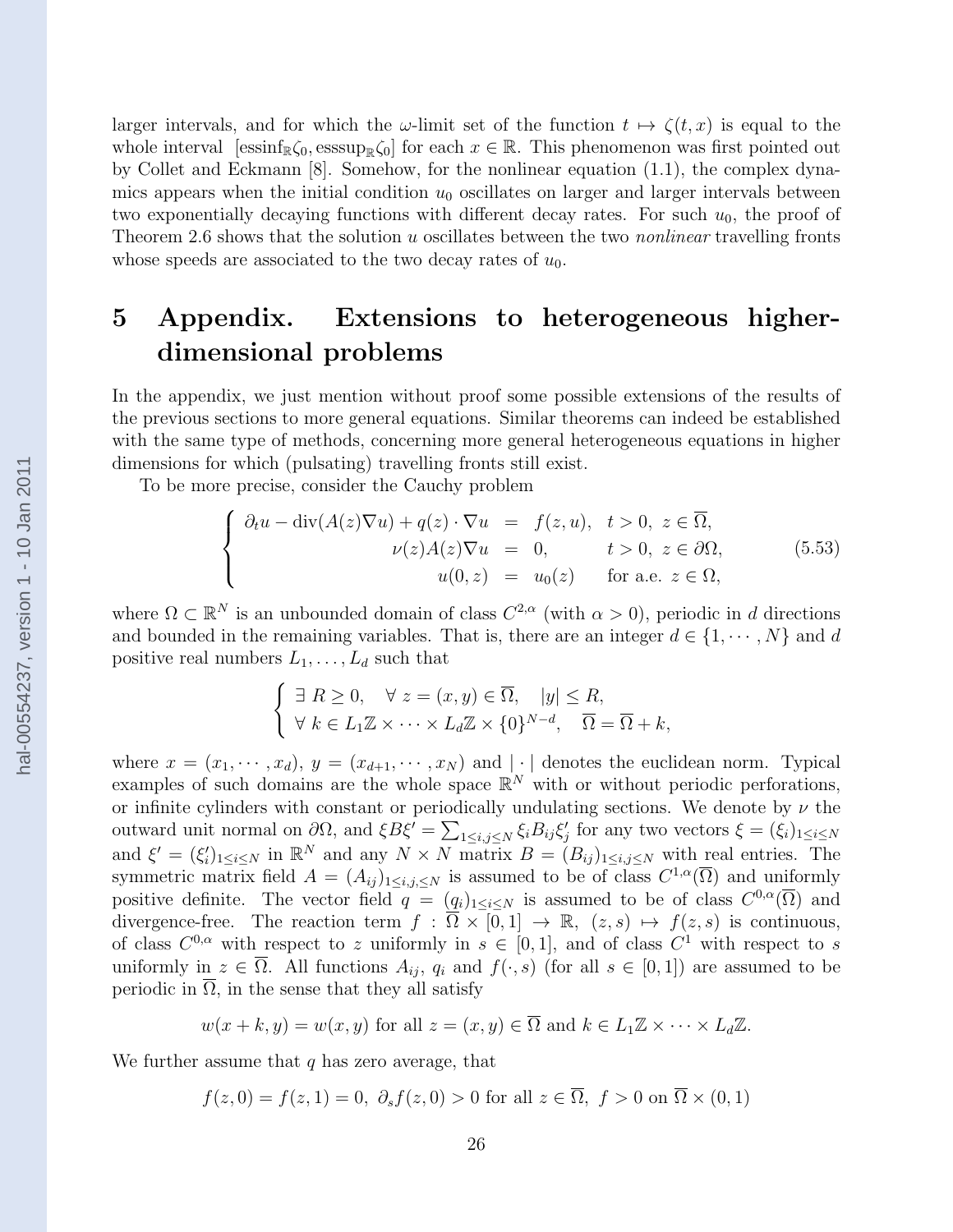and that there exist  $0 < s_0 < s_1 < 1$ ,  $\gamma > 0$ ,  $C > 0$  such that  $f(z, s) \geq \partial_s f(z, 0) s - C s^{1+\gamma}$ on  $\overline{\Omega} \times [0, s_0]$  and  $f(z, \cdot)$  is nonincreasing on  $[s_1, 1]$  for all  $z \in \overline{\Omega}$ .

For this problem, the usual notion of travelling fronts does not hold anymore in general, and it is replaced with that of pulsating travelling fronts. Namely, given a unit vector  $e \in \mathbb{R}^d \times \{0\}^{N-d}$ , a pulsating travelling front connecting 0 to 1, travelling in the direction e with (mean) speed  $c \in \mathbb{R}^*$ , is a time-global classical solution  $U_c : \mathbb{R} \times \overline{\Omega} \to (0,1)$ of (5.53) such that

$$
\begin{cases}\n u(t, z) = U_c(z \cdot e - ct, z) \text{ for all } (t, z) \in \mathbb{R} \times \overline{\Omega}, \\
 U_c(s, \cdot) \text{ is periodic in } \overline{\Omega} \text{ for all } s \in \mathbb{R}, \\
 U_c(s, z) \longrightarrow 0, \ U_c(s, z) \longrightarrow 1, \text{ uniformly in } z \in \overline{\Omega}.\n\end{cases}
$$

It is known that, for each direction e, there is a minimal speed  $c^*(e) > 0$  such that pulsating travelling fronts  $U_c$  in the direction e exist if and only if  $c \geq c^*(e)$ , see [3, 41]. Furthermore, if f also satisfies the generalized KPP assumption  $f(z, s) \leq \partial_s f(z, 0) s$  on  $\Omega \times [0, 1]$ , then the fronts  $U_c$  with speed c are unique up to shifts in time, see [18]. Under the KPP assumption, the speed  $c^*(e)$  is given by  $c^*(e) = \min_{\lambda>0} k_e(\lambda)/\lambda$ , where  $k_e(\lambda)$  is the principal eigenvalue of the operator

$$
\psi \mapsto \text{div}(A\nabla\psi) - 2\lambda e A \nabla\psi - q \cdot \nabla\psi + \left[ -\lambda \text{div}(Ae) + \lambda q \cdot e + \lambda^2 e A e + \partial_s f(z, 0) \right] \psi \tag{5.54}
$$

acting on the set of  $C^2(\overline{\Omega})$  periodic functions  $\psi$  such that  $\nu A \nabla \psi = \lambda(\nu A e) \psi$  on  $\partial \Omega$  (the principal eigenfunction  $\psi = \psi_{e,\lambda}$  is positive in  $\Omega$  unique up to multiplication by positive constants), see [6]. More generally speaking, with or without the KPP assumption, the inequality

$$
c^*(e) \ge \min_{\lambda > 0} \frac{k_e(\lambda)}{\lambda}
$$

always holds, see [3].

The Cauchy problem (5.53), where  $u_0 : \Omega \to \mathbb{R}$  is measurable and satisfies  $0 \le u_0 \le 1$ a.e. in  $\Omega$  and  $u_0 \neq 0$ ,  $u_0 \neq 1$  a.e. in  $\Omega$ ,<sup>1</sup> was first considered when the initial condition  $u_0$  is compactly supported. In this case, the solution u spreads in any given unit direction  $e \in \mathbb{R}^d \times \{0\}^{N-d}$  with the speed

$$
C^*(e) = \min_{e' \in \mathbb{R}^d \times \{0\}^{N-d}, \ e' \cdot e > 0} \frac{c^*(e')}{e' \cdot e} > 0,
$$

in the sense that, as  $t \to +\infty$ ,  $u(t, c t e + z) \to 1$  for any  $0 \le c < C^*(e)$  and  $u(t, c t e + z) \to 0$ for any  $c > C^*(e)$  locally uniformly in z such that  $ct e + z \in \overline{\Omega}$  (see [5, 13, 14, 28, 41]).

In this appendix, given a direction e in  $\mathbb{R}^d \times \{0\}^{N-d}$ , we consider the case when the initial condition  $u_0$  is front-like in the direction e uniformly with respect to the orthogonal directions, that is

$$
\liminf_{M \to -\infty} \left( \underset{\Omega \cap \{z \cdot e < M\}}{\text{essinf}} u_0 \right) > 0 \quad \text{and} \quad \lim_{M \to +\infty} \|u_0\|_{L^\infty(\Omega \cap \{z \cdot e > M\})} = 0.
$$

hal-00554237, version 1 - 10 Jan 2011 hal-00554237, version 1 - 10 Jan 2011

<sup>&</sup>lt;sup>1</sup>The strong maximum principle then yields  $0 < u(t, z) < 1$  for all  $t > 0$  and  $z \in \overline{\Omega}$ .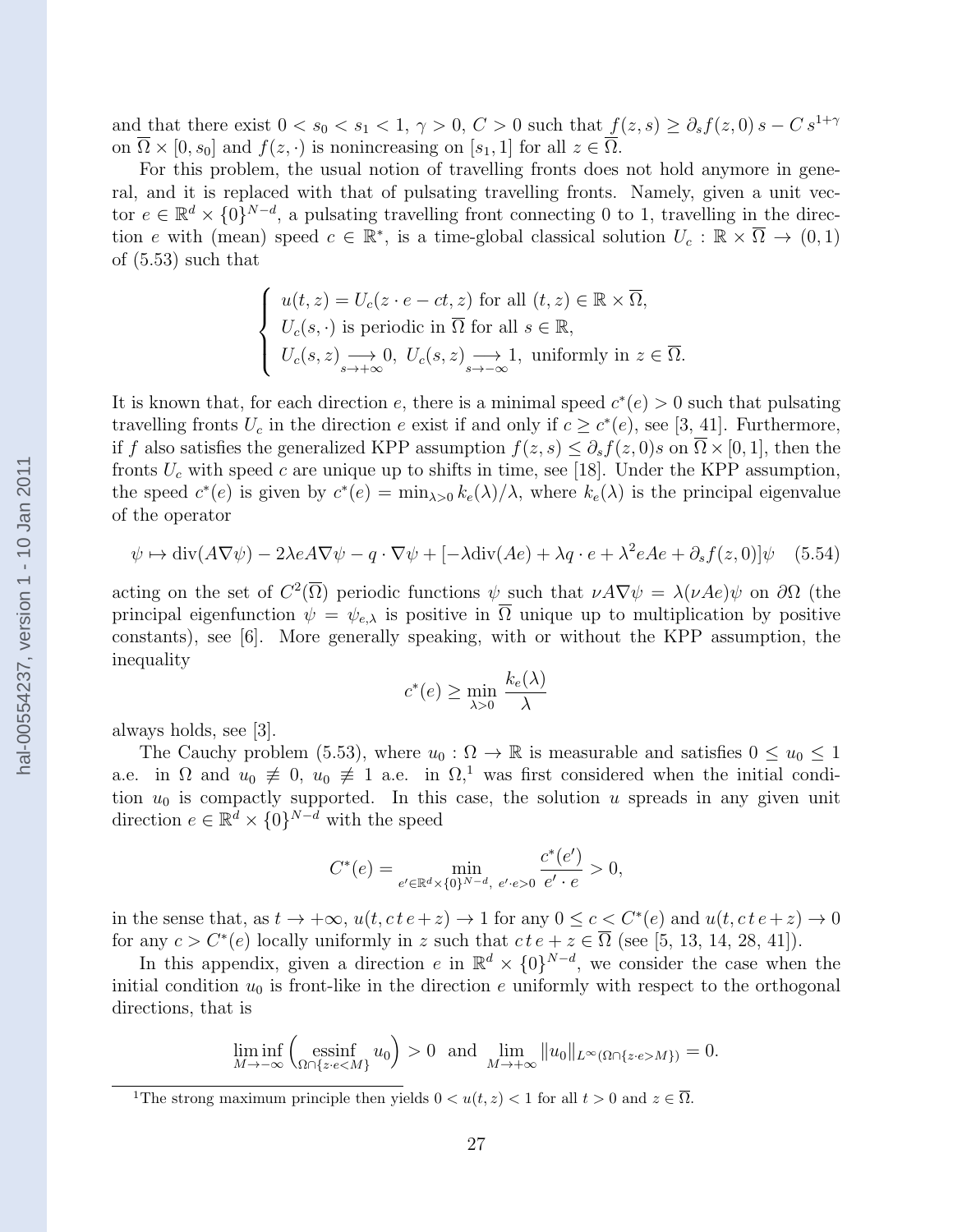The natural extension of the minimal and maximal spreading speeds in the given direction  $e$ , uniformly with respect to the orthogonal directions, is the following one:

$$
w_*(u_0) = \sup \Big\{ c \in \mathbb{R}, \inf_{z \in \overline{\Omega}, z \cdot e \le ct} u(t, z) \to 1 \text{ as } t \to +\infty \Big\},
$$
  

$$
w^*(u_0) = \inf \Big\{ c \in \mathbb{R}, \sup_{z \in \overline{\Omega}, z \cdot e \ge ct} u(t, z) \to 0 \text{ as } t \to +\infty \Big\}.
$$

When  $u_0$  is front-like in the direction e and is such that  $u_0 = 0$  a.e. in  $\Omega \cap \{z \cdot e > M\}$  for some  $M \in \mathbb{R}$ , then  $w_*(u_0) = w^*(u_0) = c^*(e)$ , as proved by Weinberger [41] (see also [33, 34] for further results in space-time periodic media, [37] for space periodic and time-limit periodic media and [27] for abstract monotone evolution systems). When  $u_0$  is front-like in the direction e and exponentially decreasing as  $z \cdot e \rightarrow +\infty$ , the exact estimates of the spreading speeds have been established only in the KPP case (see [34, 37]). In the general monostable case, the spreading speeds  $w_*(u_0)$  and  $w^*(u_0)$  are still expected to be finite and to strongly depend on the exponential decay of  $u_0$  and on that of the fronts  $U_c$ . In order to quantity these statements, one needs to introduce a few additional notations. Let  $\lambda^*(e) > 0$  be the smallest root of the equation  $k_e(\lambda) = c^*(e)\lambda$ . It was proved in [16] that, if  $c > c^*(e)$ , then any pulsating travelling front  $U_c$  with speed c in the direction e is such that

$$
\ln U_c(s, z) \sim -\lambda s
$$
 as  $s \to +\infty$  uniformly in  $z \in \overline{\Omega}$ ,

where  $\lambda \in (0, \lambda^*(e))$  is the smallest root of the equation  $k_e(\lambda) = c\lambda$ . The map  $c \mapsto \lambda$  is decreasing, one-to-one and onto from  $(c^*(e), +\infty)$  onto  $(0, \lambda^*(e))$ . Furthermore, if  $u_0$  decays exactly as a given front  $U_c(z \cdot e, z)$  as  $z \cdot e \rightarrow +\infty$  and is not far from 1 as  $z \cdot e \rightarrow -\infty$ , then  $u(t, z)$  converges to this front  $U_c(z \cdot e - ct, z)$  as  $t \to +\infty$  uniformly in  $z \in \overline{\Omega}$ . Even if the exact exponential decay of the fronts  $U_c$  as they approach 0 is not know in general (it is however in the generalized KPP case even for the minimal speed  $c^*(e)$ , leading to more precise stability results, see [16, 18]), the aforementioned logarithmic equivalent is enough to show that similar results as in Section 2 are still valid for the problem (5.53).

Namely, the following statements generalize the results of Section 2. In the sequel,  $u_0$ denotes a front-like initial condition in a given unit direction  $e \in \mathbb{R}^d \times \{0\}^{N-d}$ .

- If  $u_0(z) = O(e^{-\Lambda(z) z \cdot e})$  as  $z \cdot e \to +\infty$  with  $\liminf_{z \in \Omega, z \cdot e \to +\infty} \Lambda(z) \geq \lambda^*(e)$ , then  $w_*(u_0) = w^*(u_0) = c^*(e).$
- If there exist  $\lambda \in (0, \lambda^*(e)), M \in \mathbb{R}$ , a nonnegative bounded function  $\rho$  defined on  $\Omega \cap \{z \cdot e > M\}$  and a function  $\Lambda : \Omega \cap \{z \cdot e > M\} \to \mathbb{R}$  such that

$$
u_0(z) = \rho(z) e^{-\Lambda(z) z \cdot e} \text{ a.e. in } \Omega \cap \{z \cdot e > M\}
$$

and  $\Lambda(z) \to \lambda$  as  $z \cdot e \to +\infty$ , and if there exists  $T > 0$  such that

$$
\inf_{\overline{\Omega}} \tilde{\zeta}(T, \cdot) > 0,\tag{5.55}
$$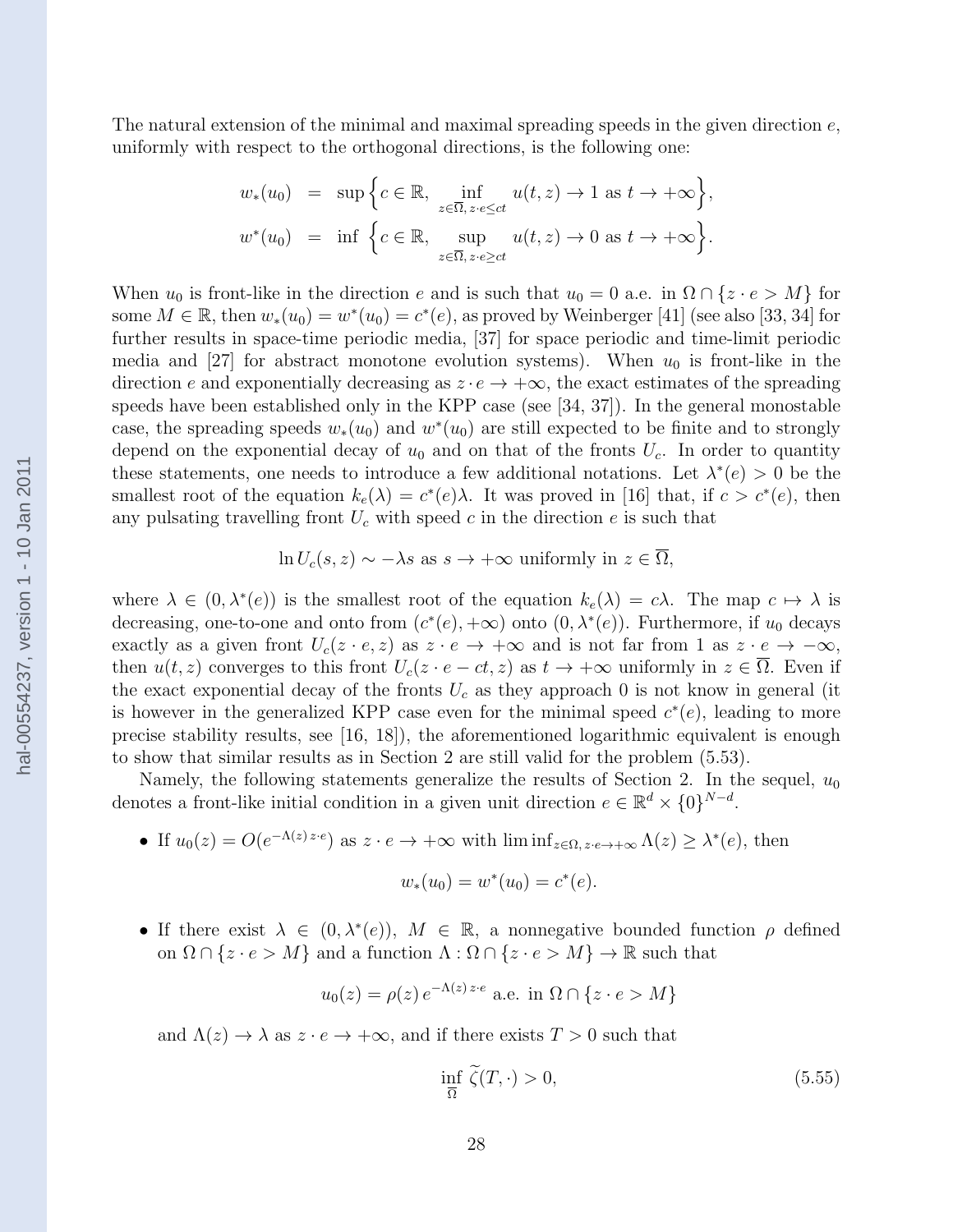where  $\tilde{\zeta}$  is the solution of the linear equation

$$
\begin{cases} \n\partial_t \widetilde{\zeta} - \operatorname{div}(A \nabla \widetilde{\zeta}) - 2 \nabla (\ln \psi_{e,\lambda}) A \nabla \widetilde{\zeta} + 2 \lambda e A \nabla \widetilde{\zeta} + q \cdot \nabla \widetilde{\zeta} = 0 & t > 0, \ z \in \overline{\Omega}, \\ \n\psi A \nabla \widetilde{\zeta} = 0 & t > 0, \ z \in \partial \Omega \n\end{cases}
$$

with initial condition  $\tilde{\zeta}(0, z) = \rho(z)$  if  $z \cdot e > M$  and  $\tilde{\zeta}(0, z) = 1$  if  $z \cdot e < M$  in  $\Omega$ , then

$$
w_*(u_0) = w^*(u_0) = \frac{k_e(\lambda)}{\lambda}.
$$

Notice that the condition (5.55) is equivalent to the condition (2.17) given in Theorem 2.1 for the solution  $\zeta$  of (2.16) in the case  $N = 1$ ,  $A = 1$  and  $q = 0$ , since, in this particular case,  $\psi_{e,\lambda}$  is constant and  $\zeta(t,x) = \zeta(t,x-2\lambda t)$ . Notice also that (5.55) is equivalent to  $\inf_{\overline{\Omega}} \zeta(t, \cdot) > 0$  for all  $t > 0$  and even  $\inf_{[t, +\infty) \times \overline{\Omega}} \zeta > 0$  for all  $t > 0$ . If the function  $\rho$  can be extended to a bounded nonnegative function having a positive average, then (5.55) is fulfilled automatically, whence  $w_*(u_0) = w^*(u_0) = c$ . Furthermore, if  $\Lambda(z) \to 0$  as  $z \cdot e \to +\infty$  and if (5.55) is satisfied, then  $w_*(u_0) = w^*(u_0) = +\infty$ . Lastly, if f satisfies the generalized KPP condition  $f(z, s) \leq \partial_s f(z, 0) s$  on  $\overline{\Omega} \times [0, 1]$ , if  $\Lambda = \lambda$  in  $\Omega \cap \{z \cdot e > M\}$  and if (5.55) is fulfilled, then

$$
\liminf_{t \to +\infty} \big( u(t, z) - U_c(z \cdot e - ct + \tau_1, z) \big) \ge 0
$$

and

$$
\limsup_{t \to +\infty} \big( u(t, z) - U_c(z \cdot e - ct + \tau_2, z) \big) \le 0
$$

uniformly in  $z \in \overline{\Omega}$ , for some  $\tau_1, \tau_2 \in \mathbb{R}$ , where  $U_c$  denotes the profile of the (unique up to time-shifts) pulsating travelling front with speed  $c = k_e(\lambda)/\lambda$  in the direction e.

• For any large enough speeds  $\gamma_1 < \gamma_2 \leq +\infty$ , there exist front-like initial conditions  $u_0$ such that

$$
\gamma_1 = w_*(u_0) < w^*(u_0) = \gamma_2.
$$

Furthermore, for any  $c \in (\gamma_1, \gamma_2)$ , any  $M \in \mathbb{R}$  and any  $m \in (0, 1)$ , the  $\omega$ -limit sets of the functions  $t \mapsto \inf_{\Omega \cap \{z\cdot e=ct+M\}} u(t, \cdot)$  and  $t \mapsto \sup_{\Omega \cap \{z\cdot e=ct+M\}} u(t, \cdot)$ as  $t \to +\infty$  are equal to the whole interval [0, 1] and the  $\omega$ -limit sets of the functions  $t \mapsto t^{-1} \inf \{ z \cdot e, u(t, z) = m \}$  and  $t \mapsto t^{-1} \sup \{ z \cdot e, u(t, z) = m \}$  are equal to the whole interval  $[\gamma_1, \gamma_2]$ .

### References

- [1] D.G. Aronson and H.F. Weinberger. Multidimensional nonlinear diffusions arising in population genetics, Adv. Math. 30 (1978), 33-76.
- [2] M. Bages, P. Martinez, and J.-M. Roquejoffre. How travelling waves attract the solutions of KPP-type equations, preprint.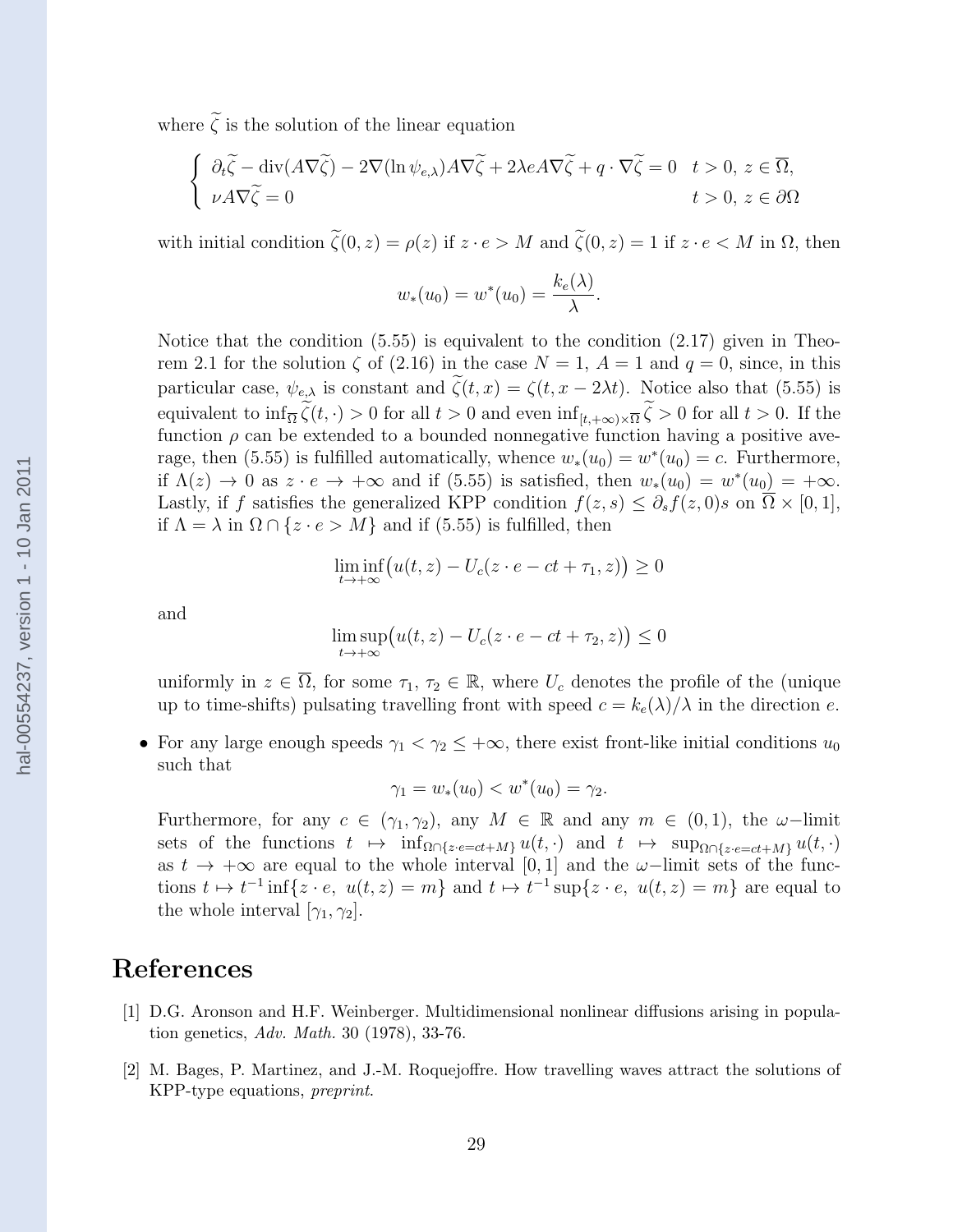- [3] H. Berestycki and F. Hamel. Front propagation in periodic excitable media, Comm. Pure Appl. Math. 55 (2002), 949-1032.
- [4] H. Berestycki and F. Hamel. Reaction-diffusion equations and propagation phenomena, Applied Mathematical Sciences, Springer-Verlag, to appear.
- [5] H. Berestycki, F. Hamel, and G. Nadin. Asymptotic spreading in heterogeneous diffusive media, J. Funct. Anal. 255 (2008), 2146-2189.
- [6] H. Berestycki, F. Hamel, and N. Nadirashvili. The speed of propagation for KPP type problems. I – Periodic framework, *J. Europ. Math. Soc.* 7 (2005), 173-213.
- [7] M. Bramson. Convergence of solutions of the Kolmogorov equation to travelling waves, Memoirs Amer. Math. Soc. 44, 1983.
- [8] P. Collet and J.-P. Eckmann. Space-time behaviour in problems of hydrodynamic type: a case study, Nonlinearity 5 (1992), 1265-1302.
- [9] P. Constantin, A. Kiselev, A. Oberman, and L. Ryzhik. Bulk burning rate in passive-reactive diffusion, Arch. Ration. Mech. Anal. 154 (2000), 53-91.
- [10] U. Ebert and W. van Saarloos. Front propagation into unstable states: universal algebraic convergence towards uniformly translating pulled fronts, Physica D 146 (2000), 1-99.
- [11] P.C. Fife and J.B. McLeod. The approach of solutions of non-linear diffusion equations to traveling front solutions, Arch. Ration. Mech. Anal. 65 (1977), 335-361.
- [12] R.A. Fisher,The advance of advantageous genes. Ann. Eugenics 7 (1937), 335-369.
- [13] M. Freidlin. On wave front propagation in periodic media, In: Stochastic analysis and applications, ed. M. Pinsky, Advances in Probability and related topics 7, M. Dekker, New York, 1984, 147-166.
- [14] M. Freidlin and J. Gärtner. On the propagation of concentration waves in periodic and random media, Sov. Math. Dokl. 20 (1979), 1282-1286.
- [15] K.P. Hadeler and F. Rothe. Travelling fronts in nonlinear diffusion equations, J. Math. Biol. 2 (1975), 251-263.
- [16] F. Hamel. Qualitative properties of KPP and monostable fronts: monotonicity and exponential decay, J. Math. Pures Appl. 89 (2008), 355-399.
- [17] F. Hamel and L. Roques. Fast propagation for KPP equations with slowly decaying initial conditions, J. Diff. Equations 249 (2010), 1726-1745.
- [18] F. Hamel and L. Roques. Uniqueness and stability properties of monostable pulsating fronts, J. Europ. Math. Soc., to appear.
- [19] F. Hamel and Y. Sire. Reaction-diffusion spreading speeds for general initial conditions, SIAM J. Math. Anal., to appear.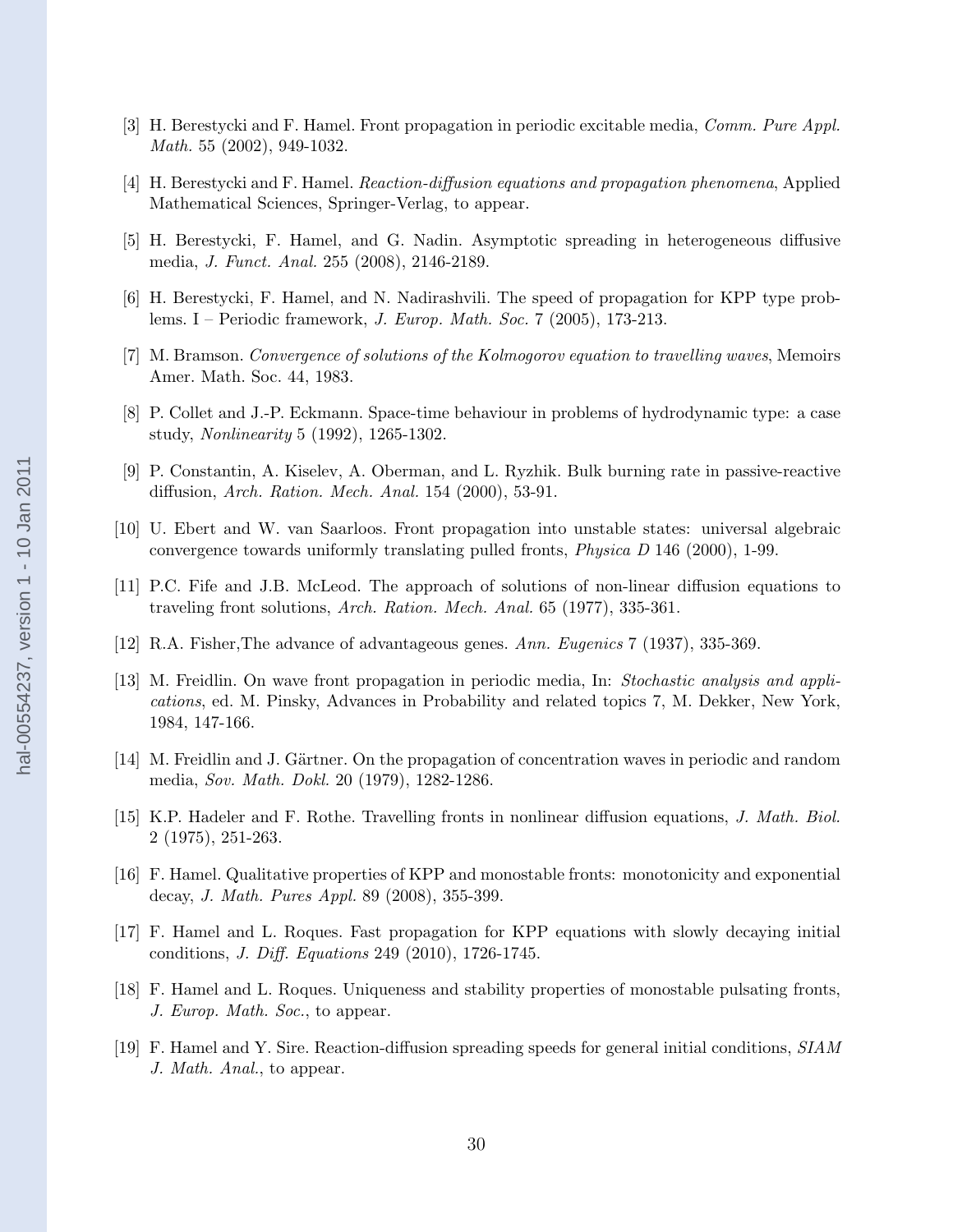- [20] Y. Kametaka. On the nonlinear diffusion equation of Kolmogorov-Petrovski-Piskunov type, Osaka J. Math. 13 (1976), 11-66.
- [21] Ya.I. Kanel'. Stabilization of solution of the Cauchy problem for equations encountred in combustion theory, Mat. Sbornik 59 (1962), 245-288.
- [22] A.L. Kay, J.A. Sherratt, and J.B. McLeod. Comparison theorems and variable speed waves for a scalar reaction-diffusion equation, *Proc. Royal Soc. Edinburgh A* 131 (2001), 1133-1161.
- [23] A. Kiselev and L. Ryzhik. Enhancement of the traveling front speeds in reaction-diffusion equations with advection, Ann. Inst. H. Poincaré, Analyse Non Linéaire 18 (2001), 309-358.
- [24] A.N. Kolmogorov, I.G. Petrovsky, and N.S. Piskunov. Étude de l'équation de la diffusion avec croissance de la quantité de matière et son application à un problème biologique, Bull. Univ. Etat Moscou, Sér. Internat. A  $1$  (1937), 1-26.
- [25] D.A. Larson. Transient bounds and time-asymptotic behavior of solutions to nonlinear equations of Fisher type, SIAM J. Appl. Math. 34 (1978), 93-103.
- [26] K.-S. Lau. On the nonlinear diffusion equation of Kolmogorov, Petrovsky, and Piscounov, J. Diff. Equations 59 (1985), 44-70.
- [27] X. Liang and X.Q. Zhao. Spreading speeds and traveling waves for abstract monostable evolution systems, J. Funct. Anal. 259 (2010), 857-903.
- [28] A.J. Majda and P.E. Souganidis. Large scale front dynamics for turbulent reaction-diffusion equations with separated velocity scales, Nonlinearity 7 (1994), 1-30.
- [29] P. Martinez and J.-M. Roquejoffre. Convergence to critical waves in KPP-type equations, preprint.
- [30] H.P. McKean. Application of Brownian motion to the equation of Kolmogorov-Petrovskii-Piskunov, Comm. Pure Appl. Math. 28 (1975), 323-331.
- [31] H.J.K. Moet. A note on the asymptotic behaviour of solutions of the KPP equation, SIAM J. Math. Anal. 10 (1979), 728-732.
- [32] J.D. Murray. *Mathematical biology*, Springer-Verlag, 2003.
- [33] G. Nadin. Travelling fronts in space-time periodic media, *J. Math. Pures Appl.* 92 (2009), 232-262.
- [34] J. Nolen, M. Rudd, and J. Xin. Existence of KPP fronts in spatially-temporally periodic advection and variational principle for propagation speeds,  $Dyn. Part. Diff. Equations 2 (2005),$ 1-24.
- [35] F. Rothe. Convergence to pushed fronts, Rocky Mountain J. Math. 11 (1981), 617-633.
- [36] D.H. Sattinger. Stability of waves of nonlinear parabolic systems, Adv. Math. 22 (1976), 312- 355.